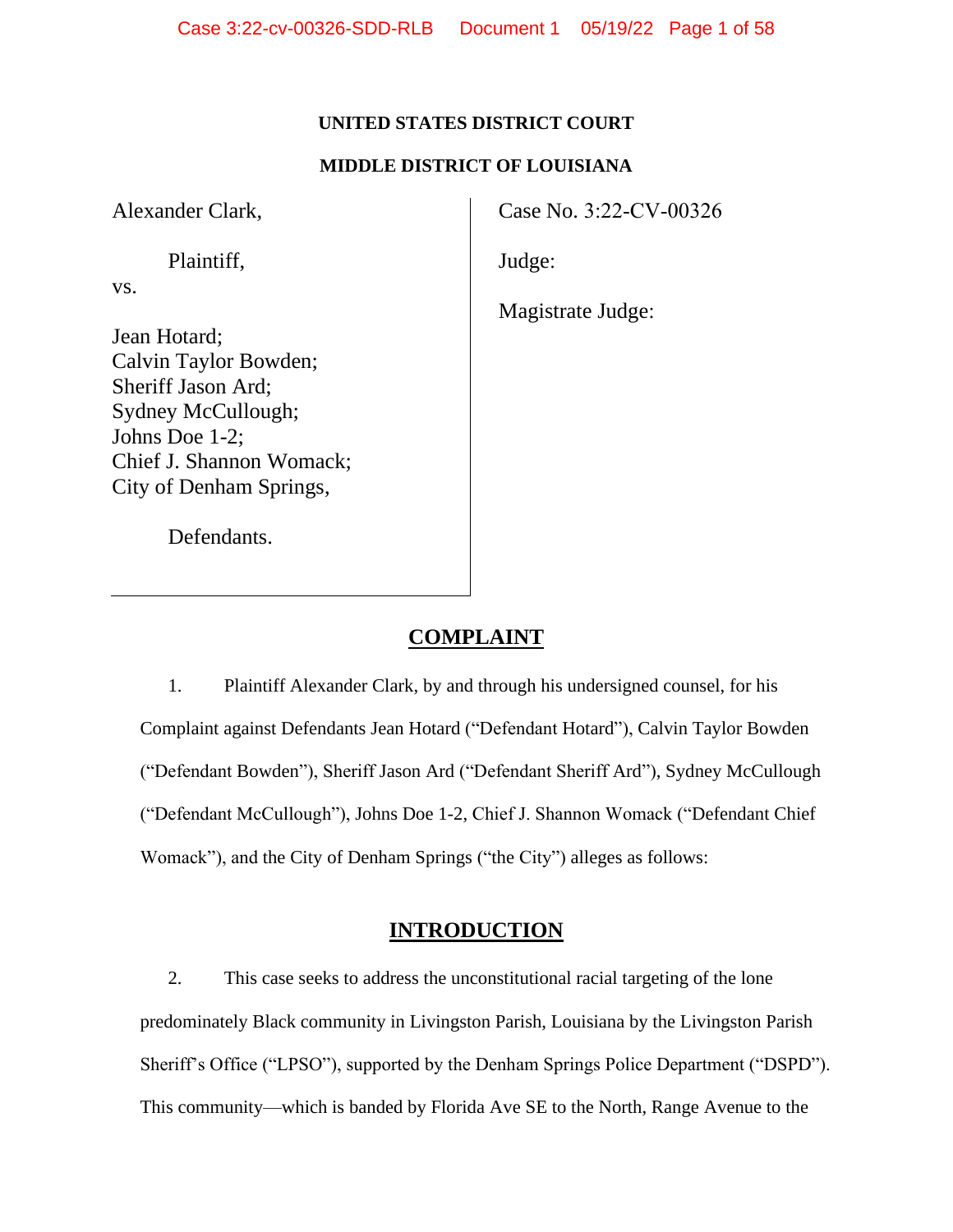#### Case 3:22-cv-00326-SDD-RLB Document 1 05/19/22 Page 2 of 58

West, Pete's Highway to the East, and Edgewood Drive to the South ("the Neighborhood")—has been targeted for overpolicing and traffic enforcement, leading to disproportionate and often pretextual searches, seizures, and excessive force.

3. Law enforcement agencies in Livingston Parish perpetuate the targeted enforcement of the Neighborhood by failing to investigate complaints and refusing to comply with Public Records Law obligations.

4. Due to these regimes, Alexander Clark, a 67-year-old Black man who grew up in the Neighborhood, was subjected to unlawful seizure, prolonged detention, invasive searches, racial profiling, and excessive use of force—among other abuses and violations of the U.S. and Louisiana Constitutions.

5. Mr. Clark has been described as a pillar of his community. He comes from a large family with deep roots in the Neighborhood, where he grew up and attended school. Mr. Clark regularly visits friends and family in the Neighborhood, where he also conducts community events and works in drywall installation.

6. On May 24, 2021, Mr. Clark spent his day in the Neighborhood, putting up drywall in the home of his lifelong friend as a birthday surprise. On his way home, Mr. Clark stopped for gas in the Neighborhood, where LPSO officers—supported by DSPD Officers detained, harassed, injured, and arrested Mr. Clark, leaving him humiliated and in severe pain from torn ligaments and fractured bones.

7. Unfortunately, the harassment, degradation, and pain Mr. Clark suffered at the hands of LPSO and DSPD is not exceptional. It is but one example of a routine injustice experienced by individuals who live in and visit the predominantly Black Neighborhood. In the Neighborhood, traffic stops for minor—or in some cases nonexistent—infractions often

- 2 -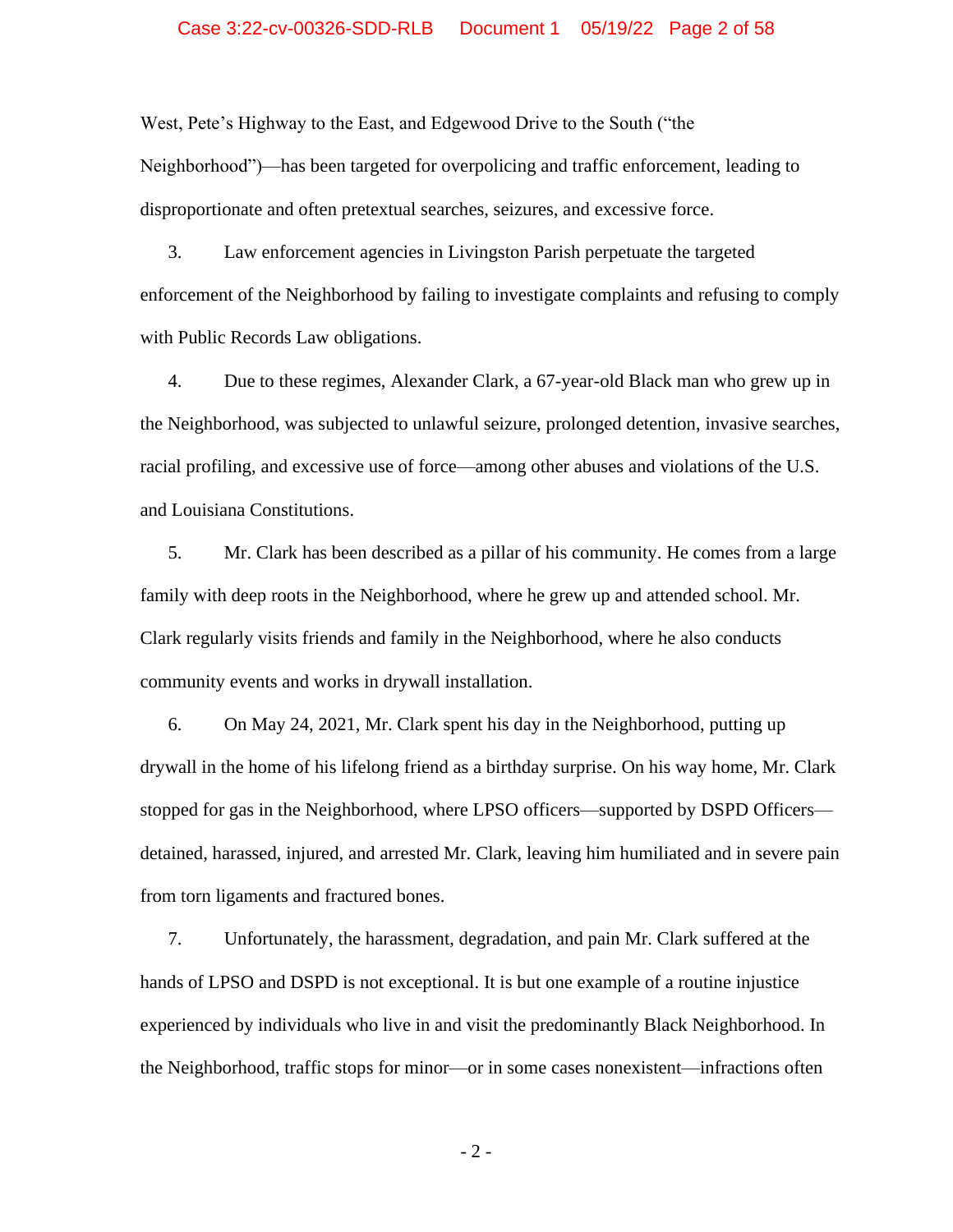turn into traumatic events in which police harass, escalate, and at times use aggressive physical force. That these incidents remain common, consistent, and apparent, is both a manifestation of the Neighborhood's history and its relationship with law enforcement.

8. Mr. Clark seeks to hold Defendants accountable, not only for unjustly and unconstitutionally arresting, detaining, and injuring him, but also for the targeted policing of the Neighborhood, his childhood home. He is seeking a declaration that Defendants' conduct violated the U.S. and Louisiana Constitutions, and that the racialized targeting of the Neighborhood resulted from Defendant Sheriff Ard's failure to screen, supervise, investigate, and discipline his officers. Mr. Clark also seeks an order preventing Defendants from illegally targeting residents of and visitors to the Neighborhood based on race, and seeks compensation for his harms, including his physical injuries, anxiety, and lost work.

# **PARTIES**

9. Plaintiff Alexander Clark grew up in the Neighborhood, along with his eleven siblings, and the majority of his family, friends, and co-workers still call the Neighborhood home. Although he no longer lives in the Neighborhood, he returns regularly to see family and friends.

10. Defendant Jean Hotard is an officer with LPSO. At all times relevant to the Complaint, Defendant Hotard was acting in the course and scope of his employment and under color of state law. He is sued in his individual capacity.

11. Defendant Calvin Taylor Bowden is an officer with LPSO. At all times relevant to the Complaint, Defendant Bowden was acting in the course and scope of his employment and under color of state law. He is sued in his individual capacity.

12. Defendant Sheriff Jason Ard is the Sheriff of Livingston Parish. Under the

- 3 -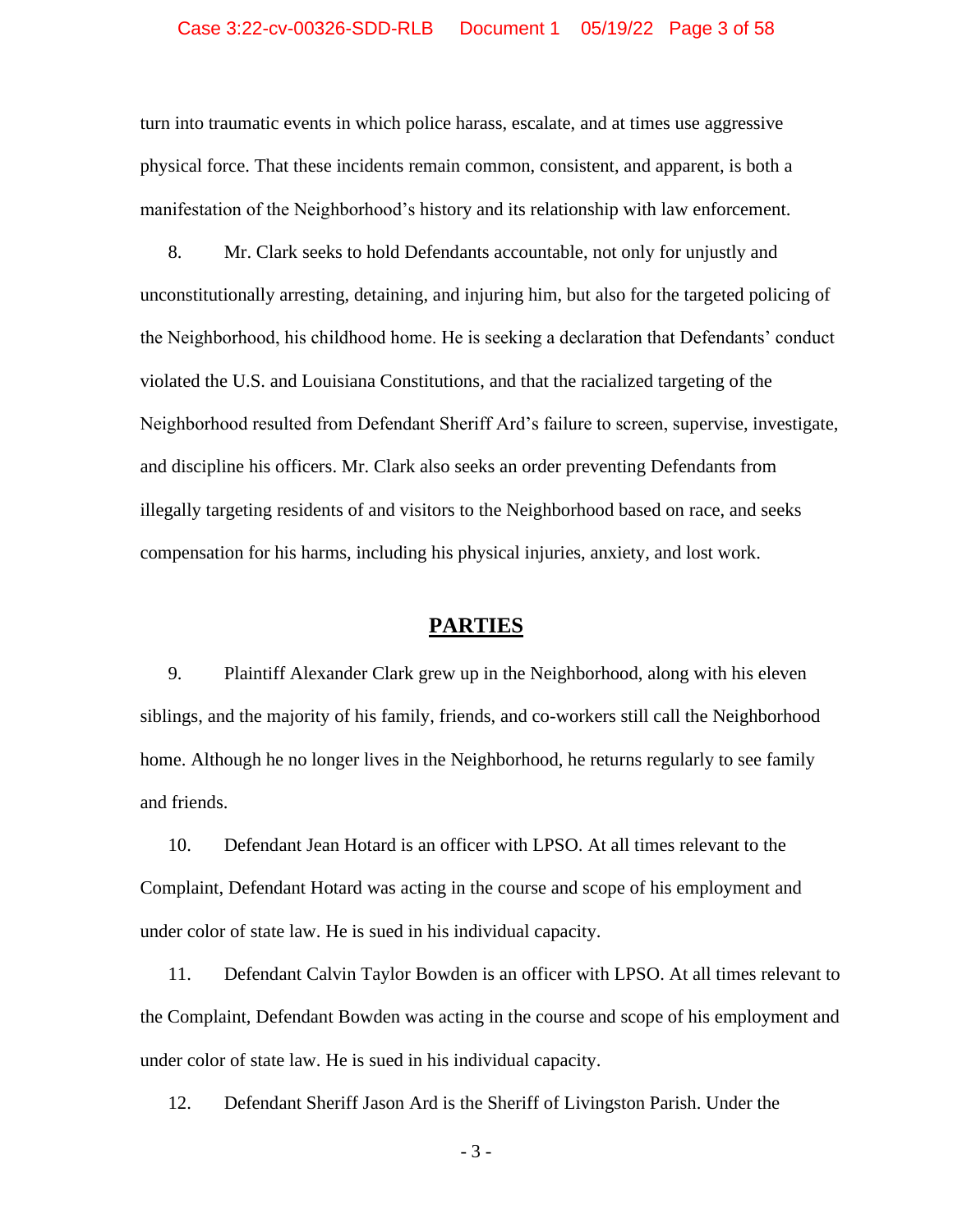#### Case 3:22-cv-00326-SDD-RLB Document 1 05/19/22 Page 4 of 58

Louisiana Constitution, he is the chief law enforcement officer of Livingston Parish and the political subdivision of the State responsible for the policies and practices of LPSO. At all times relevant to the Complaint, Defendant Sheriff Ard was acting in the course and scope of his employment and under color of state law. He is sued in his official and individual capacity.

13. Defendant Sydney McCullough is an officer with DSPD. At all times relevant to the Complaint, Defendant McCullough was acting and/or neglecting to act in the course and scope of her employment and under color of state law. She is sued in her individual capacity.

14. Defendant John Doe 1 is an officer with DSPD. At all times relevant to the Complaint, Defendant Doe 1 was acting and/or neglecting to act in the course and scope of his employment and under color of state law. He is sued in his individual capacity.

15. Defendant John Doe 2 is an officer with DSPD. At all times relevant to the Complaint, Defendant Doe 2 was acting and/or neglecting to act in the course and scope of his employment and under color of state law. He is sued in his individual capacity.

16. Defendant Chief of Police J. Shannon Womack is the Chief of Police of DSPD and is appointed by the Mayor. In that role, he oversees the department and is a final policymaker. He is sued in his official and individual capacity.

17. The City of Denham Springs ("the City") is a municipality of the State of Louisiana and maintains the right and power to sue and be sued. At all relevant times, the City employed the individual DSPD defendants named above. The City is responsible for the hiring, training, supervision, discipline, administration, policies, customs, practices, operations, management, and control of DSPD and its officers. As such, the City is directly responsible for acts complained of herein due to the policies and practices of its police

- 4 -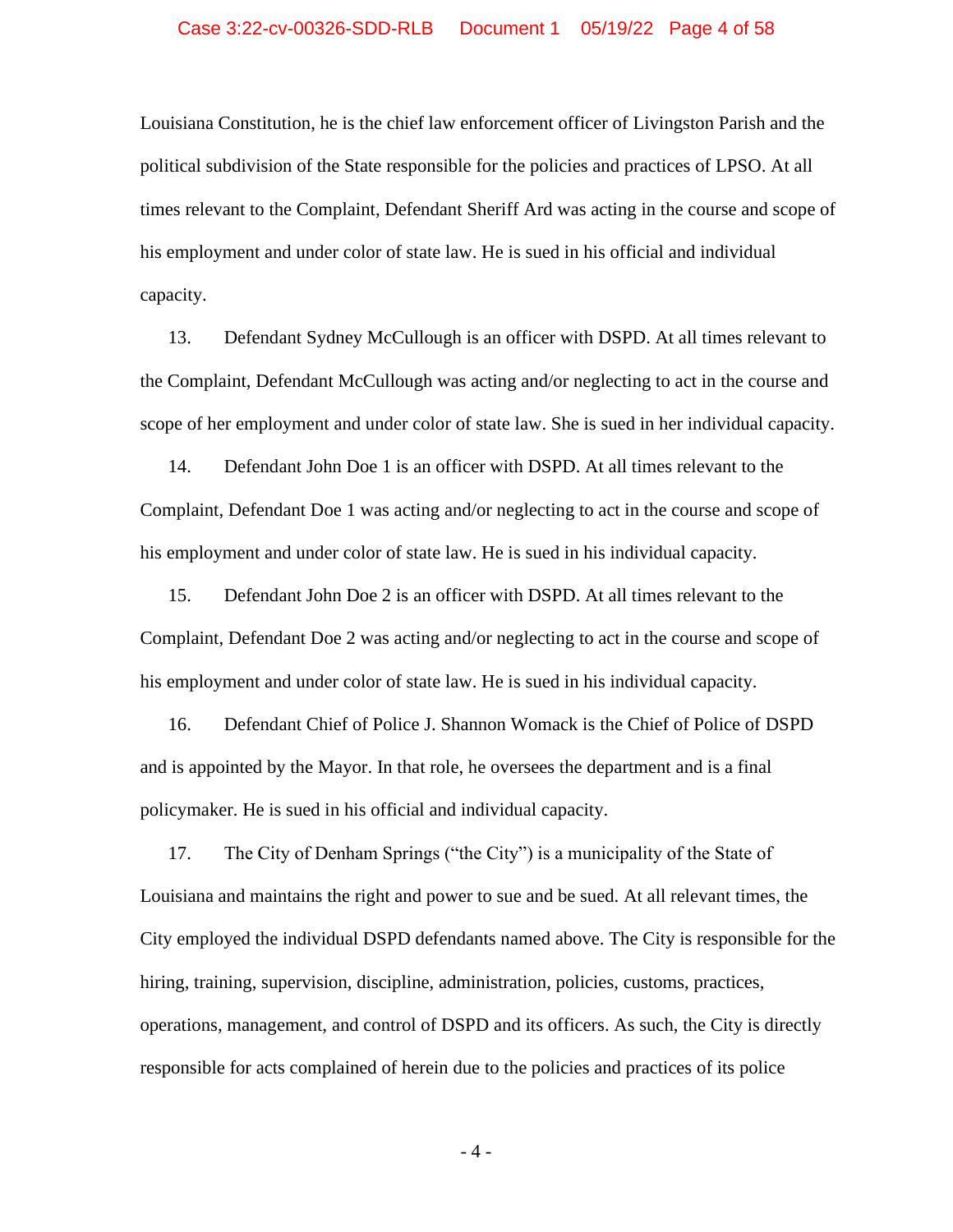department.

# **JURISDICTION AND VENUE**

18. Jurisdiction is proper in this Court pursuant to 28 U.S.C. §§ 1331 and 1343 because Plaintiff brings causes of action to vindicate his civil rights under the Constitution and laws of the United States, including 42 U.S.C. §§ 1983, 1985, and 2000d.

19. This Court has supplemental jurisdiction over Plaintiff's Louisiana state-law claims pursuant to 28 U.S.C. § 1367 because they arise out of the same operative facts and are so related to the federal claims that they are part of the same case or controversy.

20. This Court is authorized to grant declaratory and injunctive relief pursuant to 28 U.S.C. §§ 2201, 2202, and Rules 57 and 65 of the Federal Rules of Civil Procedure.

21. This Court is authorized to award attorneys' fees under 42 U.S.C. § 1988(b).

22. Venue is proper in the Middle District of Louisiana pursuant to 28 U.S.C.

§ 1391(b)(2), because the events giving rise to Plaintiff's causes of action occurred in the Middle District of Louisiana. Venue is also appropriate because Defendants Hotard, Bowden, Sheriff Ard, McCullough, Doe 1-2, and Chief Womack are residents of the Middle District of Louisiana, and the official-capacity defendants are officials of a political subdivision within the Middle District of Louisiana.

# **FACTUAL ALLEGATIONS**

**I. The History and Racial Disparities of Livingston Parish Underpin the Racially Motivated Targeting of Its Sole Majority-Black Neighborhood**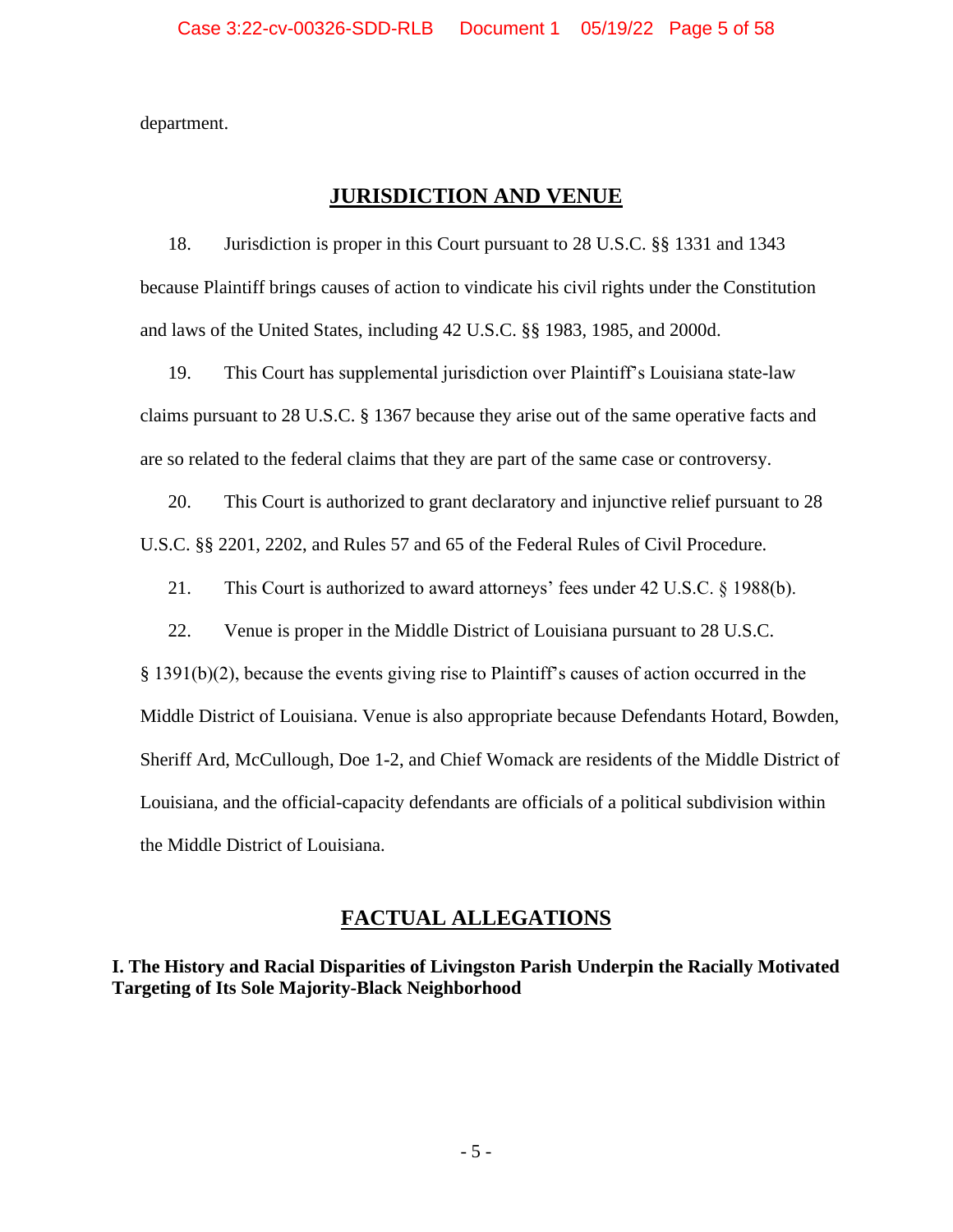# **A. Livingston's Demographics Evince an Overwhelmingly White, Hyper-Segregated Parish**

23. On May 24, 2021, Defendants stopped Mr. Clark within the Neighborhood. The Neighborhood is located in the City of Denham Springs. Denham Springs is the largest city in Livingston Parish, Louisiana.

24. Livingston Parish is a suburban and rural parish, immediately east of East Baton Rouge Parish.

25. According to Census data, more than 90 percent of the population is white, and only 7.1 percent is Black.



26. The Black population of Livingston Parish is not integrated across the Parish. According to Census data, the Black population lives almost entirely in the Neighborhood (pictured below in red).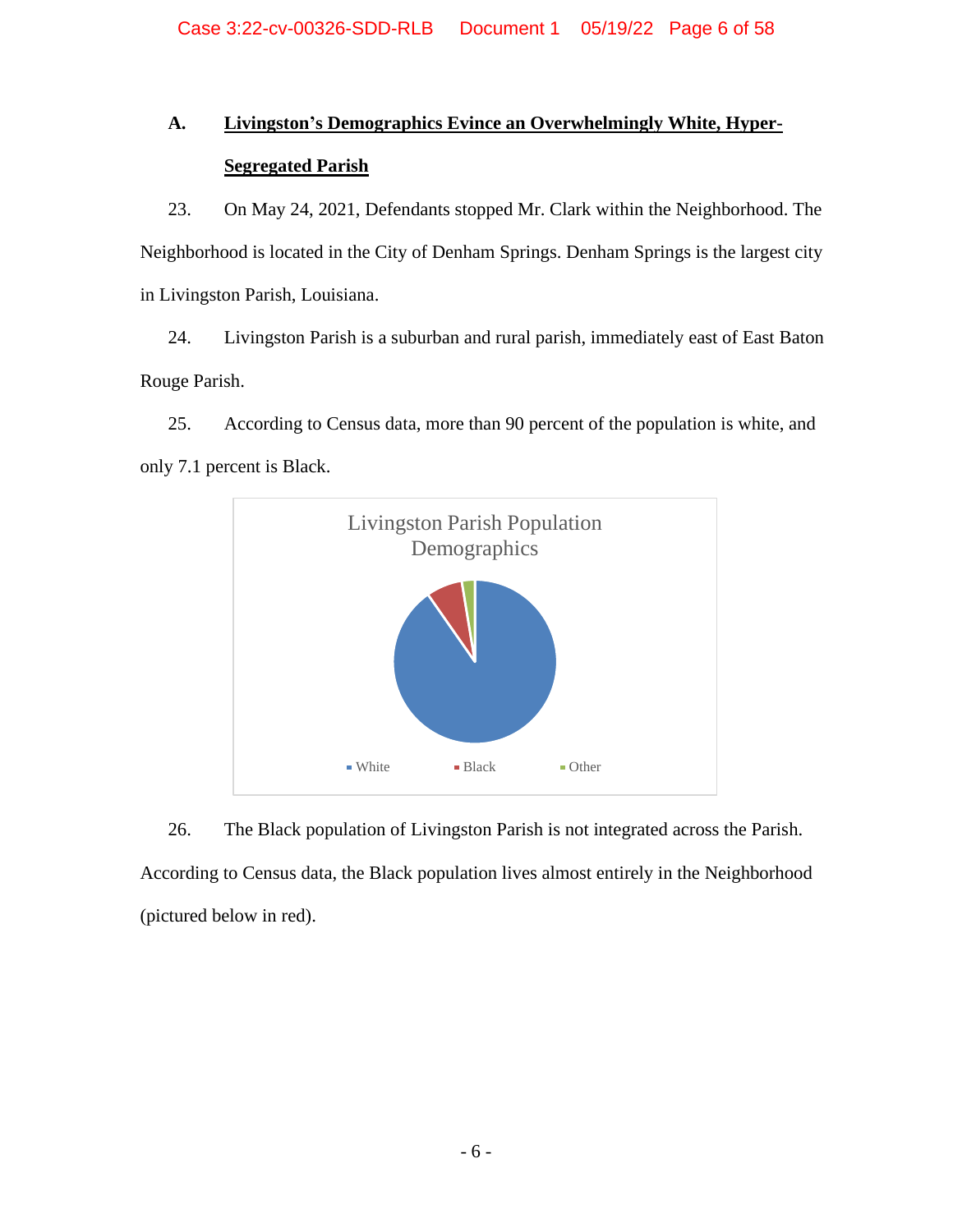# Case 3:22-cv-00326-SDD-RLB Document 1 05/19/22 Page 7 of 58



27. Census data also confirms that the predominantly Black Neighborhood is demarcated by Florida Ave SE, Range Avenue, Pete's Highway, and Edgewood Drive, in Denham Springs.

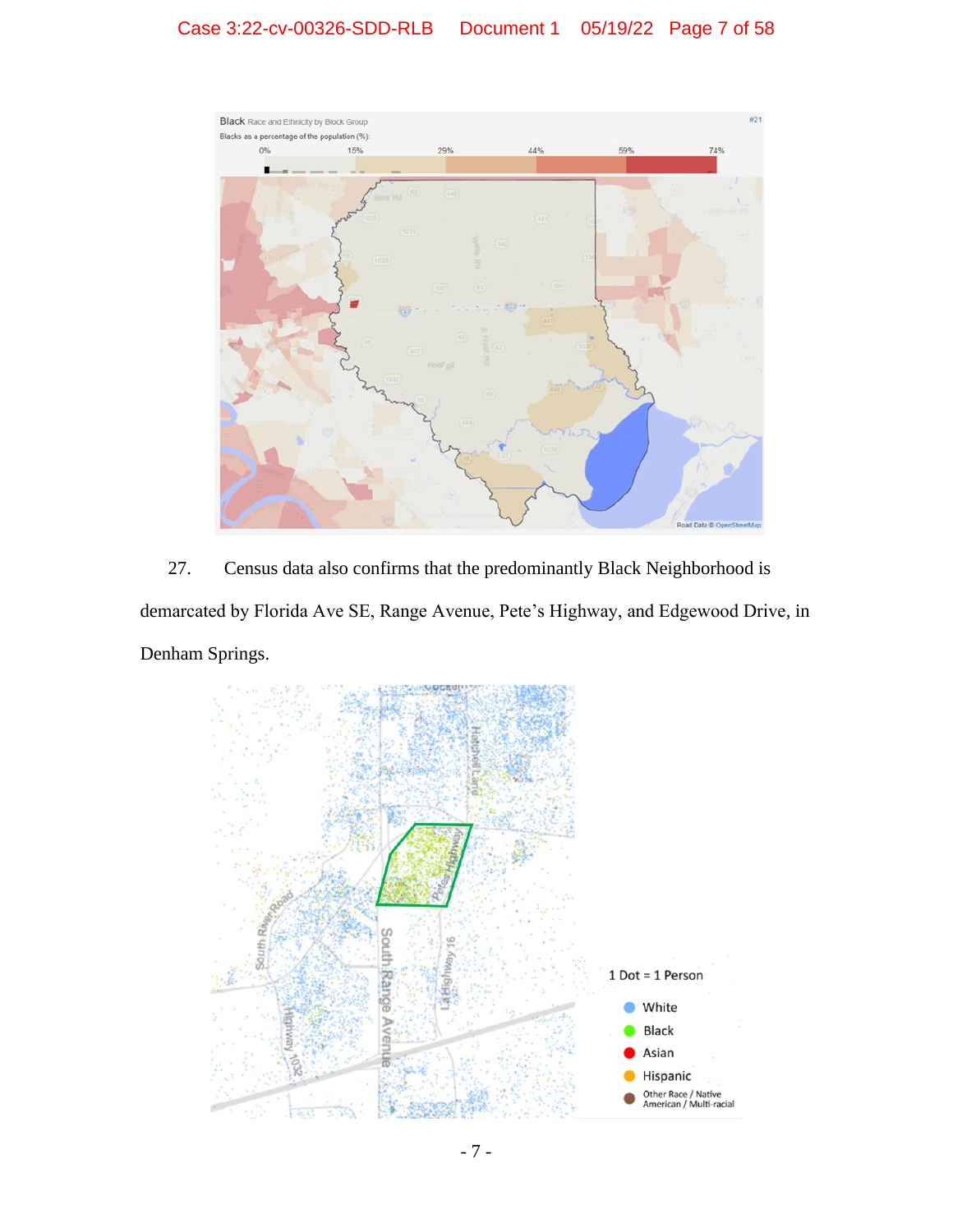28. Officers of LPSO and DSPD have historically referred to the Neighborhood as "the Quarter" and "3A."

29. A Black person in Livingston Parish is over 200% more likely to be arrested for low level, non-violent offenses than if that person were white, according to publicly available datasets, including the FBI Uniform Crime Reporting Program.

30. Despite Livingston Parish's low percentage of Black residents (7.1 percent), the Livingston Parish Sheriff's Office Detention Center reports that Black individuals comprise over 20 percent of those incarcerated there. Livingston Parish has one of the highest overrepresentations of Black individuals in its jail proportionate to the population, in the entire state.



31. These demographics reflect the history of Livingston Parish and of the Neighborhood.

32. The Neighborhood is a historically Black neighborhood. The Neighborhood was formerly home to the all-Black West Livingston High School, which served as the center of the community. It attracted Black churches, a community center, a funeral home, and other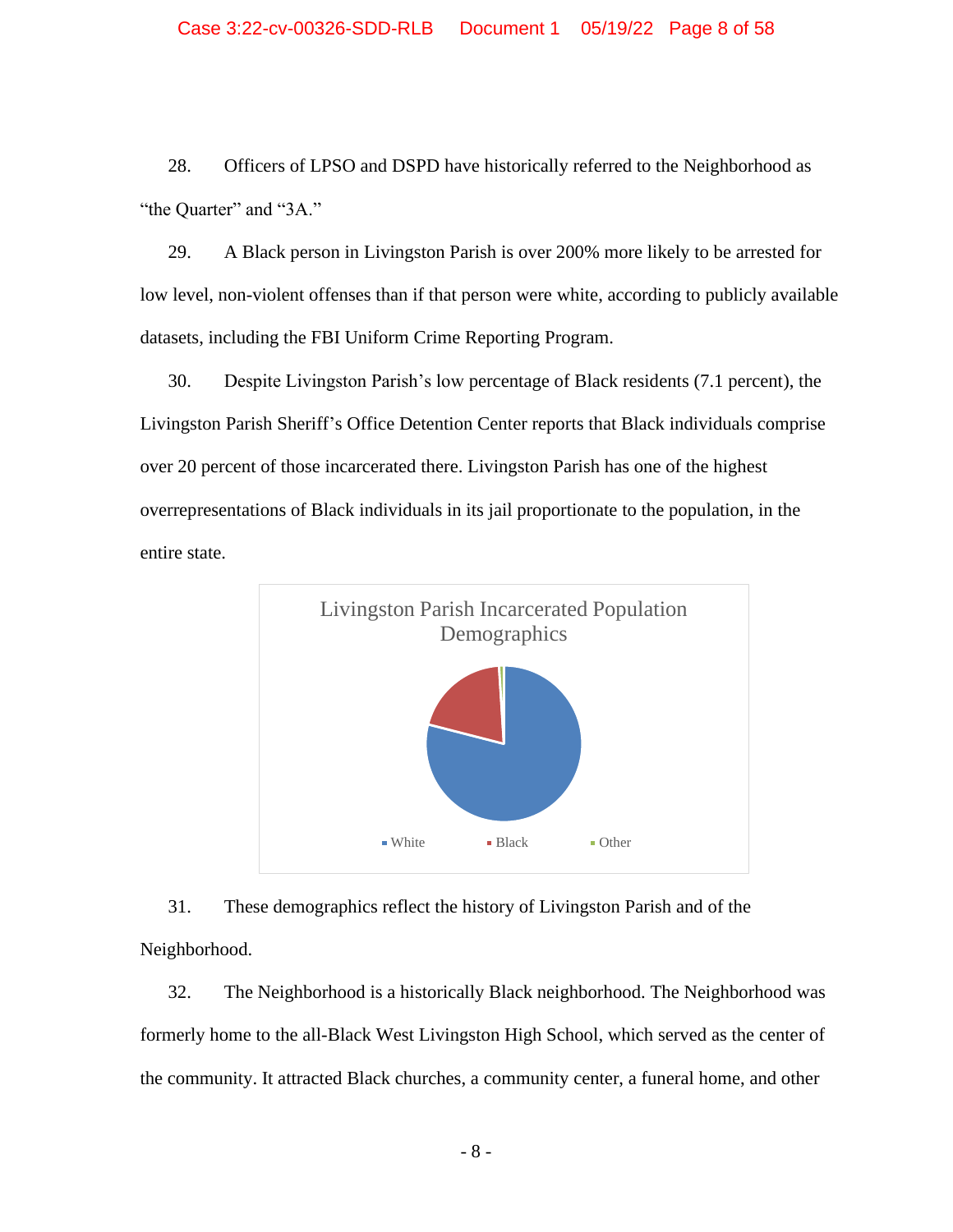#### Case 3:22-cv-00326-SDD-RLB Document 1 05/19/22 Page 9 of 58

establishments reinforcing the Neighborhood as a cultural hub for the Black community across Livingston Parish, even for those who eventually moved away.

33. As a result of a 1969 court order mandating Livingston Parish's schools to be desegregated, all the Black schools in the Parish were closed, including the newly renovated West Livingston High School. This decision forced all the Black students, including Mr. Clark, to attend the all-white Denham Springs High School outside of the Neighborhood.

34. Denham Springs has a history of Ku Klux Klan activity. The Klan hosted rallies in Denham Springs under David Duke as late as 1975, when Mr. Clark was 21 years old. Speakers at these rallies spewed racial slurs and at times advocated outright violence, with David Duke instructing attendees to "Get your guns."

35. Klan presence in Denham Springs continued into the 1980's, as the Southern Knights, a breakaway Klan faction, located its headquarters in the City from 1975 to 1984. According to the FBI, the Southern Knights had a reputation as among the most "violent" and "dangerous" Klan movements. As recently as 2008, Klan activity has been reported in Livingston Parish by newly emerged branches such as the Dixie Rangers.

36. Today, many residents of the Neighborhood are older or elderly individuals.

# **B. Racial Disparities Are Apparent in Livingston Parish's Governance and Sheriff's Office**

37. Historically and today, power is concentrated amongst white politicians in Livingston Parish.

38. All nine members of the Livingston Parish Council are white men.

39. The current Sheriff of Livingston Parish, Defendant Sheriff Ard, is a white man.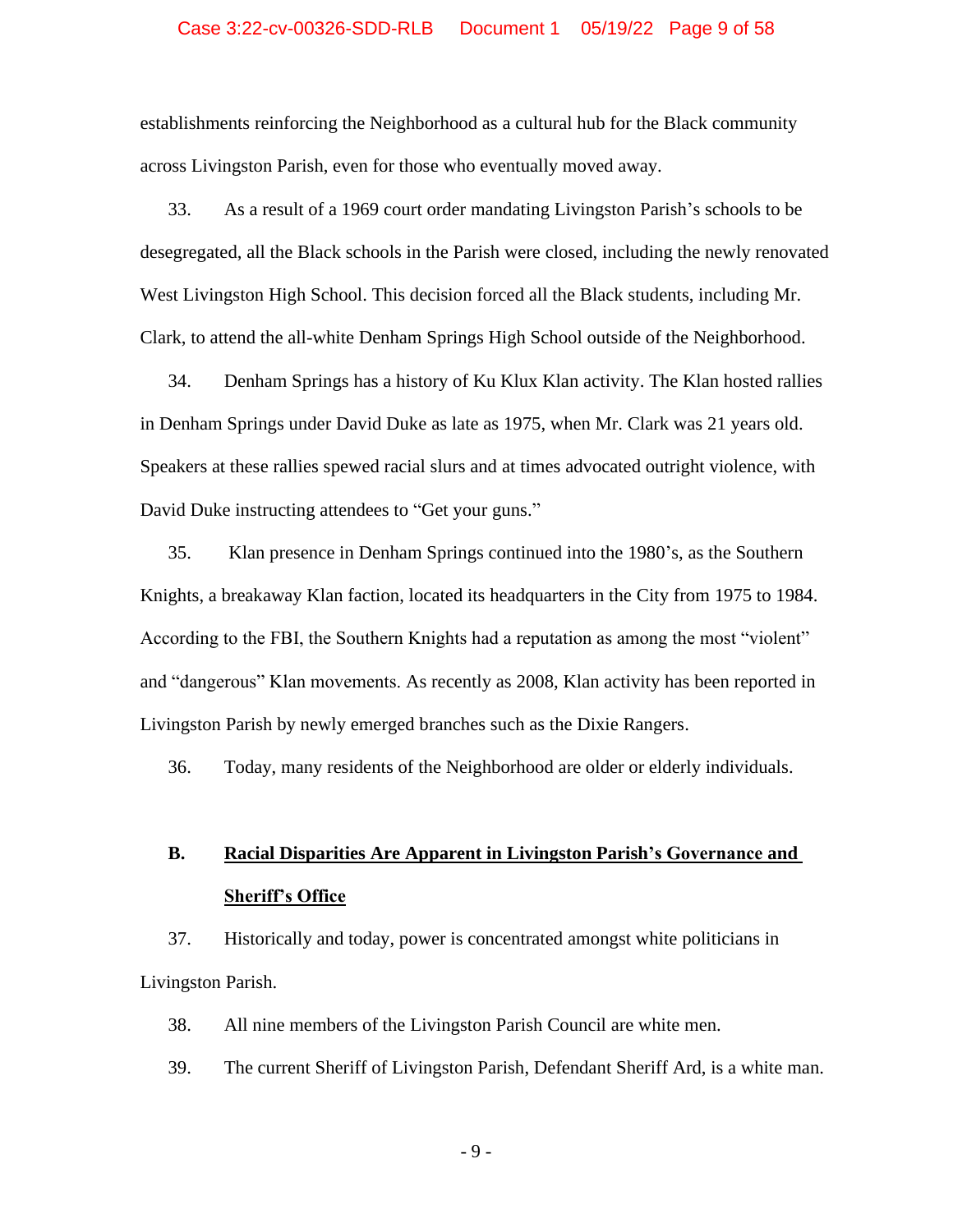The previous 36 sheriffs were also white men.

40. Many local sheriffs have spent time working in East Baton Rouge Parish, a much more diverse parish, which then informed their work. Defendant Sheriff Ard atypically spent no time working in East Baton Rouge Parish.

41. The Livingston Parish Sheriff's Office comprises over 160 deputies and support staff. LPSO deputies are overwhelmingly white.

42. The Livingston Parish Sheriff's Office receives funding from the federal government. For example, LPSO received the Edward Byrne Memorial Justice Assistance Grant ("JAG"), which supports all components of the criminal justice system, including task forces and justice information sharing initiatives. JAG projects address crime by providing services to individuals and/or communities and by improving the effectiveness and efficiency of criminal justice systems, processes, and procedures.

# **C. Racial Disparities Are Apparent in Denham Spring's Governance and Municipal Police**

43. Historically and today, power is concentrated amongst white politicians in Denham Springs.

44. All five members of the Denham Springs City Council are white.

45. Out of the eleven municipalities within Livingston Parish, eight municipalities have their own police departments. Denham Springs is one of them.

46. DSPD has a police force of 25-30 patrol officers. At any given time, DSPD generally employs only one to two officers of color on its force and those officers seldom remain at DSPD for longer than a few years. DSPD seldom employs Black civilian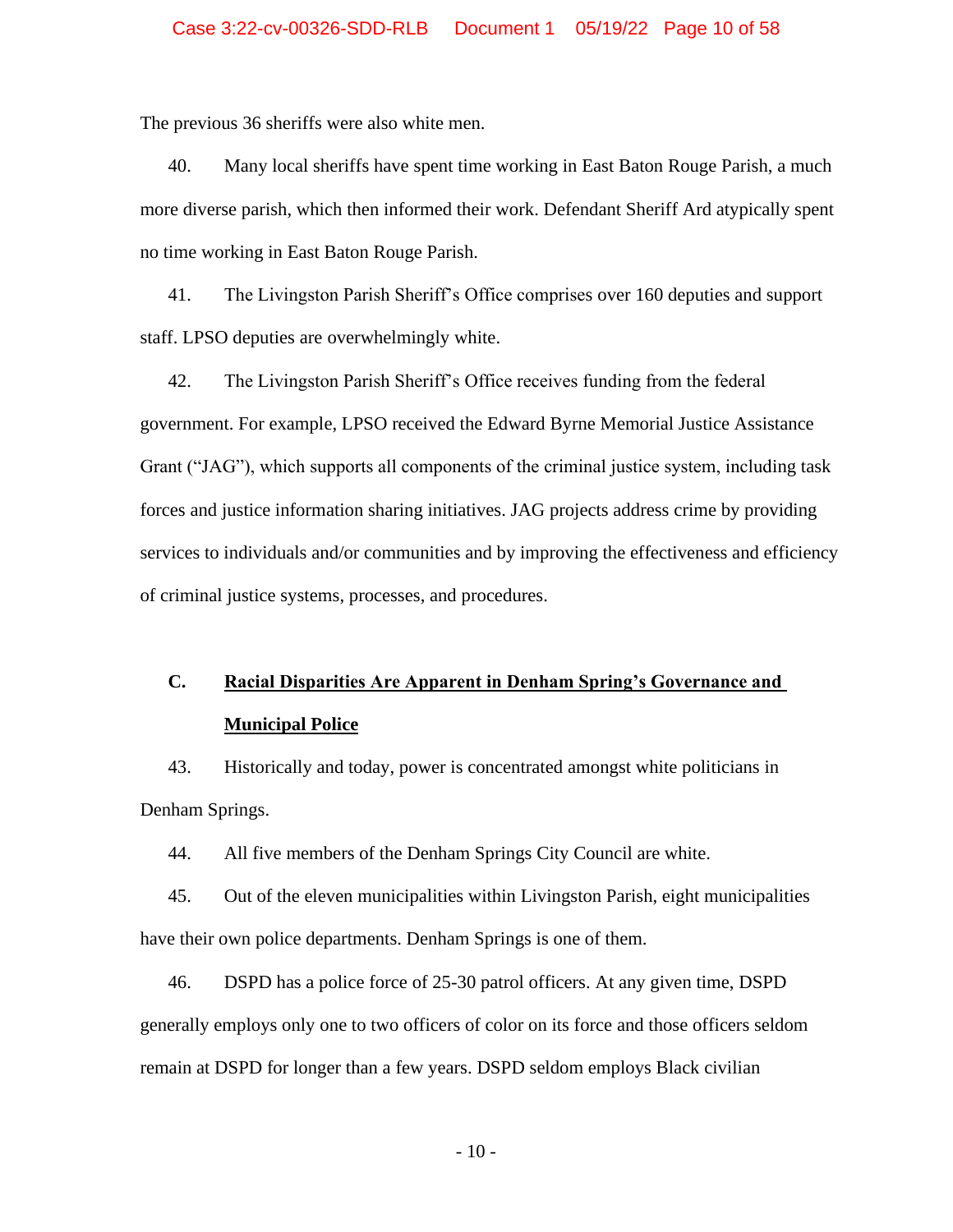employees.

47. DSPD has had several recent incidents indicating a non-welcoming environment to personnel of color.

48. One DSPD officer was suspended for using racial slurs.

49. Another DSPD employee drew a red dot, indicative of a sniper laser sight, on the forehead of a Native American officer in a photograph displayed on the walls of DSPD's headquarters.

# **D. The Livingston Parish Sheriff's Office Has a Policy of Targeting the Predominantly Black Neighborhood**

50. Drivers in and around the Neighborhood are stopped by LPSO deputies at a higher rate, issued traffic citations at a higher rate, and arrested at a higher rate than are drivers in similarly situated, predominantly white areas within Denham Springs and Livingston Parish.

51. LPSO officers openly discuss their practices of heavily policing "the Quarter" and "3A."

52. LPSO's disproportionate ticketing and policing of the Neighborhood cannot be explained by chance or neutral factors. The Neighborhood has neither the densest population, busiest traffic, nor the highest incidents of crimes committed within either Denham Springs or Livingston Parish.

53. LPSO officers often conduct unreasonable stops of pedestrians walking around the Neighborhood.

54. LPSO officers will also patrol and surveil the Neighborhood in teams, crawling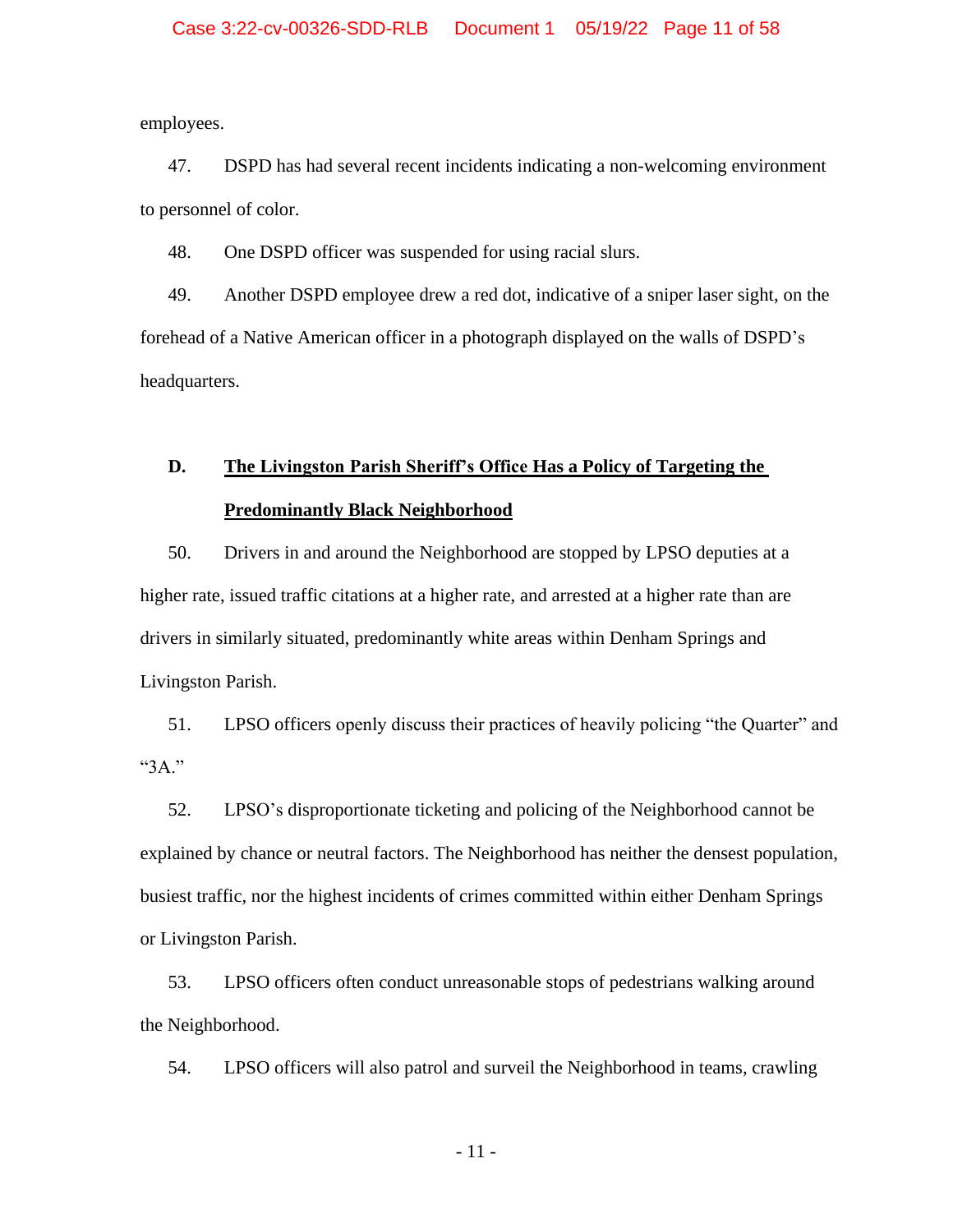### Case 3:22-cv-00326-SDD-RLB Document 1 05/19/22 Page 12 of 58

up and down the same blocks for hours at a time, giving residents of and visitors to the Neighborhood the constant sense of being watched.

55. LPSO recently posted surveillance cameras in the heart of the Neighborhood, to further monitor and police Black residents and their visitors. Two such cameras are located at quiet, low-activity intersections within the Neighborhood.

56. The disproportionate level of police presence and arrests in the sole predominantly Black community in Livingston Parish reflects either a formal written or oral policy of Defendant Sheriff Ard and/or an ingrained and obvious practice of targeted policing that Defendant Sheriff Ard has not acted to curtail.

57. For example, in a recent Continuing Legal Education ("CLE") training, Defendant Sheriff Ard explained that classifying an area as "high crime" can support pretextual traffic stops and searches within the area. He detailed that a particular geographic area with a high number of *arrests* (as opposed to convictions) can be classified as "high crime."

58. Additionally, in some instances, LPSO deputies who observe or purport to observe traffic violations outside of the Neighborhood have been known to wait until the driver enters the Neighborhood to conduct the traffic stop. This practice artificially increases the number of arrests or traffic stops in the Neighborhood—contributing to its designation as "high crime," and justifying the kind of future pre-textual stops sanctioned by Defendant Sheriff Ard.

59. In this effort, LPSO makes targeted arrests of Black individuals in the Neighborhood. In comparison, white men and women are more often summonsed or otherwise released for similar conduct.

60. The targeting of the Neighborhood for arrests is further incentivized through

- 12 -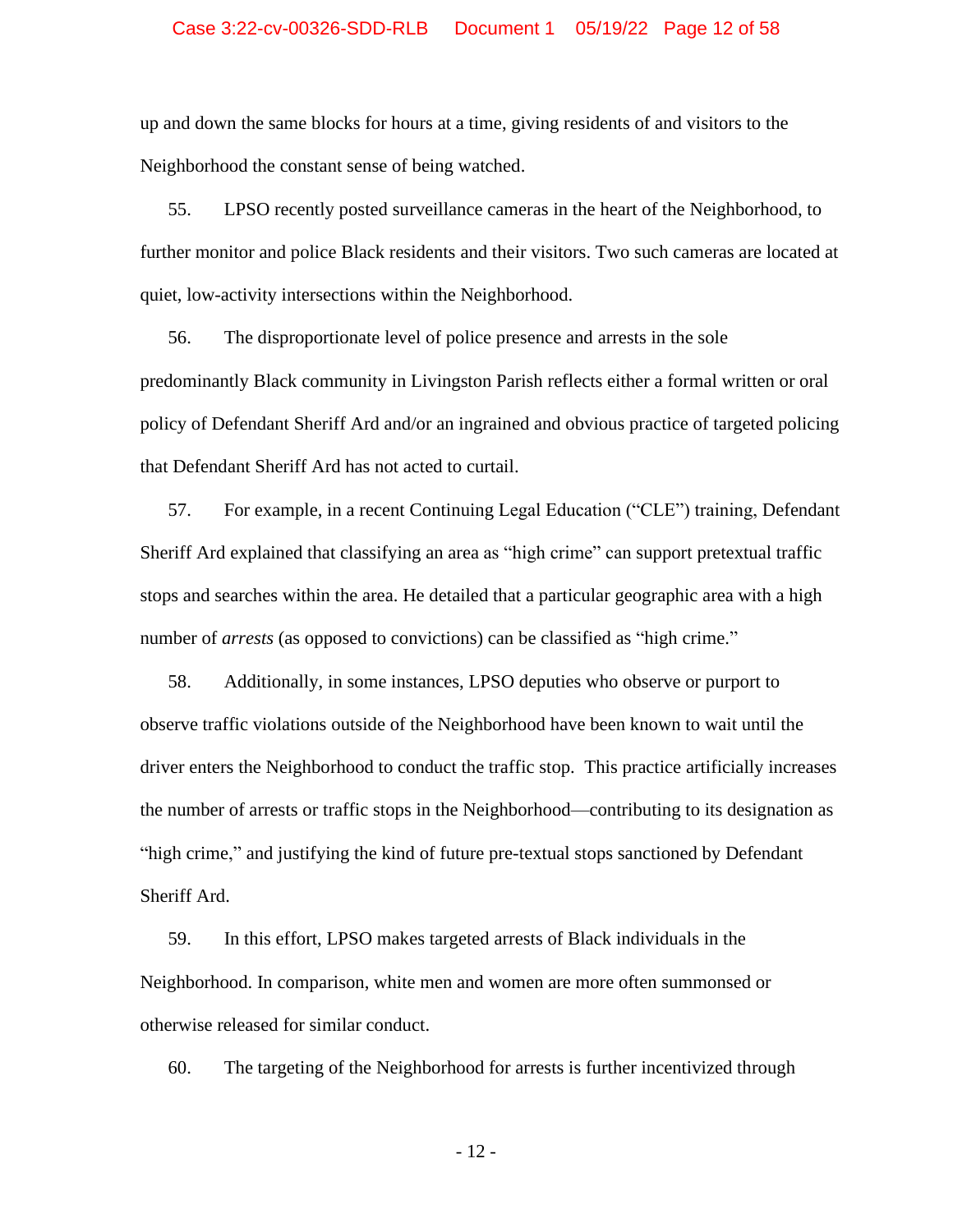LPSO's promotion policies for patrol deputies like Defendants Hotard and Bowden. For example, LPSO bases its decision to promote deputies to competitive positions such as those in the Narcotics Unit on the number of stops and narcotics seized while on patrol.

61. There was an open position in the narcotics unit at both LPSO and DSPD at the time of the incident addressed in this Complaint.

62. LPSO also has a policy, practice, and/or custom of up-charging offenses for Black individuals in the Neighborhood. Black individuals find themselves charged with resisting arrest—or worse—aggravated assault or battery, which are unwarranted based on the circumstances, but nonetheless plague them for the rest of their lives.

# **E. The Denham Springs Police Department Coordinates with the Livingston Parish Sheriff's Office in Targeting the Predominately Black Neighborhood**

63. DSPD officers frequently back up and support LPSO's unlawful targeting of the predominantly Black Neighborhood, including by assisting with stops, seizures, and searches.

64. DSPD and LPSO frequently coordinate their policing efforts and work closely together. For example, when Denham Springs Mayor Gerard Landry appointed Defendant Chief Womack to be the interim police chief, Mayor Landry stated that Defendant Sheriff Ard would be very involved in the city's policing because "the City of Denham Springs has always had a positive relationship with Sheriff Ard." Collaboration between LPSO and DSPD continues today, particularly in the practice of overpolicing the Neighborhood.

65. Although the Neighborhood has neither a particularly high volume of violent or drug crime, DSPD command staff instructs deputies in patrol vehicles to drive through the

- 13 -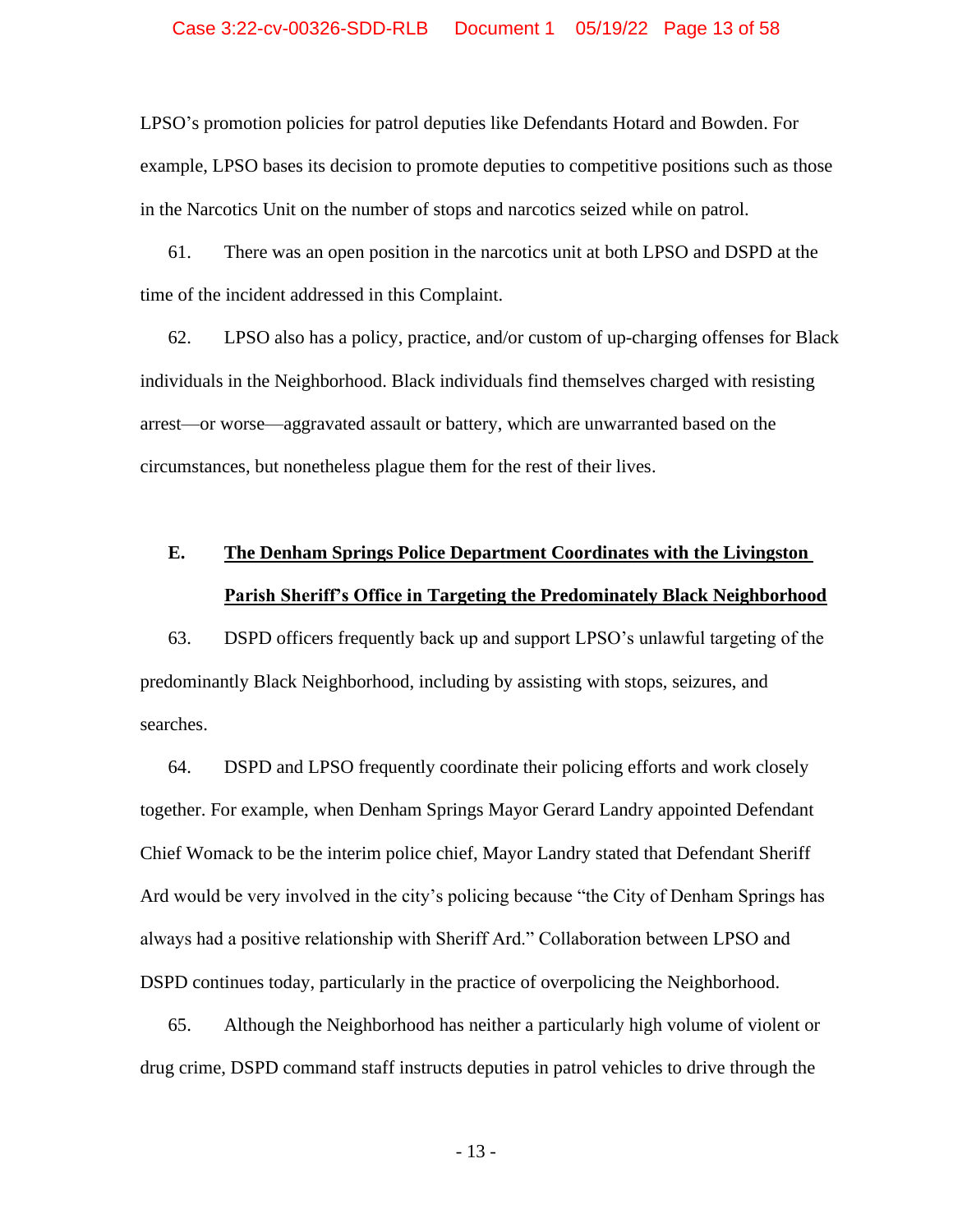### Case 3:22-cv-00326-SDD-RLB Document 1 05/19/22 Page 14 of 58

Neighborhood at least once a day and instructs narcotics units to patrol the Neighborhood two to three times a day.

66. DSPD command staff frequently tell deputies in patrol cars to sit in the Neighborhood for their entire shift and conduct policing only in that area. Sometimes these orders remain in place for a week at a time.

67. No other area of Denham Springs receives the same level of police presence or activity, despite other areas having similar if not higher population density, traffic, and crime levels. Those other areas are predominately white.

68. Even when criminal activity is reported in other parts of Denham Springs, Livingston Parish, or the region, patrol officers are instructed—by Defendant Chief Womack and/or by supervising DSPD officers—to search "3A" (what the law enforcement agencies in Livingston Parish call the Neighborhood) first for the culprit, stolen item, or other evidence of a crime.

69. DSPD officers are also known to wait on corners of the Neighborhood, wait to see who is in the car, and then proceed to pull them over, with those whom they choose to pull over being disproportionately older Black men.

70. The disproportionate policing of the predominantly Black Neighborhood reflects a formal or informal policy of Defendant Chief Womack. In the alternative, the disproportionate policing results from Defendant Chief Womack's ratification of pretextual traffic stops in the predominantly Black Neighborhood.

71. This policy and/or ratification of pretextual traffic stops is part of a conspiracy with LPSO to target the Neighborhood because of race.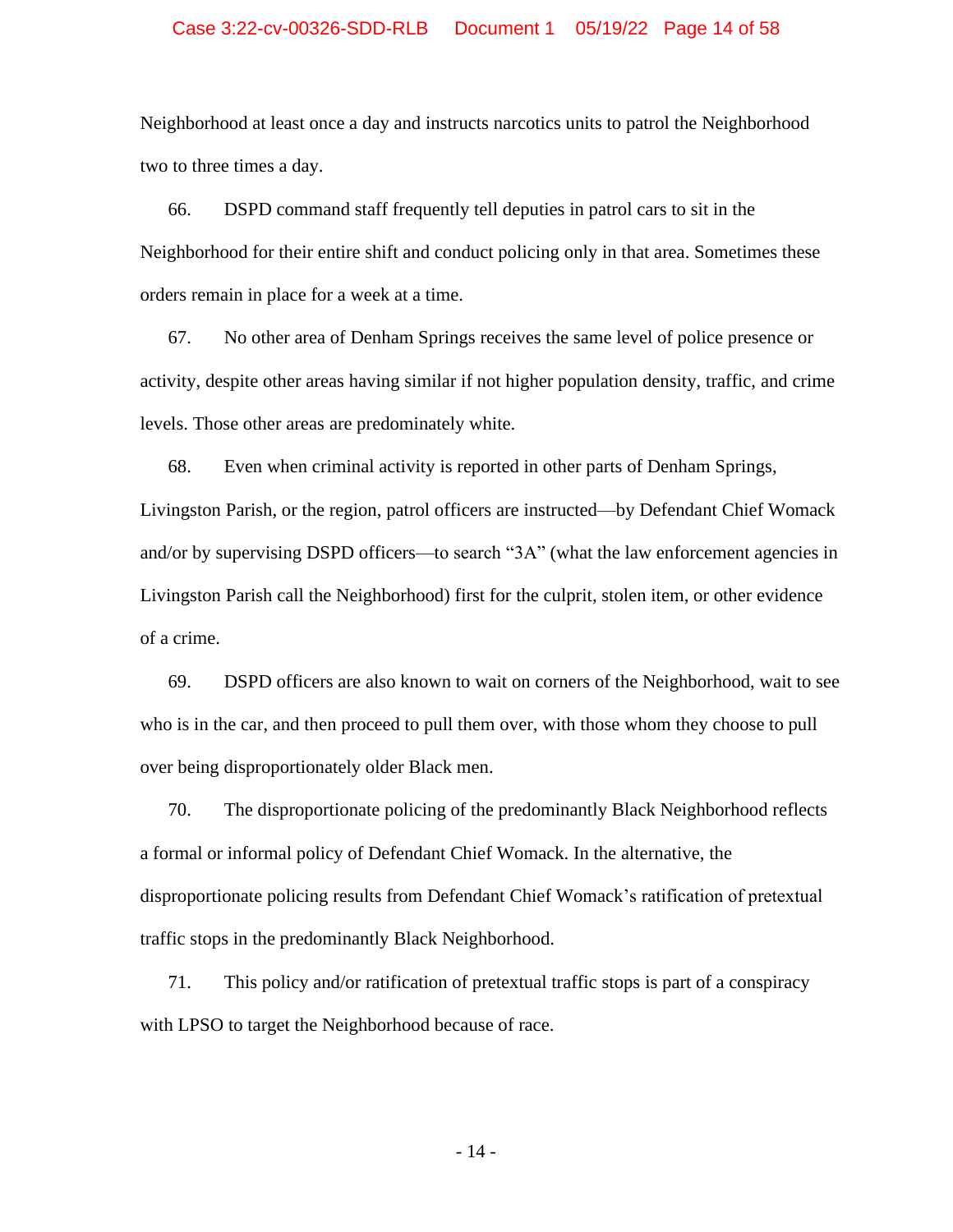# **F. The Livingston Parish Sheriff's Office's Policy of Targeting the Neighborhood Is Motivated by Racial Bias**

72. Under the well-established *Arlington Heights* factors, which are used by courts to identify racial motivations, there are several indications that the targeting of the Neighborhood for excessive policing is motivated by race.

73. First, as described above, LPSO's police presence, stops, and arrests in the Neighborhood are disproportionately higher than any other similarly situated neighborhood in Livingston Parish with a predominantly white population.

74. Second, race-neutral rationales do not explain the targeting of the Neighborhood.

75. Data on the rates of crime in Livingston Parish do not point to the Neighborhood as a high crime area. In a cataloguing of Livingston Parish crime incidents, the Neighborhood has an average prevalence of drug crime compared to the rest of the Parish. Nearby areas within Livingston Parish like northern Denham Springs, Walker, and Springfield have a higher prevalence of drug crime. Despite having high levels of opioid addiction, methamphetamine possession, and fentanyl deaths, these other areas do not see the same level of policing as the Neighborhood.

76. The Neighborhood is also not an area where many violent crimes occur. It matches the Livingston Parish average, while the cities of Livingston and Killian have much higher rates of violent crime. Notably, other areas within Livingston Parish have higher rates of domestic violence and sex offenses, but still experience a lower level of policing than the Neighborhood.

77. The prevalence of police presence in the Neighborhood also cannot be explained by a proximity to Interstate 12, a major highway which cuts across Livingston Parish and

- 15 -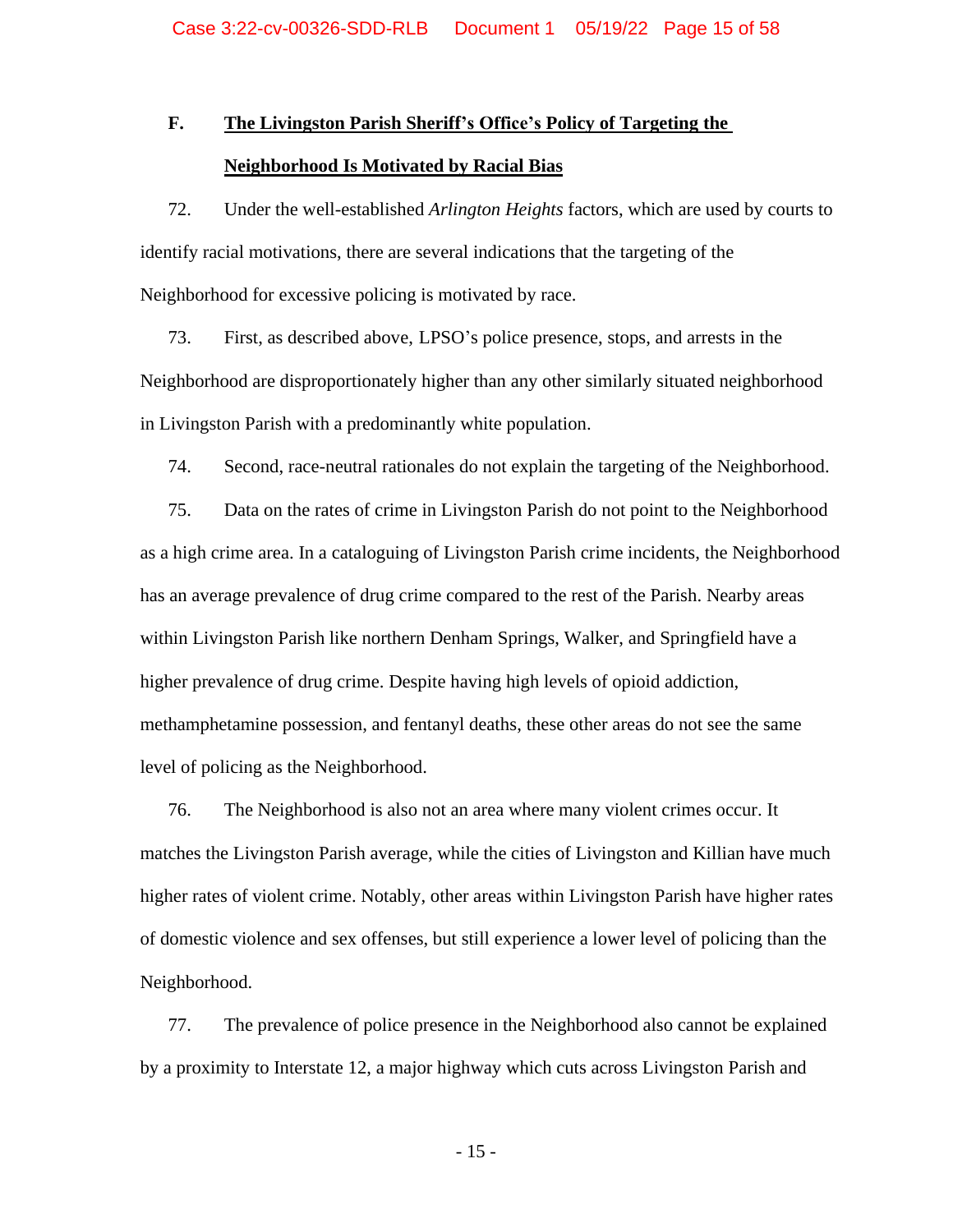#### Case 3:22-cv-00326-SDD-RLB Document 1 05/19/22 Page 16 of 58

draws a significant number of drivers and potential criminal or traffic violations.

78. Under *Arlington Heights*' third factor, the historical background of Livingston Parish supports an interpretation of an invidious purpose of the policy. For example, Livingston Parish remains one of the most segregated in all of Louisiana, with clearly demarcated racial divisions, and allocations of official authority and power to its white residents. The Parish's history of KKK presence and recent activity likewise cannot be ignored.

79. Fourth, LPSO final policymakers continue to depart from normal policing procedures and practices to target this community and allow unconstitutional policing to occur with impunity.

80. The policy and/or practice of waiting to conduct traffic stops until a driver enters the Neighborhood, for example, is not consistent with ordinary policing practices.

81. Furthermore, LPSO conducts a substantial number of arrests in the Neighborhood, despite the fact that the Neighborhood is within a city, Denham Springs, which has its own municipal police department. LPSO's stops in the Neighborhood are disproportionately pretextual traffic stops, and often occur at night.

82. Because the vast majority (75 to 80 percent) of the population of Livingston Parish falls outside the bounds of the eight municipalities with police departments, LPSO has wide jurisdiction and does not generally duplicate resources by policing municipalities with their own police force. The prevalence of LPSO in the Neighborhood is a notable anomaly in operations.

- 16 -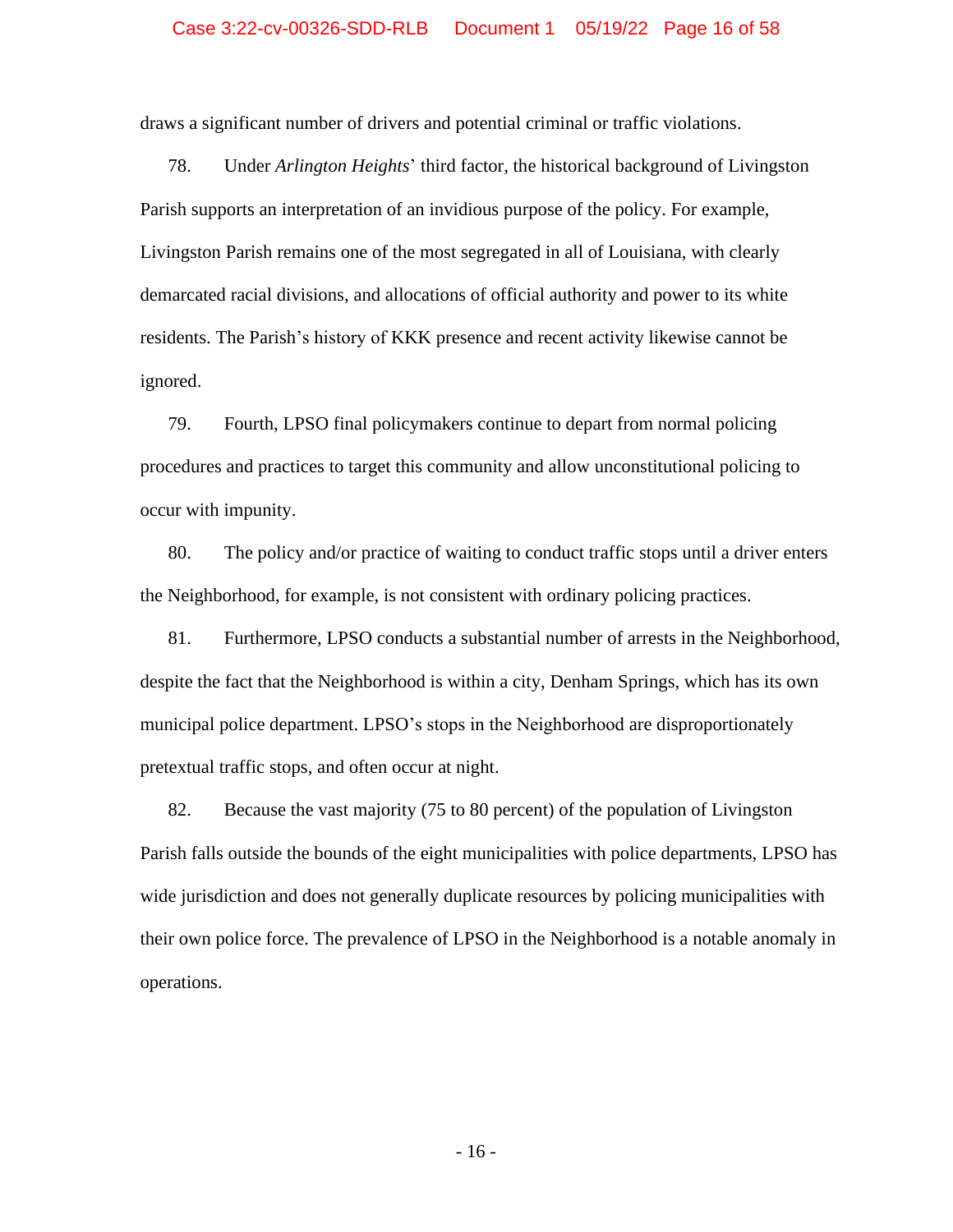# **G. The Livingston Parish Sheriff's Office's Policy of Targeting the Neighborhood Evinces Disparate Treatment**

83. LPSO's targeting of the Neighborhood is also a policy of disparate treatment.

84. There is a clear disparity between the level of policing exerted over the Neighborhood, which is the sole predominantly Black Neighborhood in Livingston Parish, and similarly situated areas within the Parish, which are predominantly white.

85. The predominantly Black Neighborhood is more heavily policed by LPSO than predominately white neighborhoods in Livingston Parish which are similarly situated in terms of prevalence of drug crime, violent crime, and property crime.

86. The predominantly Black Neighborhood is more heavily policed by LPSO than other predominately white neighborhoods in Livingston Parish which have similar levels of population density and traffic.

87. There are no other factors that explain the disparate treatment other than race.

## **II. While Driving through the Neighborhood, Mr. Clark Was Stopped, Searched, and Injured by LPSO and DSPD Officers**

### **A. Mr. Clark's Roots in the Neighborhood Run Deep**

88. Mr. Clark has been described as a pillar of this community. He and his eleven siblings grew up in the Neighborhood. His mother was a nurse and worked in a restaurant in downtown Denham Springs that he would visit after school. His father was a mill worker and a mortician. Mr. Clark was a student at West Livingston High School when the district integrated, and he was in the first class of Black students to attend the previously all-white Denham Springs High School.

89. Mr. Clark was a student athlete on the football team at Denham Springs High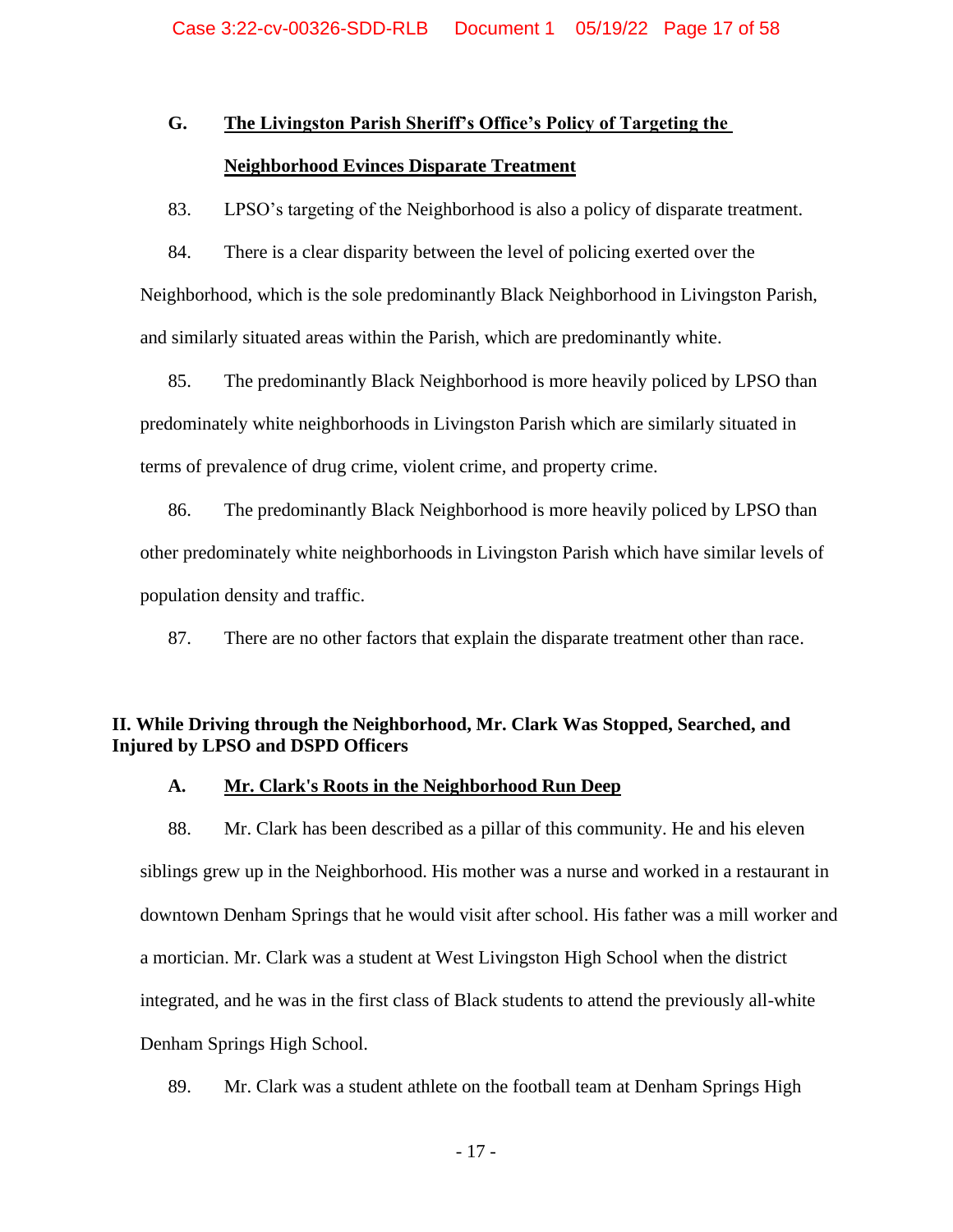### Case 3:22-cv-00326-SDD-RLB Document 1 05/19/22 Page 18 of 58

School, and he led the team to their first state championship final. However, he faced bullying and mistreatment from the white coaches because he led efforts to socially integrate the white and Black athletes. Mr. Clark was also the first Black baseball player at Southeastern Louisiana University, where he led the team to the College World Series. Mr. Clark then spent three years as a defensive back for the Montreal Alouettes Canadian football team, before working as a football coach to give back and mentor young athletes.

90. Mr. Clark is a father to two sons and one daughter, and he is a grandfather to three grandchildren. Mr. Clark is a residential and commercial sheetrocker and painter by trade. Mr. Clark has worked with his hands his entire life and has used his skills to benefit his community.

91. Mr. Clark's family has lived in the Neighborhood for generations. Today, many members of Mr. Clark's family—including siblings, nieces, nephews, grand-nieces, grandnephews, and cousins—as well as many friends, classmates, and former coworkers and employees live in the Neighborhood. He coached football in the Neighborhood, currently volunteers there, and regularly organizes community events—such as Mother's Day picnics, birthday parties, and fishing lessons for local kids. As a result of these ties, Mr. Clark regularly visits the neighborhood, on average at least two to three times per week.

92. On May 24, 2021, Mr. Clark spent over sixteen hours sheetrocking and painting the home of his longtime friend in the Neighborhood. He was doing the work as a surprise for his friend's birthday.

93. After completing the work, Mr. Clark headed home in his four-door pickup truck around 11:30 p.m. He was covered in white drywall residue from working all day. His truck contained numerous tools and materials related to drywalling and painting.

- 18 -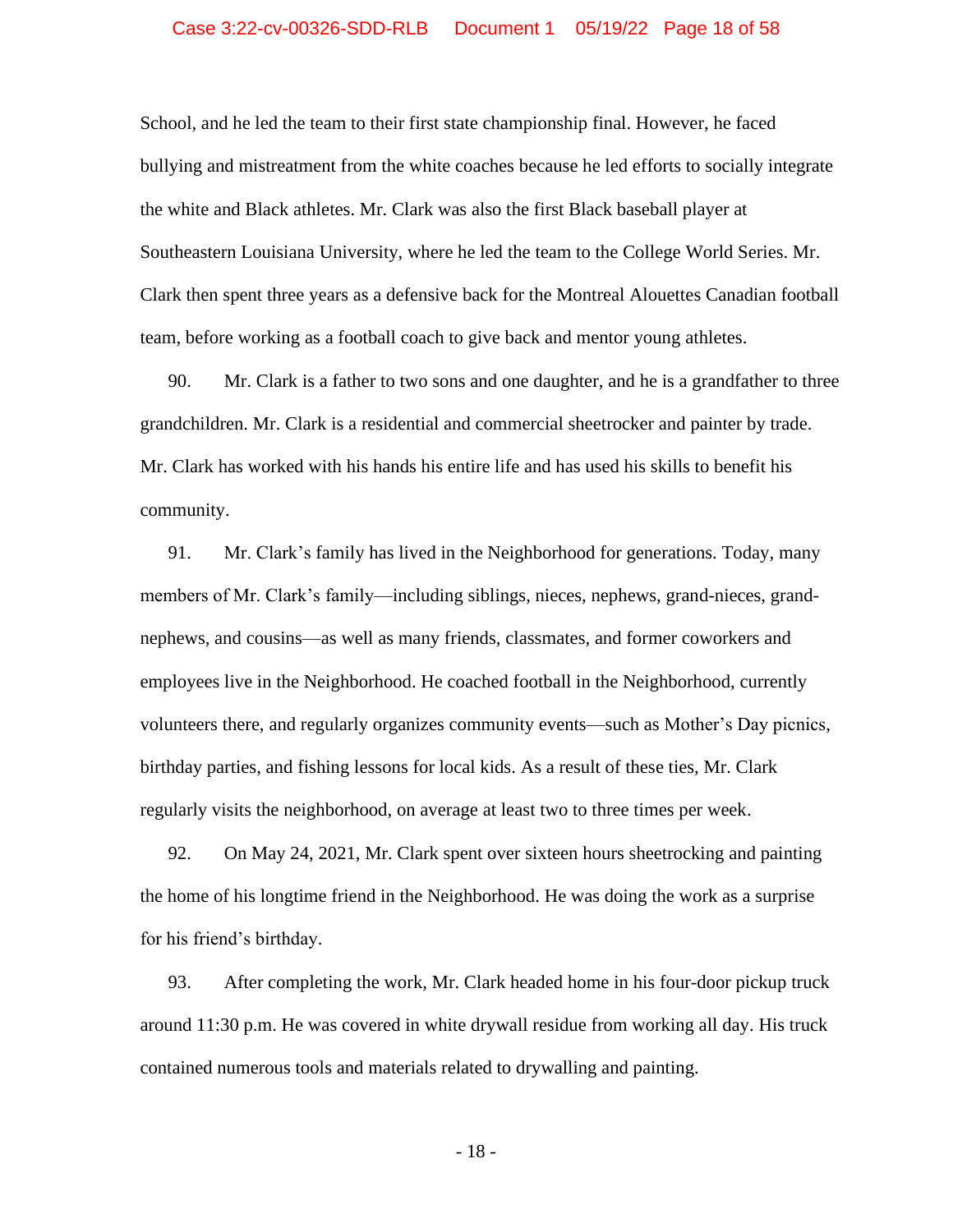94. Mr. Clark is the sole registered owner of his truck.

95. Mr. Clark's truck does not have tinted windows.

### **B. Defendant Hotard Stopped Mr. Clark without Cause**

96. Mr. Clark was driving down Martin Luther King Jr. Drive and decided to stop for gas on his way home. He noticed that he was driving behind an LPSO police cruiser.

97. Taking precautions to obey all traffic laws, Mr. Clark turned right onto Eugene Street before turning right onto Florida Ave SE to pull into the Summit Fuel gas station. The LPSO cruiser continued straight at the intersection of Martin Luther King Jr. Drive and Eugene.

98. Mr. Clark used his turn signal before and during each turn.

99. Mr. Clark exited his truck and attempted to pump gas before noticing that the gas station was closed. The canopy of the Summit Fuel gas station stays lit up, even when the station is closed.

100. Mr. Clark then re-entered his truck, started up his engine, and began to pull away, driving about 20 feet toward the gas station's exit.

101. Before Mr. Clark could exit the gas station, the LPSO cruiser pulled up behind him with its siren on and emergency lights flashing. Mr. Clark understood that he was being pulled over by an LPSO officer, and that he was not free to leave.

102. Mr. Clark stopped his truck in response and placed it in park.

103. Defendant Hotard was the officer driving the LPSO cruiser.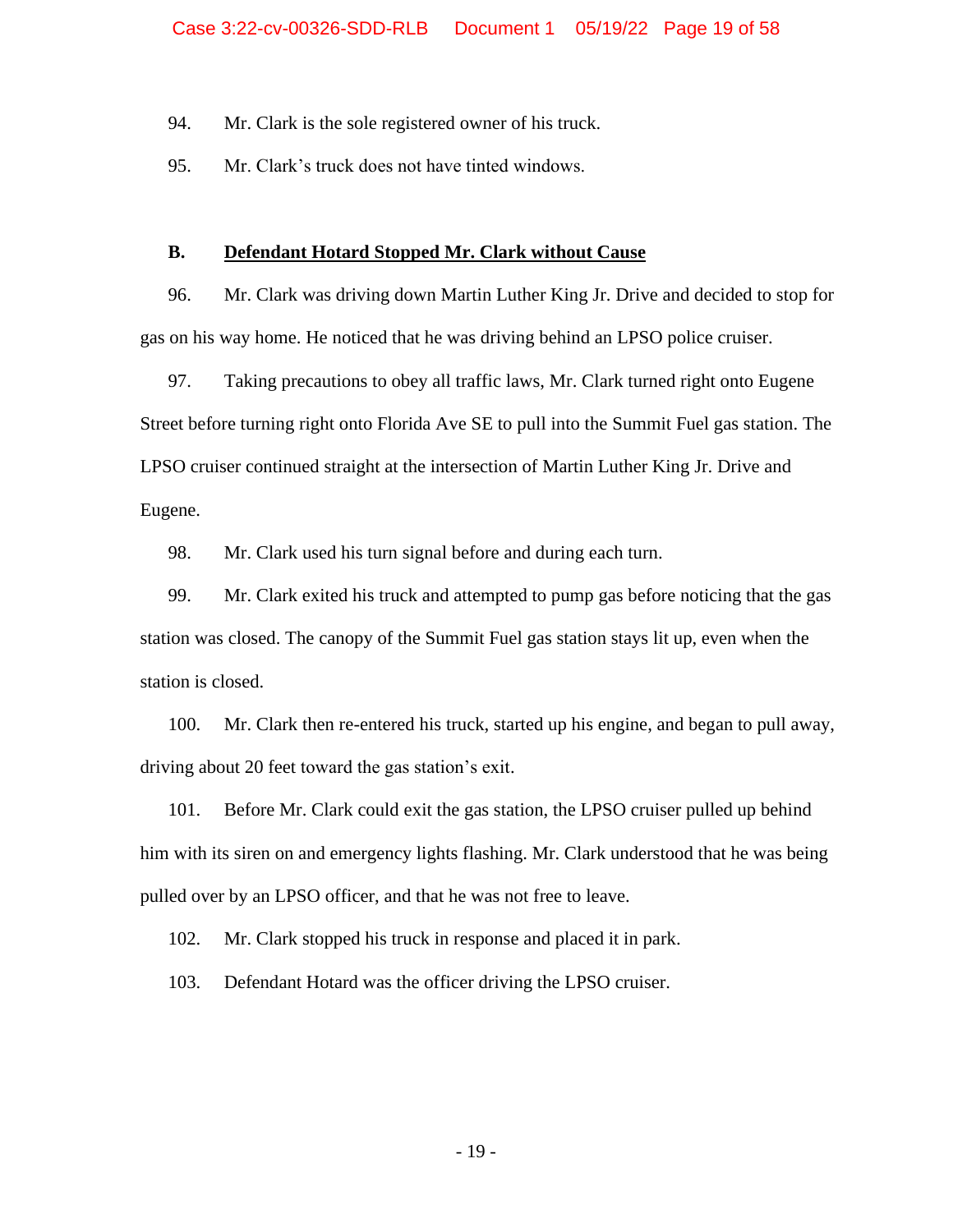# **C. Defendants Hotard and Bowden Detained Mr. Clark for a Prolonged Period of Time**

104. Mr. Clark stepped out of his truck to ask Defendant Hotard what the issue was.

Defendant Hotard approached Mr. Clark and ordered him back into his truck.

105. Mr. Clark complied. He returned to sit in his truck.

106. Defendant Hotard then asked Mr. Clark for his driver's license and registration,

which he provided, though Defendant Hotard did not immediately take them from him.

107. Defendant Hotard did not explain why he detained Mr. Clark.

108. After asking for Mr. Clark's license and registration, but not taking them,

Defendant Hotard stood above Mr. Clark, in the driver's side doorway, took out a flashlight, and began to flash it around the truck.

109. There was no apparent odor, no visible incriminating object, and no sound in or nearby Mr. Clark's truck that would indicate illegal activity.

110. Defendant Hotard then asked Mr. Clark to exit the vehicle and stand or sit at the back of his truck.

111. Mr. Clark complied. He sat on the back of his truck with his license and registration still in hand.

112. For several minutes, Defendant Hotard asked Mr. Clark questions.

113. Still, Defendant Hotard did not explain why he detained Mr. Clark.

114. Mr. Clark complied. He sat calmly and answered Defendant Hotard's questions.

115. Around this time, Defendant Bowden arrived at the gas station and approached Mr. Clark, who was still seated at the back of the truck. Defendant Bowden then looked in

and around Mr. Clark's truck, flashing his flashlight through the windows and into the bed of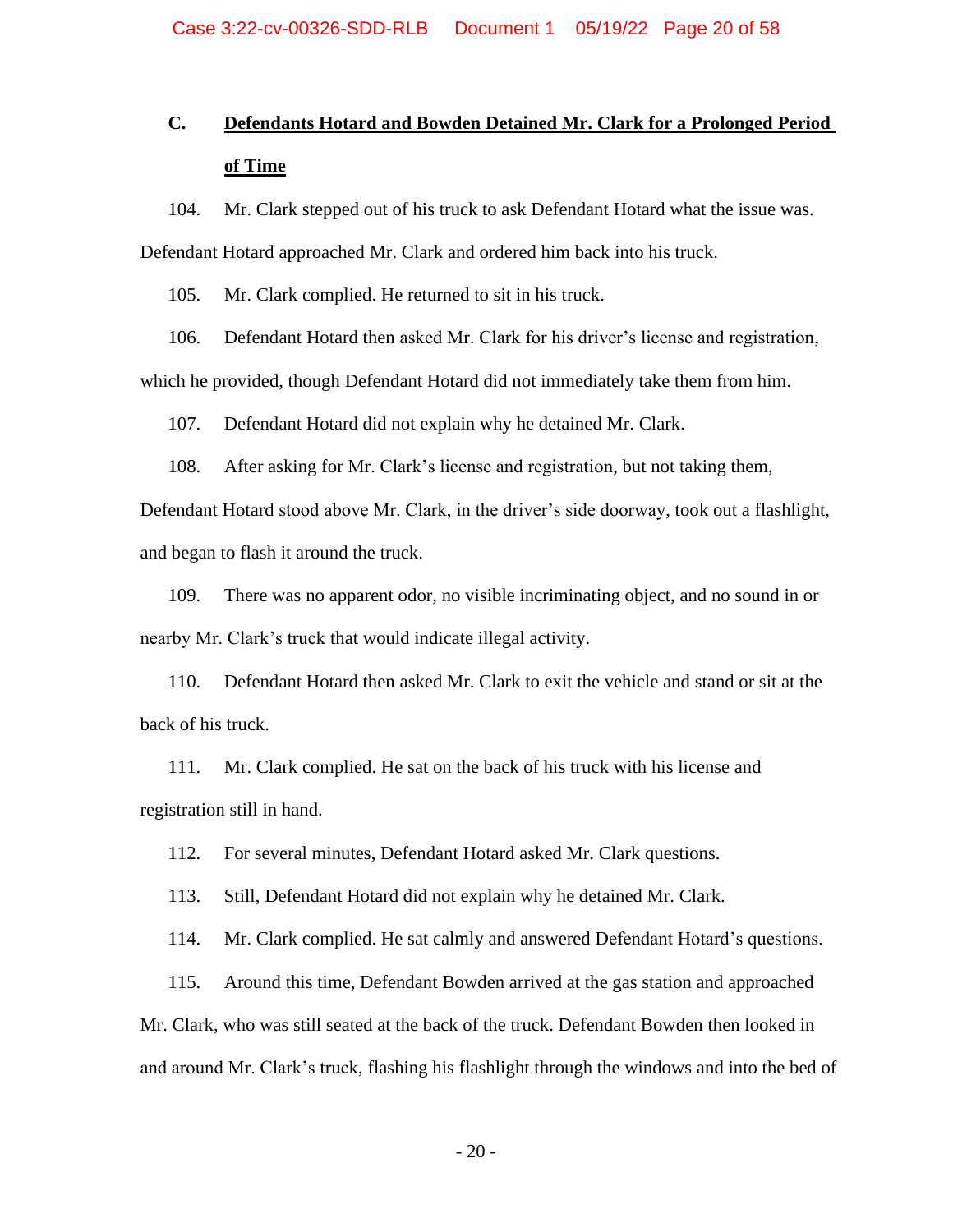the truck.

116. Defendant Hotard asked Mr. Clark if he could search his truck.

117. Mr. Clark responded that the officers could not search his truck without a warrant.

118. Defendant Hotard again asked Mr. Clark for his license and registration.

119. Mr. Clark complied. He handed his license and registration to Defendant Hotard.

120. At this point, Defendant Hotard returned to his cruiser.

121. Shortly thereafter, Defendant Bowden joined Defendant Hotard, and they spoke in and around Defendant Hotard's cruiser.

122. For over seven minutes while Defendants Hotard and Bowden spoke, Mr. Clark remained sitting, as directed, on the bed of his truck. Mr. Clark did not feel free to leave.

123. After Defendants Hotard and Bowden finished talking, Defendant Bowden took his turn looking into and around the truck.

124. Mr. Clark continued to comply. He remained detained, sitting on the back of his truck.

# **D. Defendants Hotard and Bowden Repeatedly Searched Mr. Clark's Truck and Mr. Clark's Pockets**

125. Nearly 15 minutes after first detaining Mr. Clark, and with neither a warrant nor consent, Defendants Hotard and Bowden began searching Mr. Clark's truck.

126. Defendants Hotard and Bowden searched the interior of the truck, the glove box, and the bed of the truck, throwing items around and searching extensively. At multiple points during the search, Defendant Bowden asked Mr. Clark, "Where's the crack at?" along with other comments reflecting a determination to find drugs. Defendant Bowden also repeatedly

- 21 -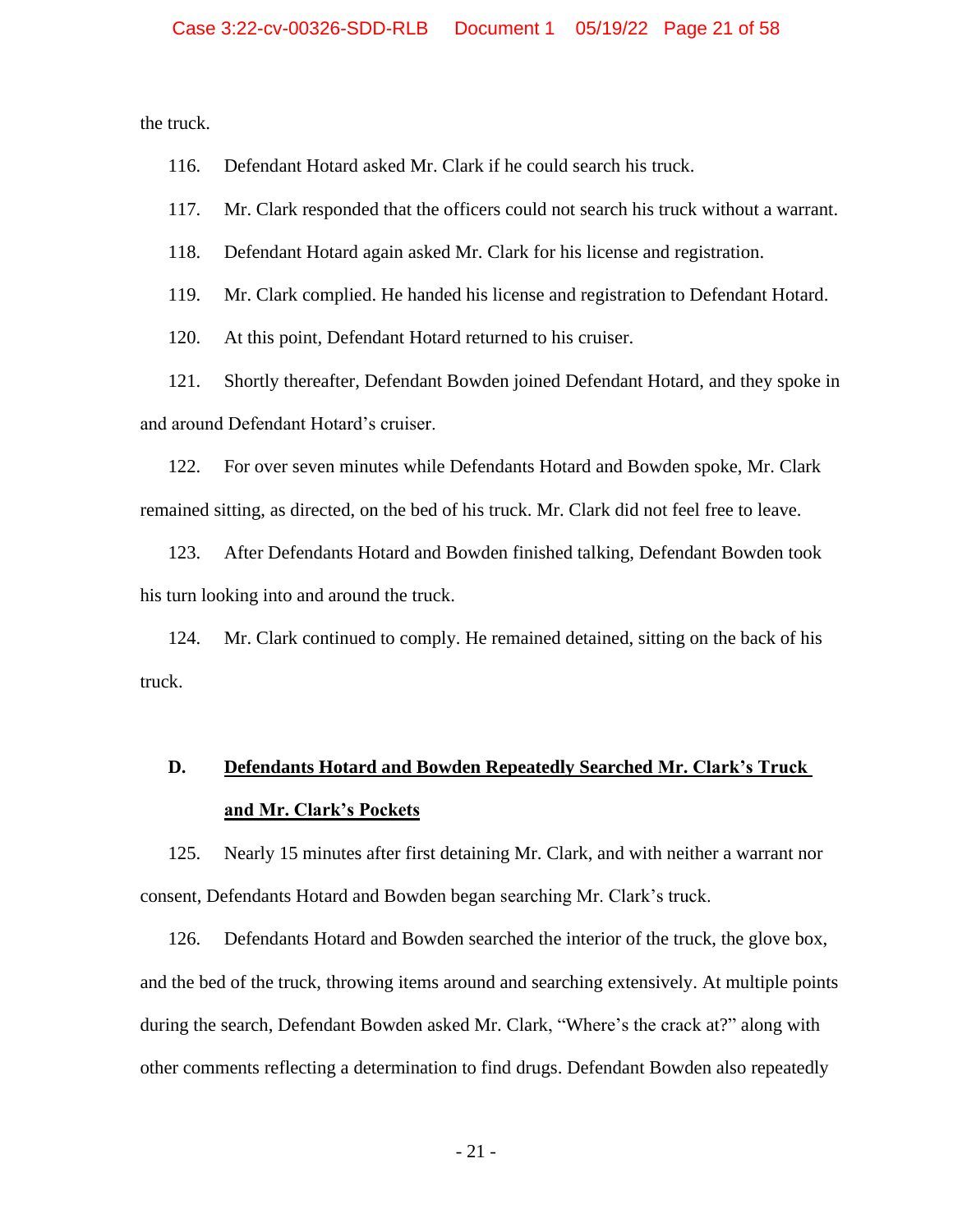raised his voice at Mr. Clark during the search.

127. Mr. Clark continued to comply. He remained detained sitting on the back of his truck. He ignored the derogatory remarks and acted in a calm and compliant manner.

128. About five minutes into the search, Defendant Hotard brought a labeled pill bottle to the bed of the truck to discuss it with Mr. Clark.

129. Mr. Clark complied, answering Defendant Hotard's questions. He told Defendant Hotard that the pills were, as labeled, Allopurinol, prescribed for his gout and joint pain.

130. Defendant Hotard then returned the pills to the truck.

131. At or around this point, DSPD officers—including Defendants McCullough and Doe 1-2—began arriving on scene.

132. A few minutes after resuming the search, Defendant Hotard went back into Mr. Clark's truck, grabbed the same labeled pill bottle, and brought it back out, placing it on the hood of his cruiser.

133. Defendants Hotard and Bowden then instructed Mr. Clark to remove his socks and shoes, so they could search his person. Defendants Hotard and Bowden had neither a warrant nor consent for this search.

134. Mr. Clark complied. He removed each shoe and sock, showing his bare feet to the officers as requested.

135. Defendant Hotard shined his flashlight and inspected Mr. Clark's bare feet.

136. Next, Defendant Bowden asked Mr. Clark if he had any weapons on him.

137. Mr. Clark complied. He responded yes and clarified that he had a sheetrocking utility knife and a screwdriver in his pocket from his work earlier in the day, along with a \$20 bill.

- 22 -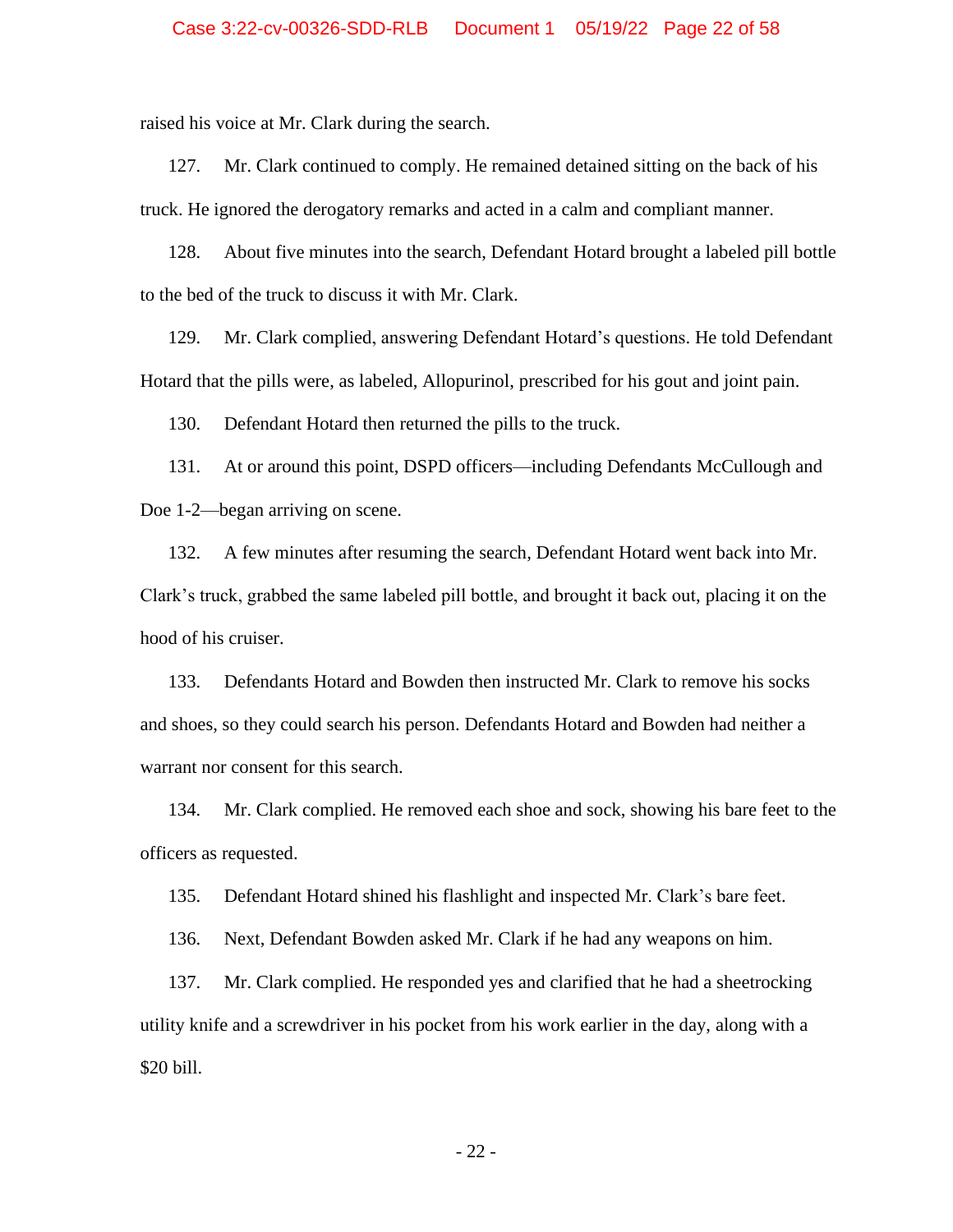### Case 3:22-cv-00326-SDD-RLB Document 1 05/19/22 Page 23 of 58

138. Defendants Bowden and/or Hotard instructed Mr. Clark to empty his pockets. Again, Defendants Hotard and Bowden had neither a warrant nor consent for this search.

139. Mr. Clark complied. He removed the utility knife and screwdriver from his pocket. He continued to dig through his pockets to make sure everything was removed. Mr. Clark also removed the \$20 bill.

140. Defendant Bowden reached inside of Mr. Clark's pants pocket on his right side, and Defendant Hotard patted and felt down the entire left side of Mr. Clark's cargo shorts.

141. After finding no evidence in the truck, no evidence in Mr. Clark's socks or shoes, and no evidence in Mr. Clark's pockets, Defendant Bowden went to the bed of the truck, where Mr. Clark keeps his tools.

142. Defendant Bowden removed a Quick Connect compressor attachment piece from the bed of the truck.

143. A Quick Connect compressor attachment piece is used in drywalling as a component of the air compressor system which, in turn, is used to spray wall texture. A picture of a Quick Connect compressor attachment piece, which looks identical to the piece in Mr. Clark's truck on May 24, 2021, is provided below:



144. With the Quick Connect compressor attachment in hand, Defendant Bowden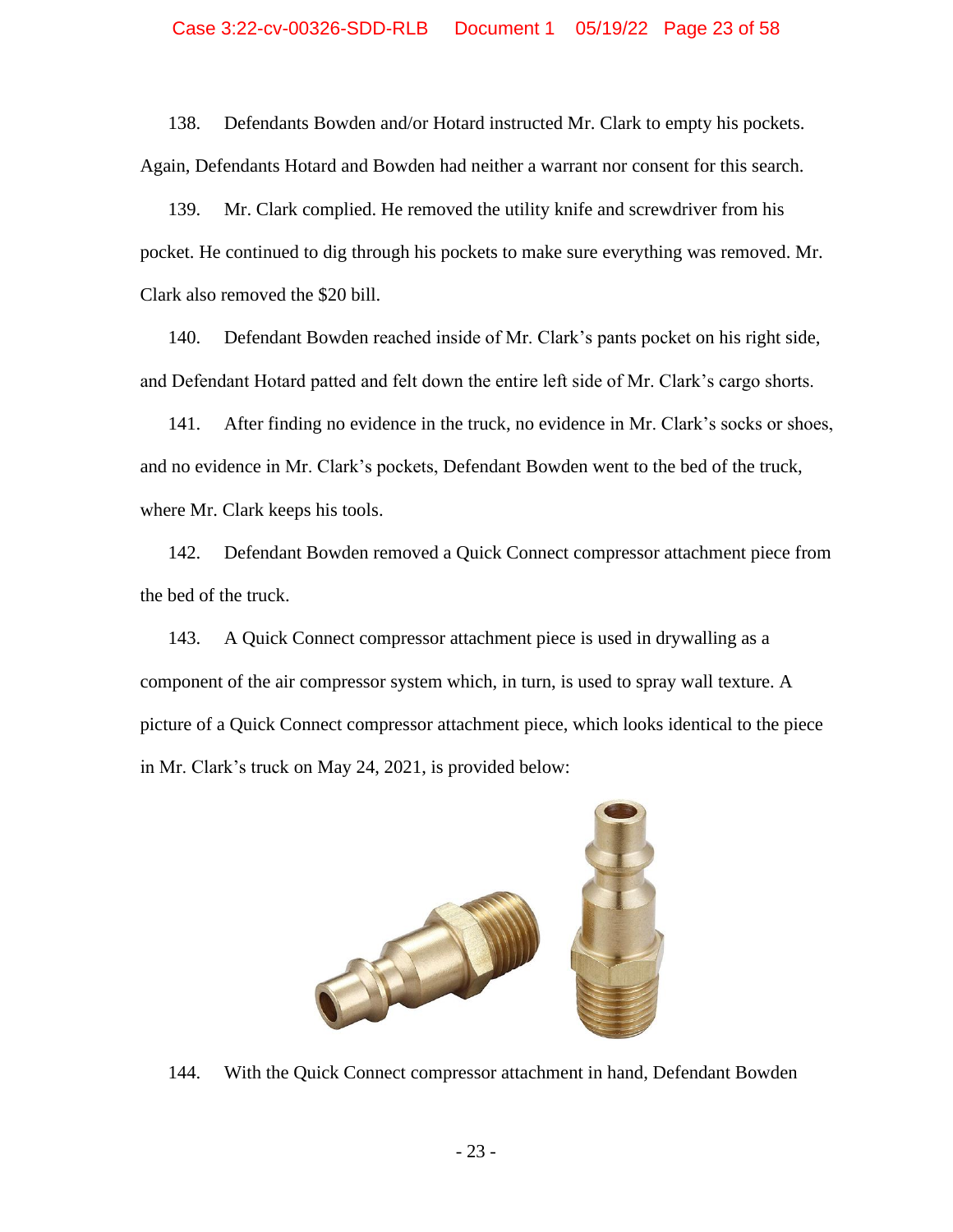#### Case 3:22-cv-00326-SDD-RLB Document 1 05/19/22 Page 24 of 58

announced that he had found the pipe Mr. Clark uses to smoke crack cocaine.

145. At no point did Defendant Bowden ask Mr. Clark to explain what the Quick Connect compressor attachment was used for, or why he possessed it. Had he done so, Mr. Clark would have explained that he used the piece for his work as a sheetrocker.

146. Defendant Bowden again asked Mr. Clark if he had any weapons on him.

147. Mr. Clark complied. He explained that he had already emptied the contents of his pockets.

148. Then, Defendant Hotard and/or Bowden held up the \$20 bill, which had been removed from Mr. Clark's pocket. Defendant Officers began to speak loudly, asking Mr. Clark if he was going to "own up to whatever fell out of the bill." Defendant Hotard and/or Bowden opened the bill, and nothing fell out. When nothing fell out, Defendant Officers appeared surprised.

149. Understanding that Defendant Officers were done investigating the \$20 bill, Mr. Clark reached forward to retrieve his money and took the bill back from Defendant Hotard.

# **E. The Defendant Officers Injured Mr. Clark by Pulling His Arms and Pushing Him Around**

150. At this point, neither Defendant Hotard nor Bowden told Mr. Clark he was under arrest.

151. Neither Defendant Hotard nor Bowden asked Mr. Clark to put his hands behind his back for handcuffing.

152. Neither Defendant Hotard nor Bowden in any way asked Mr. Clark to comply with a physical arrest.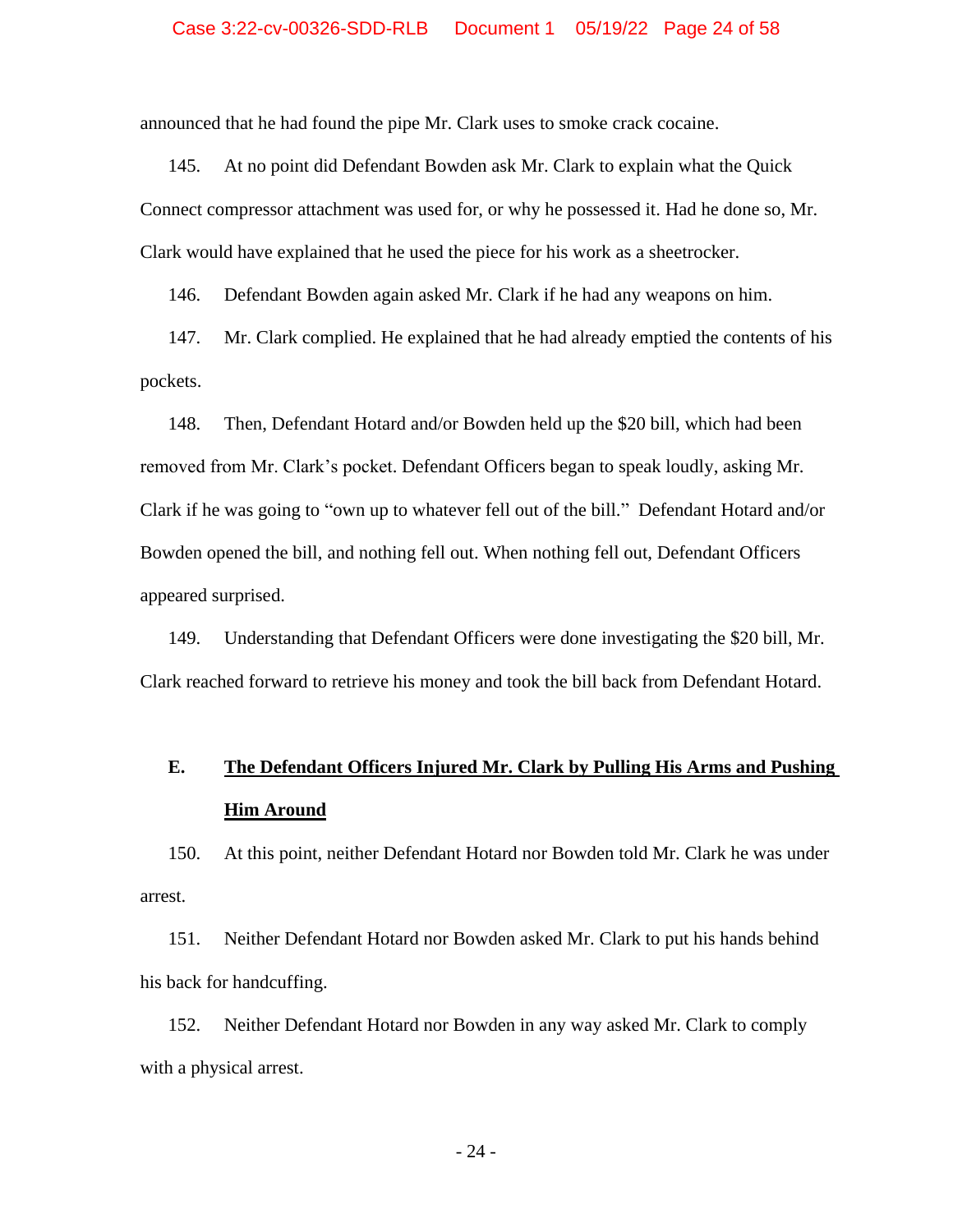#### Case 3:22-cv-00326-SDD-RLB Document 1 05/19/22 Page 25 of 58

153. Instead, after Mr. Clark retrieved his money, Defendant Hotard immediately grabbed Mr. Clark's right arm and Defendant Bowden grabbed Mr. Clark's left arm.

154. Defendants Hotard and Bowden then pulled both of Mr. Clark's arms forcefully behind his back, twisting them upward and back, while pushing his lower body into the bed of his truck. These actions put intense pressure on Mr. Clark's hands and wrists.

155. Then, Defendants Hotard and Bowden abruptly thrusted Mr. Clark back, then forward and down while pulling his arms behind him, so that his upper body was nearly parallel to the ground, and he had to stumble to stay upright. The rapid jerking caused immediate pain in Mr. Clark's hip.

156. Mr. Clark is approximately 5'11" and 190 pounds. Defendant Hotard is approximately 5'11" and 200 pounds, and Defendant Bowden is approximately 6'2" and 290 pounds.

157. Mr. Clark is 67 years old. Defendant Hotard is in his 20s. Defendant Bowden is 26 years old.

158. While Defendants Hotard and Bowden were forcefully pulling and holding Mr. Clark's arms behind his back, Defendant McCullough approached Mr. Clark and used her hands and arms to place forceful pressure on his neck.

159. While pulling and pushing Mr. Clark, Defendant Bowden reached his right hand toward his utility belt near his service weapon.

160. Mr. Clark asked Defendants Hotard and Bowden to loosen their hold since he was in severe pain, but they refused.

161. Defendants Hotard and Bowden then handcuffed Mr. Clark.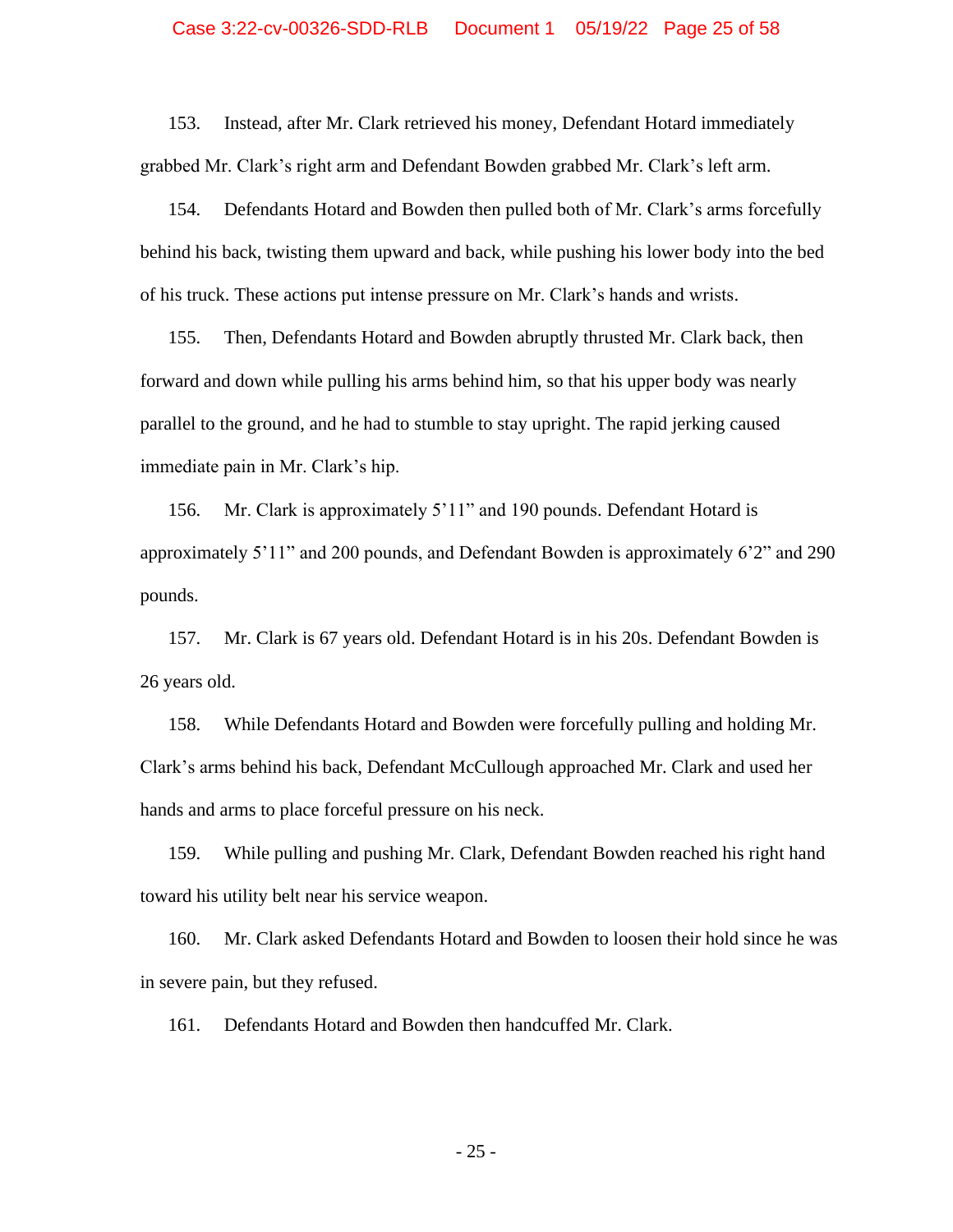# **F. Officers Hotard and Bowden Summoned Additional Officers Based on a False and Misleading Premise**

162. At some point before arresting Mr. Clark, Defendants Hotard and/or Bowden put in a call over their police radio reporting a "108," which signals Officer Down or Officer in Danger/Distress.

163. Law enforcement agencies in Livingston Parish understand a 108 call to indicate an emergency situation, such as an arrestee who is actively and physically fighting an officer, endangering that officer's wellbeing. Within Livingston Parish, law enforcement officers on duty within a certain vicinity of a 108 call are obligated to respond quickly.

164. Two DSPD vehicles pulled into the Summit Fuel in response to the 108 call. In one vehicle was supervising officer Defendant McCullough. In the other vehicle were two additional DSPD officers, Defendants Doe 1-2. Another DSPD vehicle arrived a few minutes later with two additional DSPD officers.

165. Defendant McCullough and Doe 1-2 were in proximity to and able to observe Mr. Clark while Defendants Hotard and Bowden roughly grabbed him, pushing and pulling him while twisting his arms, before forcing his chest down and ultimately injuring him.

166. As it was past midnight and there were no other events occurring on the relatively quiet street, there was nothing to draw the attention of Defendant DSPD Officers away.

167. No Defendant Officer attempted to intervene at any time.

168. Due to Defendants Hotard and Bowden's fruitless repetitive searches, the lack of any drugs or criminal paraphernalia found in the truck or on Mr. Clark, and a seemingly implausible statement by Defendant Hotard and/or Bowden about disappearing drugs, one DSPD officer on the scene believed it was unlikely a crime had been committed.

- 26 -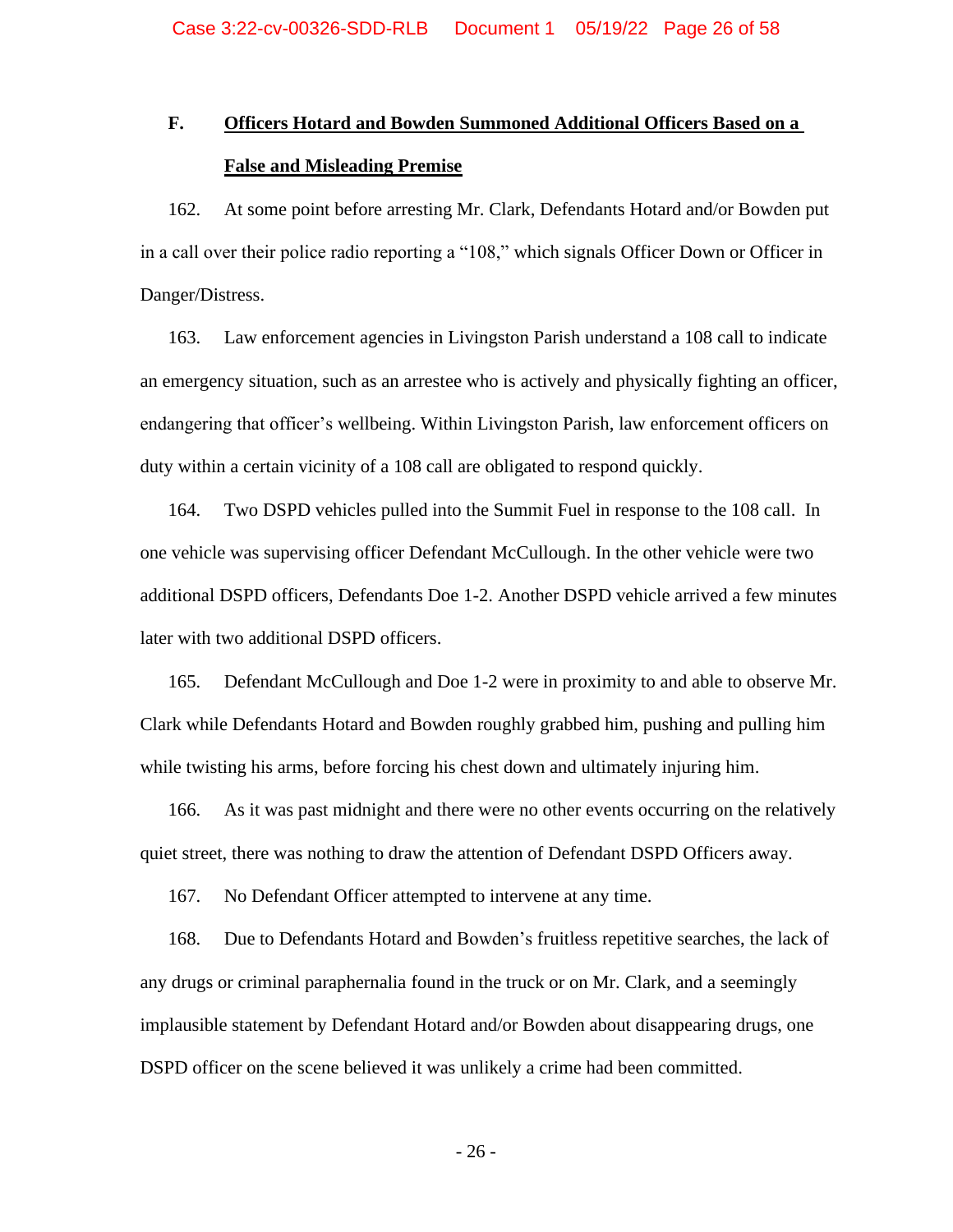169. That officer therefore became concerned that Defendants Hotard and Bowden had committed a civil rights violation. That officer quickly left the scene in an effort to distance himself from further involvement.

# **G. Defendants Hotard and Bowden Again Searched Mr. Clark and Placed Him, Handcuffed, in the Police Cruiser**

170. After handcuffing Mr. Clark, Defendants Hotard and Bowden proceeded to search his pockets for a third time and rolled out one of his pockets, inspecting it closely.

171. Defendants Hotard and Bowden found nothing.

172. Defendant Bowden lifted Mr. Clark's shirt and thrust his fingers inside of Mr.

Clark's waistband. Defendant Hotard then lifted Mr. Clark's shirt two more times to inspect his waistband.

173. Defendants Hotard and Bowden found nothing.

174. Defendants Hotard and Bowden then searched the ground while Defendant Bowden asked Mr. Clark again "Where's the crack at?"

175. Defendants Hotard and Bowden found nothing.

176. Then, Mr. Clark asked Defendant Hotard to loosen the handcuffs because he was in severe pain.

177. Defendant Hotard refused. Instead, Defendants Hotard and Bowden placed Mr. Clark, handcuffed, into Defendant Hotard's police cruiser.

178. Mr. Clark complied. He sat calmly, handcuffed in the cruiser for the remainder of the encounter.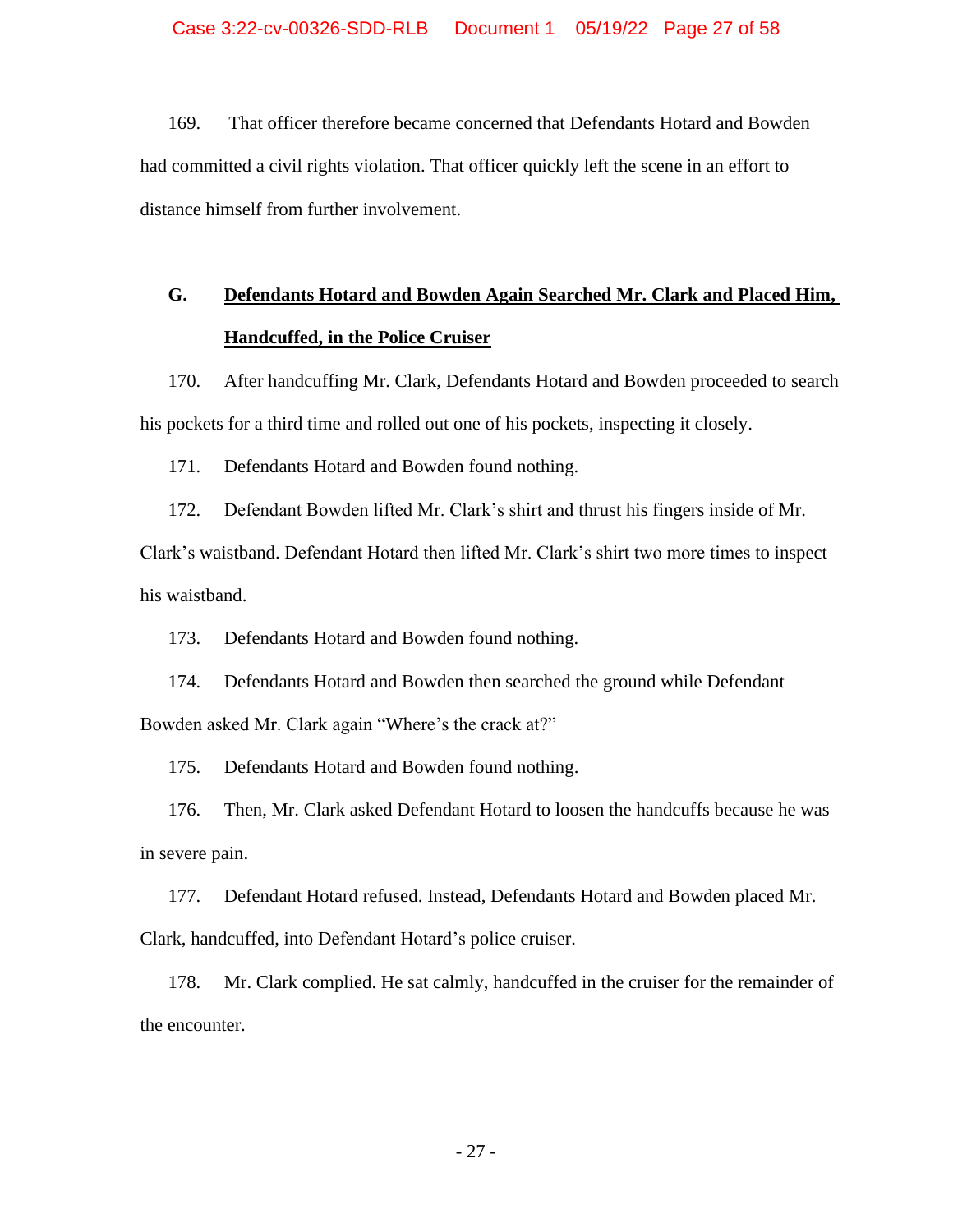# **H. The Defendant Officers Continued to Search Mr. Clark's Truck and the Vicinity**

179. After Defendant Hotard put Mr. Clark in the cruiser, Defendants Bowden, Hotard and McCullough continued to search the bed and interior of Mr. Clark's truck, as well as the ground near the truck. Defendant Officers searched for more than seven minutes, turning items over, and looking inside of them.

180. Defendant Officers found nothing.

181. During this search, Defendant Bowden continued to inspect the Quick Connect piece. Defendant Bowden showed the Quick Connect piece to the other Defendant Officers, including Defendants Hotard and McCullough.

182. For nearly ten minutes, Defendants Hotard, Bowden, McCullough, and Doe 1-2 talked together while Mr. Clark sat in the police cruiser.

183. Notwithstanding multiple extensive searches, conducted by multiple officers from multiple police forces, and multiple ensuing conversations, Defendant Officers took no evidence from the scene, aside from the Quick Connect piece.

### **I. Defendant Hotard Imprisoned Mr. Clark**

184. Just under 15 minutes after placing Mr. Clark in his police cruiser, Defendant Hotard drove away to take Mr. Clark to the Livingston Parish Sheriff's Office Detention Center.

185. Throughout that time, Mr. Clark suffered pain in his hands and arms because his handcuffs were too tight.

186. During the drive to the Livingston Parish Sheriff's Office Detention Center,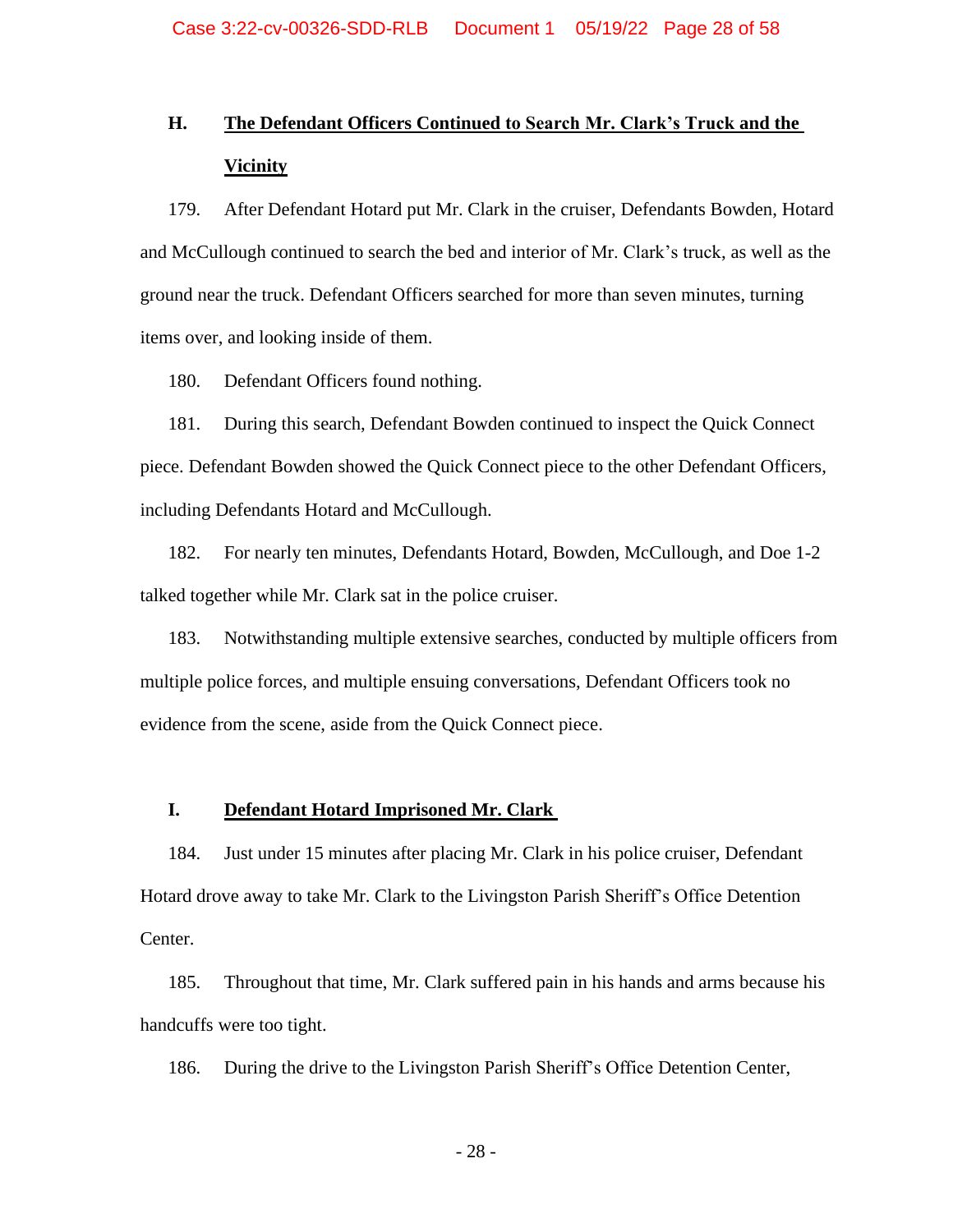Defendant Hotard apologized to Mr. Clark for how he was treated.

187. Mr. Clark spent approximately 90 minutes at the Livingston Parish Sheriff's Office Detention Center before his nephew picked him up.

188. On his hardly legible summons, Mr. Clark was charged with violation of R.S. 32:104 (failure to use turn signal) and R.S. 14:108 (resisting an officer).

189. The R.S. 32:104 (failure to use turn signal) charge was dropped. The R.S. 14:108 (resisting an officer) charge remains pending in the  $21<sup>st</sup>$  Judicial District Court.

190. R.S. 14:108 often appears as the sole criminal charge in the  $21<sup>st</sup>$  Judicial District. It is known to be used as a "cover charge," meaning that the individual was arrested, but the officers had no indication that additional and/or underlying criminal activity had occurred.

## **III. As a Result of the Incident, Defendant Officers Caused Mr. Clark to Suffer Substantial Injury**

191. When Defendants Hotard and Bowden roughly and tightly restrained Mr. Clark, including when they pushed and pulled him, they fractured bones and tore ligaments in his right arm and right hand. Doctors confirmed these injuries after conducting two MRIs.

192. Mr. Clark is right-handed, so his right arm and hand are his dominant limbs. He relies especially on his right arm and hand, including to conduct his work as a sheetrocker.

193. Mr. Clark experienced severe swelling in his right hand and was unable to close his fist.

194. Over the course of several months, Mr. Clark saw several physical therapists for treatment for his arm and hand injuries.

195. In March 2022, Mr. Clark had surgery to treat the injuries Defendants Hotard and Bowden caused to his right arm and hand. Because of the surgery, Mr. Clark was required to

- 29 -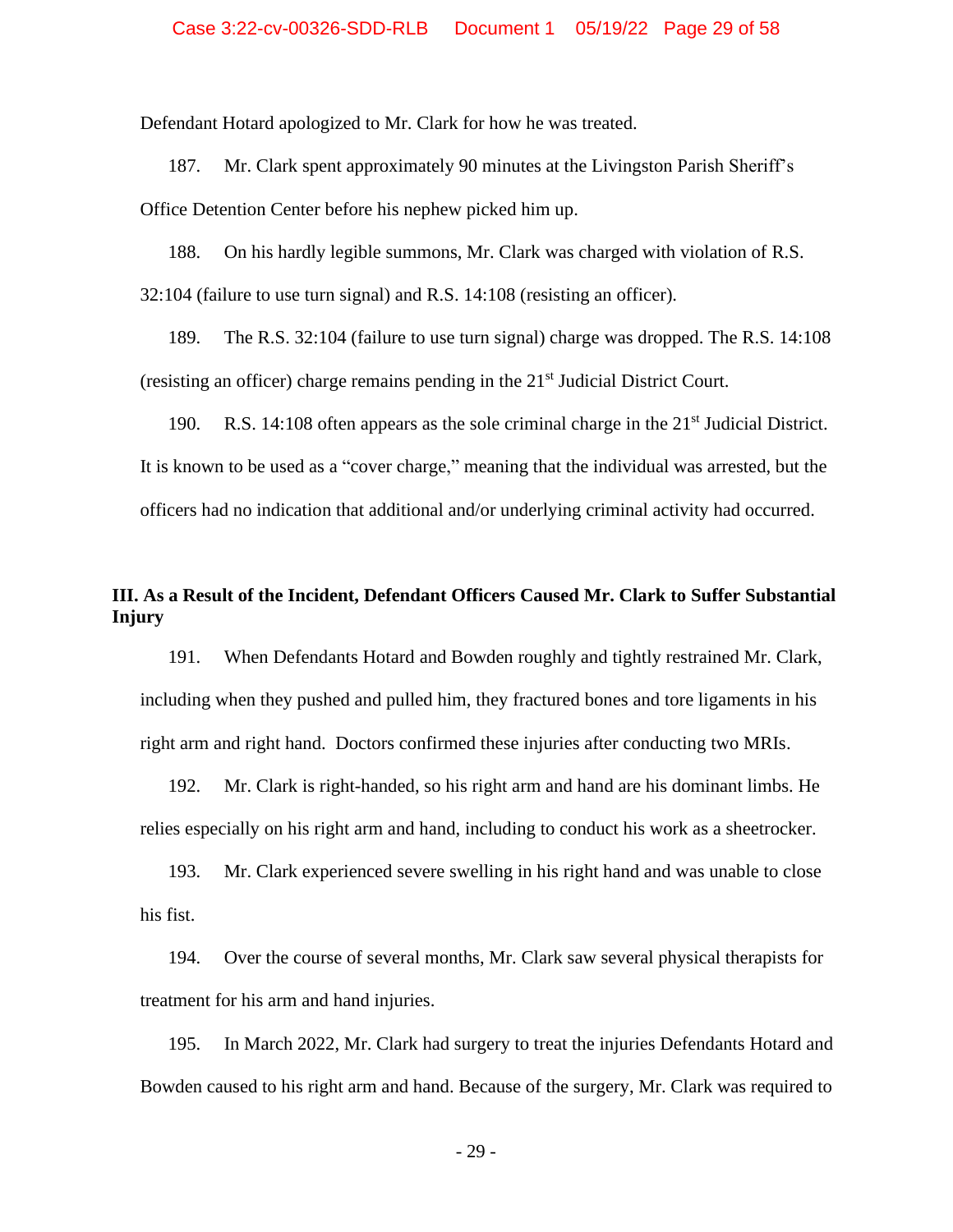### Case 3:22-cv-00326-SDD-RLB Document 1 05/19/22 Page 30 of 58

wear a cast on his arm and hand until early May 2022, and today he has a scar on his right hand as a result of the surgery.

196. Additionally, as a result of the force used against him, the 67-year-old Mr. Clark suffered significant pain and injury to his hip.

197. Mr. Clark's hip and back had previously suffered mild to moderate damage after years of physical labor.

198. Defendants Hotard and Bowden exacerbated this damage and further injured Mr. Clark's hip when they restrained him and abruptly and forcefully pushed him back, forward, and toward the ground.

199. As a result of the increased pain from this incident, Mr. Clark could neither sit nor lay comfortably. He had difficulty with even the most basic mobility and sleeping for six weeks after the incident due to the severe pain. He did not have severe pain or trouble sleeping before Defendant Officers injured him.

200. Mr. Clark sought medical attention for his hip pain. In September 2021, he had hip replacement surgery.

201. Since the events of the night of May 24, 2021, potential customers have offered Mr. Clark several sheetrocking jobs. He has had to decline these offers, however, because of the injuries he sustained at the hands of law enforcement. As a result of the cast and recovery time, he will be forced to turn down jobs down for at least the next two months.

202. These injuries also negatively affected Mr. Clark's enjoyment of life. He was previously an avid golfer and fisherman. Mr. Clark would catch, clean, cut, and deliver fish to families in the Neighborhood. The injuries that Defendants Hotard and Bowden inflicted upon Mr. Clark inhibited him from being able to partake in either activity.

- 30 -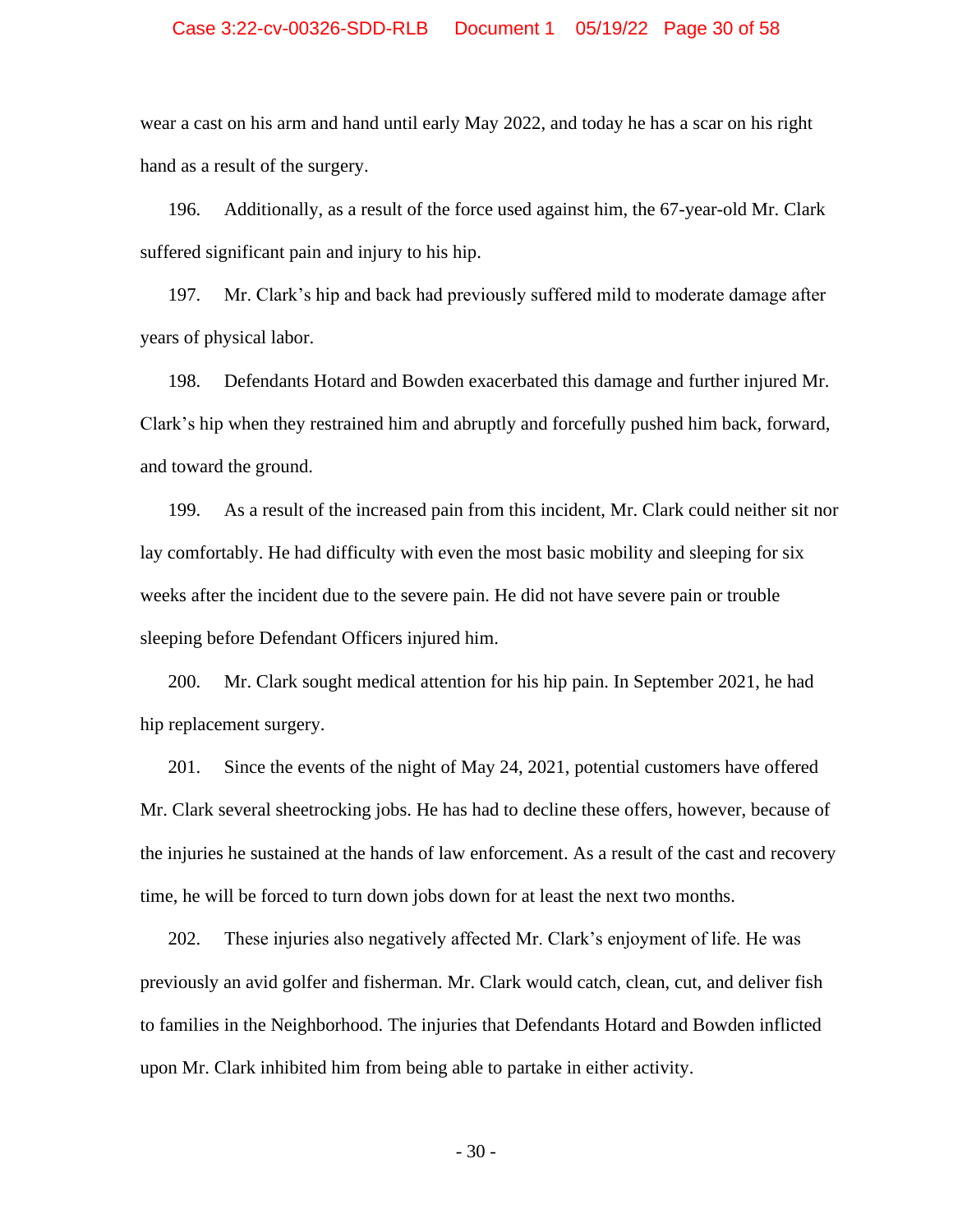203. Additionally, Mr. Clark has suffered and continues to suffer psychological injuries from the encounter. Due to Defendants Hotard and Bowden's aggressive conduct that night, including their raised voices, derogatory remarks, and escalation of force, Mr. Clark feared that the officers were going to kill him.

204. Mr. Clark experienced fear, anxiety, embarrassment, and humiliation during the incident and in the months following.

### **IV. After the incident, the Livingston Parish Sheriff's Office and the Denham Springs Police Department Failed to Respond to Mr. Clark's Complaints and Record Requests**

# **A. Both the Livingston Parish Sheriff's Office and the Denham Springs Police Department Ignored Mr. Clark's Complaints**

205. Three weeks after the incident, Mr. Clark filed a complaint with Officer Ronald Roberts at LPSO.

206. Mr. Clark did not receive any documentation from the complaint and was never contacted.

207. When Mr. Clark filed the complaint, he also asked why he had been arrested, as Defendants Hotard and Bowden had failed to explain the basis for his arrest. Officer Roberts explained he was arrested for failure to use a turn signal.

208. Mr. Clark called and left a message two to three times with Defendant Sheriff Ard to lodge a complaint. No one ever answered his calls or returned his messages.

209. Mr. Clark called and left a message two to three times with Defendant Chief Womack to lodge a complaint. No one ever answered his calls or returned his messages.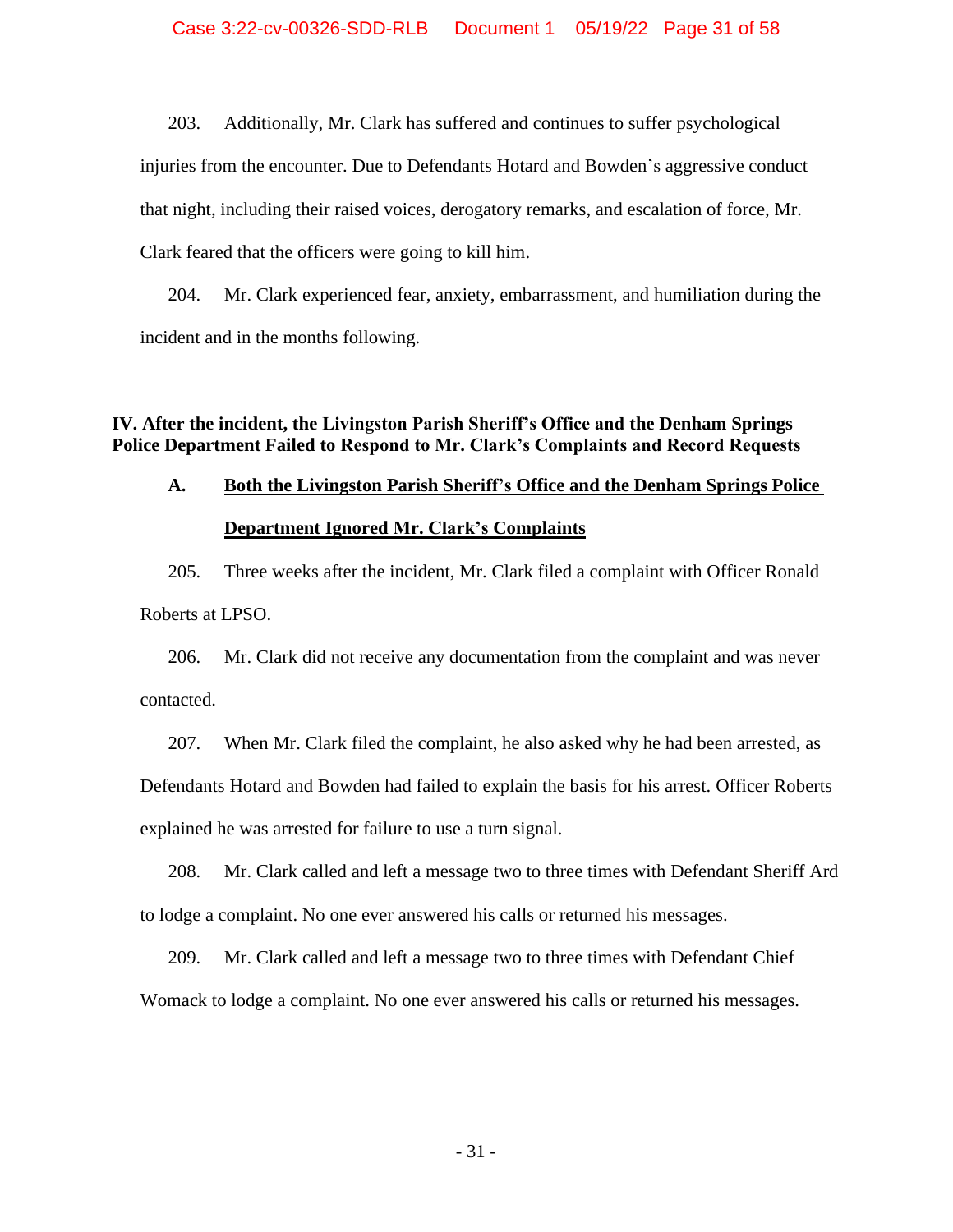# **B. The Livingston Parish Sheriff's Office Has Disregarded Its Obligations to Respond to Public Records Requests**

210. Through undersigned counsel, Mr. Clark submitted several public records requests to LPSO regarding the May 24 incident and LPSO's related policies.

211. In response, Defendant Sheriff Ard unlawfully ignored his statutory obligations under Louisiana's Public Records Law.

212. For example, Mr. Clark submitted his first written public records request on November 2, 2021 ("Request 1") via email and certified mail. The request sought records related to the May 24 incident. *See* Ex. A (attaching Request 1).

213. Mr. Clark submitted a second written public records request on November 2, 2021 ("Request 2") via email and certified mail. The request sought LPSO policies. *See* Ex. B (attaching Request 2).

214. Mr. Clark, through undersigned counsel, emailed and called LPSO regarding the record requests 26 times, attempting to reach both Dawn Wawak, the Office's records custodian, and Eric L. Pittman, LPSO's general counsel for public record requests. Neither official responded with any records.

215. On February 27, 2022, Mr. Clark, via counsel, sent a formal letter maintaining the right to receive records under Louisiana's Public Records Law ("Maintenance Letter"), to both Ms. Wawak and Mr. Pittman. *See* Ex. C (attaching Maintenance Letter). No response was received, and no records were provided.

216. Over the course of 197 days, Mr. Clark received no records, no reasons for any denial of records, no reasons for the records' unavailability, and no reasons for the records' absence.

- 32 -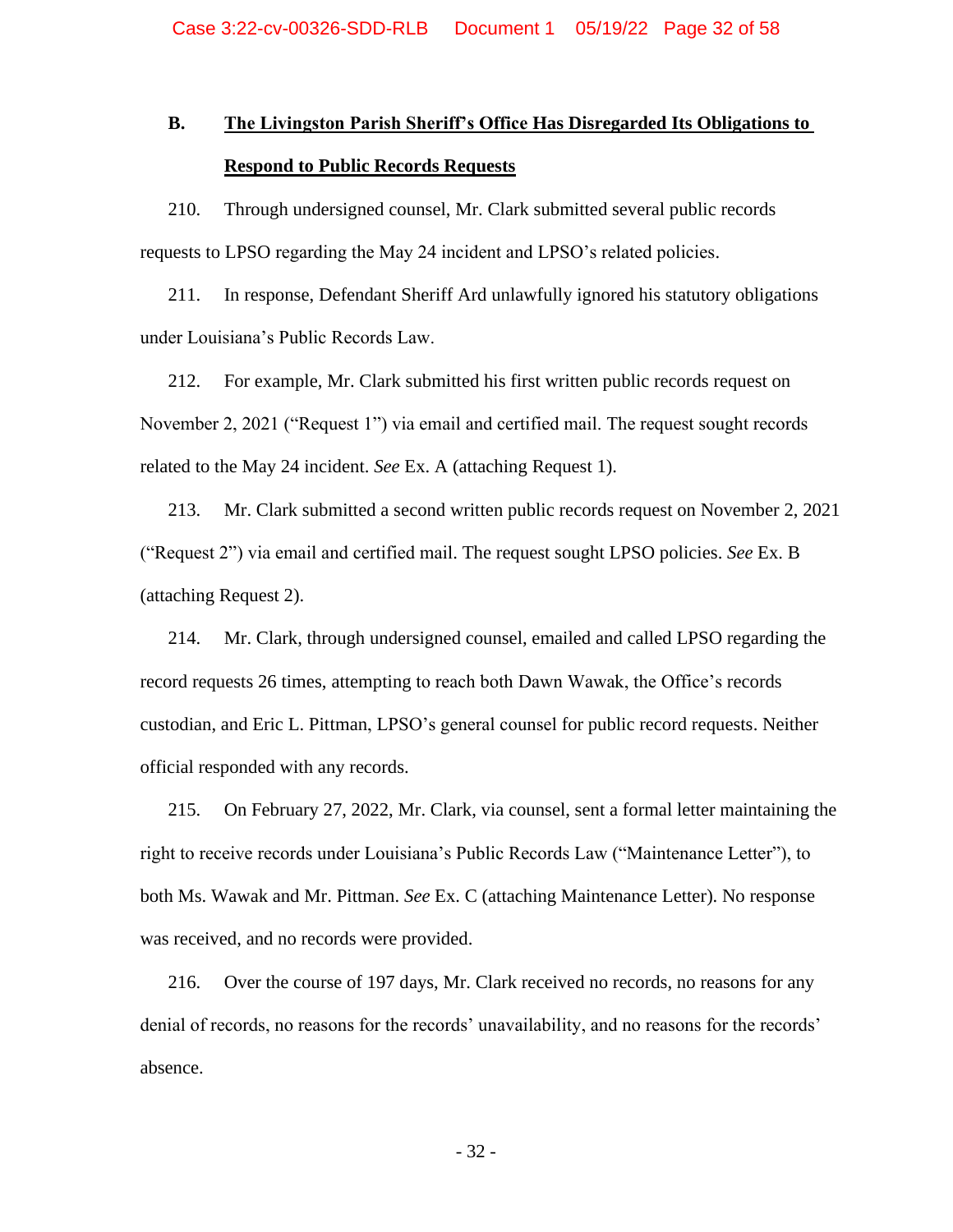**V. The Livingston Parish Sheriff's Office Cultivates a Culture of Impunity, Enabling and Encouraging Unconstitutional and Injurious Policing**

# **A. Defendant Sheriff Ard Actively Perpetuates a Culture of Silence by Failing to Investigate Complaints and Refusing to Respond To Public Records Requests**

217. Defendants' mistreatment of Mr. Clark and complete failure to investigate is no anomaly. Rather, it evinces a pattern and practice of ignoring and obfuscating complaints, fostering a culture of impunity for officers who commit constitutional violations.

218. Defendant Sheriff Ard routinely directs and supports LPSO personnel, including the LPSO records custodian and public information officer, not to respond to public records requests, complaints, or other requests for information, especially information related to officer misconduct.

219. Defendant Sheriff Ard has stated that any complaint made against LPSO officers is informal until it is investigated by his office, but he does not formally investigate LPSO officers after receiving complaints.

220. As a result, LPSO neither formally documents nor addresses complaints.

221. For example, according to federal court documents, investigative reporting, and court dockets, LPSO received numerous reports of concerning information about a previously employed officer, Dennis Perkins, including a complaint from the Louisiana State Police and an officer on another force. Rather than formally investigate those complaints, however, Defendant Sheriff Ard at one time vouched for the officer's "good character." Later, when LPSO Officer Perkins was arrested for multiple counts of alleged sexual abuse of a minor, Defendant Sheriff Ard, through his public information officer, stated that LPSO

- 33 -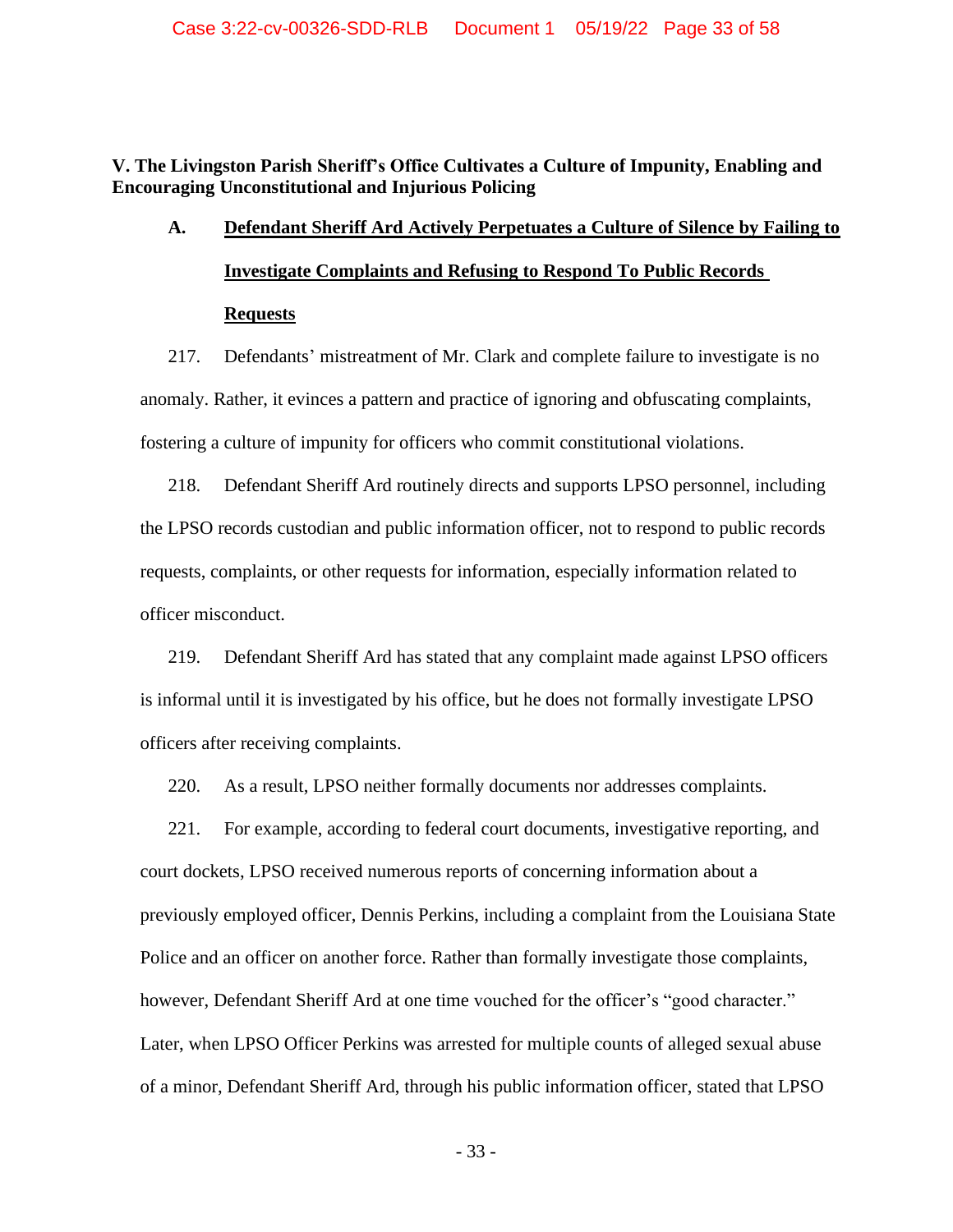had "no knowledge" of prior complaints.

222. As another example, a Black man from the Neighborhood recently expressed concern about being pepper sprayed by LPSO officers while walking around the Neighborhood. Instead of helping him file a complaint or otherwise investigate the issue, a detective told him he "shoulda sued." Years prior, that same man tried to lodge a complaint with LPSO after an LPSO deputy pulled a gun on his wife and baby during a traffic stop. When he mentioned racial profiling, the LPSO representative told him "don't go there."

223. Additionally, as alleged in *Miley v. Doe*, 18-cv-355 (M.D. La. 2018), in 2016 a man who was falsely arrested tried to lodge complaints that officers had mistaken him for someone else, but LPSO personnel repeatedly ignored his complaints until the day of his criminal trial, when the government's witness explained "You have the wrong man."

224. Likewise, *Pooler v. Ard et al.*, 21-cv-349 (M.D. La. 2021) alleged that LPSO deputies refused to review a grievance for deliberately indifferent medical care filed by an individual detained in the Livingston Parish Sheriff's Office Detention Center.

225. Recently, a Black woman being held in the Livingston Parish Sheriff's Office Detention Center repeatedly requested medical treatment, and her family repeatedly submitted complaints to LPSO regarding her lack of medical care following her severe beating and tasing by LPSO officers. LPSO officers threatened her with lockdown as a result of her complaints and requests for needed medical care. As of late March 2022, LPSO neither followed up nor initiated a formal investigation.

226. Defendant Sheriff Ard endorses, condones, and carries out this culture of impunity by intentionally failing to respond to and investigate complaints made against LPSO officers, or requests for information made regarding LPSO officers, and by failing to

- 34 -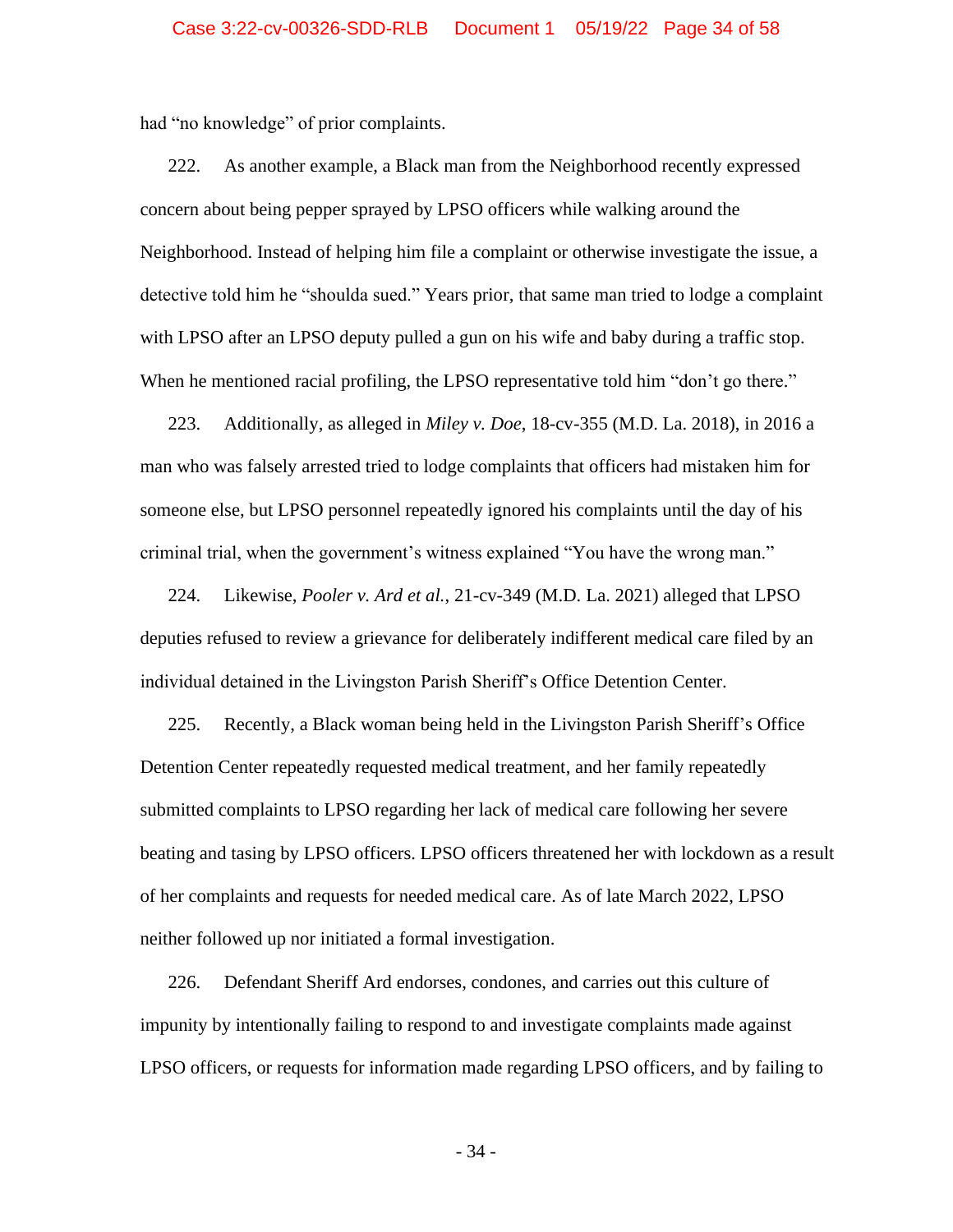screen, supervise, and discipline those officers.

# **B. Defendant Sheriff Ard's Complete Failure to Investigate Encourages Racialized Policing, Unlawful Seizures and Searches, and Excessive Force that Will Continue if Left Unchecked**

227. Because of this longstanding lack of accountability fostered by Defendant Sheriff Ard, officers continue to engage in unconstitutional, unlawful, and otherwise poor policing practices which harm, injure, and violate the rights of numerous individuals.

228. As a result of the overpolicing of the Neighborhood, this unchecked misconduct falls disproportionately on its Black residents and visitors. Indeed, Mr. Clark has himself been significantly affected by this culture of silence and police misconduct.

229. In 2018, for example, officers pulled Mr. Clark over while he was driving his truck in the Neighborhood at the intersection of Capital Street and Florida Avenue SW (just down the street from the May incident addressed in this Complaint), after he had attended his nephew's football tournament. They proceeded to ask Mr. Clark and his companion, a man who had recently had a stroke, to wait outside in the cold while they searched his vehicle despite not having a warrant, probable cause, or consent. The officers did not articulate any basis for the search to him or his fellow passenger, and they were let go without being arrested or charged with any crime.

230. LPSO's record of unconstitutional policing is also clearly reflected in judicial dockets. Though several of those lawsuits were dismissed on procedural grounds, they demonstrate the volume of concerning conduct by LPSO.

231. On the same street as both of Mr. Clark's stops, for example, Brent Lee, as

- 35 -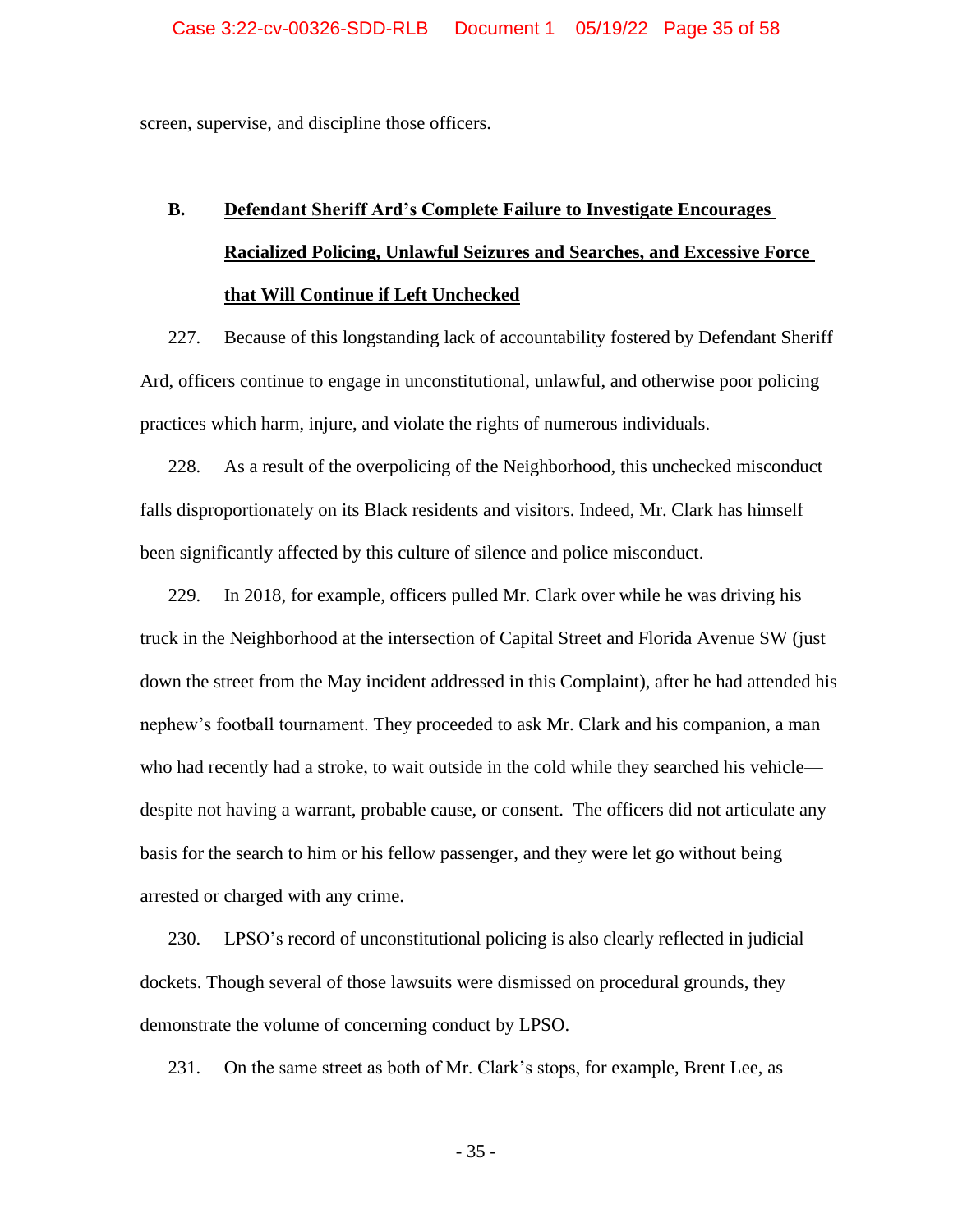alleged in *Lee v. Ard et al.*, 17-cv-23 (M.D. La. 2017), was pulled over by an LPSO officer for an alleged traffic violation that resulted in an excessive use of force. Because of prior negative experience with police in the Neighborhood, he was "extremely fearful" of interacting with law enforcement there. Unfortunately, LPSO deputies deployed a K-9 unit on him, resulting in serious injuries.

232. *Aubin et al., v. Columbia Cas. Co. et al.*, 16-cv-290 (M.D. La. 2016) alleged that LPSO used excessive force, and unlawfully seized, arrested, imprisoned, and prosecuted the plaintiff in violation of his Fourth Amendment and state constitutional rights. The case which took place in or near Denham Springs and involved LPSO personnel cursing at and threatening the plaintiffs, as well as a physical beating and painful arm twist resulting in injury—settled after the battery claim survived summary judgment, and he prevailed on his false arrest claim.

233. As another example, *Lowell et al, v. Ard et al.,* 17-cv-187 (M. D. La. 2017) alleged that LPSO deputies stopped, seized, and unlawfully beat the plaintiff just outside of the Neighborhood in Denham Springs, and failed to respond to medical complaints in violation of his federal and state constitutional rights. The plaintiff also sued Defendant Sheriff Ard for negligence in not supervising and training his officers.

234. A recently settled case, *Causer v. Ard et al.*, 18-cv-779 (M.D. La. 2018), alleged that LPSO deputies summoned to a Denham Springs home for assistance instead stopped, arrested, beat, and handcuffed an older woman, resulting in injuries. The woman sued for violations of her Fourth Amendment rights, including excessive force, and sued Sheriff Ard for failure to supervise his deputies.

235. *Mocsary v. Ard, et al.*, 17-cv-1713 (M.D. La. 2017), alleged LPSO used excessive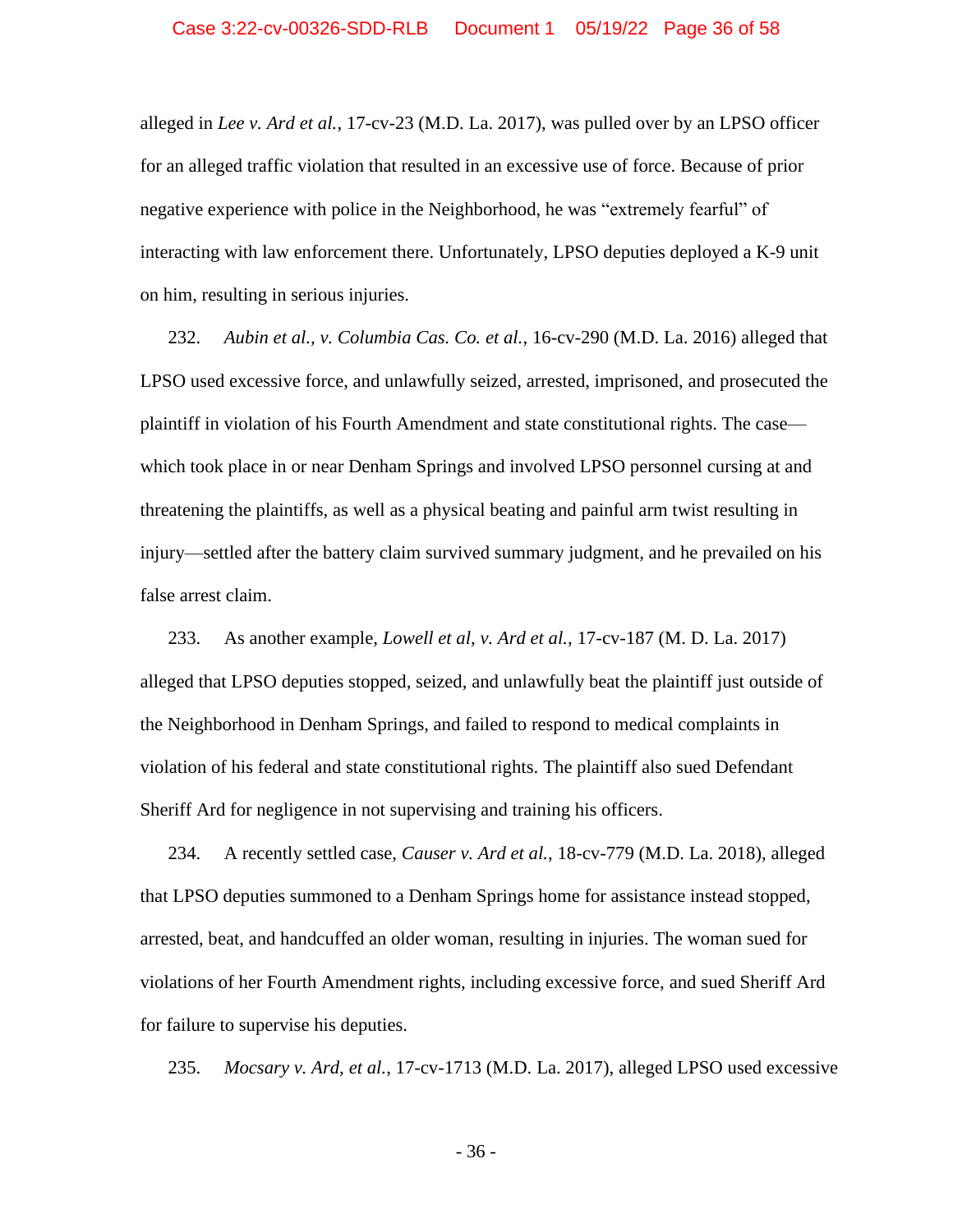### Case 3:22-cv-00326-SDD-RLB Document 1 05/19/22 Page 37 of 58

force against an older gentleman in LPSO's custody and care, and was deliberately indifferent to his need for medical care for severe injuries resulting from being beaten and tased.

236. Finally, in a recent high-profile case, *Batiste-Swilley v. City of Baton Rouge et al.*, 17-cv-443 (M.D. La. 2017), Sheriff Ard, Deputy Bowden, and other deputies from multiple law enforcement agencies were sued for unlawfully stopping, seizing, arresting, invading the property of, and violating the race-based equal protection of Black residents in a nearby county.

237. The gross and repeated police misconduct described in these cases evince that harm is ongoing. It continues to endanger those individuals subject to its jurisdiction, including the above-mentioned Black woman currently incarcerated in the Livingston Parish Sheriff's Office Detention Center. According to the woman, officers pulled her out of her car, slammed her into the road, cracked her skull against the ground (causing her to bleed), tased her multiple times—including once in the head—before beating her. She was left with two black eyes, severe bruising on her shoulders and back, and a broken collarbone. Her and her family's complaints have gone unaddressed and unanswered.

238. The myriad cases alleging unconstitutional policing by LPSO, its repeated failure to investigate police misconduct, and the barriers to complaints individuals face in grieving their treatment by LPSO, demonstrate the clear need for accountability.

239. Defendant Sheriff Ard has fostered an environment which, at best, leaves unconstitutional policing by his deputies unchecked, and at worst, actively incentivizes it. His failure to investigate, monitor, and discipline his officers, means illegal conduct will continue, absent external intervention.

- 37 -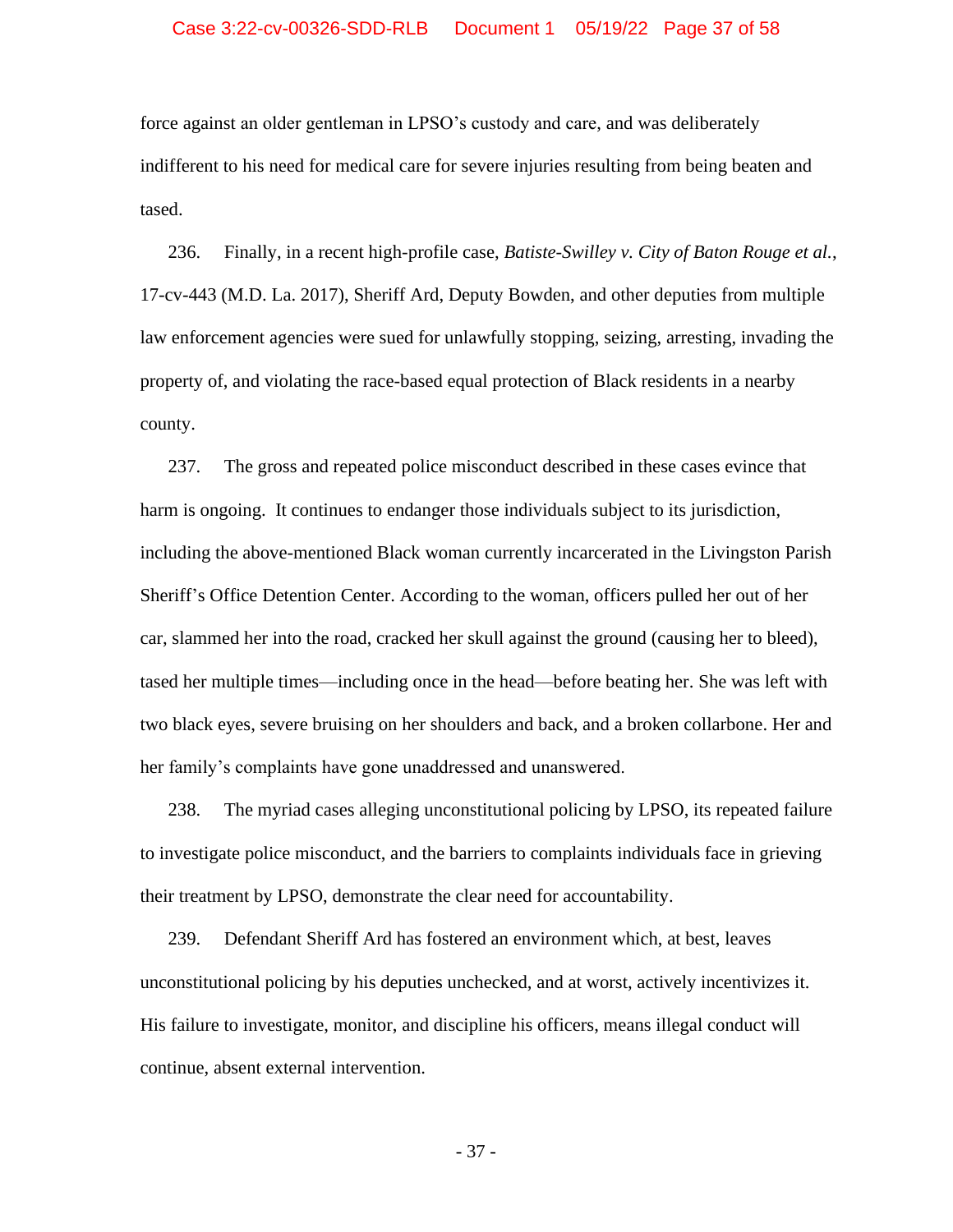# **CLAIMS**

### **COUNT ONE 42 U.S.C. § 1983 (Fourteenth Amendment) and La. Const. Art. I § 3 Denial of Equal Protection (Against Defendants Sheriff Ard and Hotard)**

240. Plaintiff hereby incorporates by reference all preceding paragraphs of this Complaint as if fully set forth herein.

241. LPSO has a policy, practice, and/or custom of targeted policing and traffic enforcement in and near the Neighborhood, including stops and/or searches for which there is insufficient suspicion.

242. Because Livingston Parish is so highly segregated, the targeted policing of the sole predominantly Black Neighborhood has a disproportionately negative impact on Black residents and visitors to the Neighborhood. The targeted policing amounts to a form of racial profiling.

243. The Livingston Parish Sheriff, in his official capacity, is the political subdivision with authority to supervise officers for LPSO. Defendant Sheriff Ard, as Sheriff, is the final municipal policymaker.

244. On information and belief, Defendant Sheriff Ard and/or his predecessors adopted and/or carried out a written or oral policy, identifying the Neighborhood as a prime target for policing efforts, including unconstitutional seizures and searches.

245. In the alternative, Defendant Sheriff Ard and/or his predecessors have ratified, sanctioned, encouraged, and failed to rectify LPSO officers' targeting of the Neighborhood for aggressive policing and have failed to supervise, monitor, or discipline officers for targeted policing in the Neighborhood.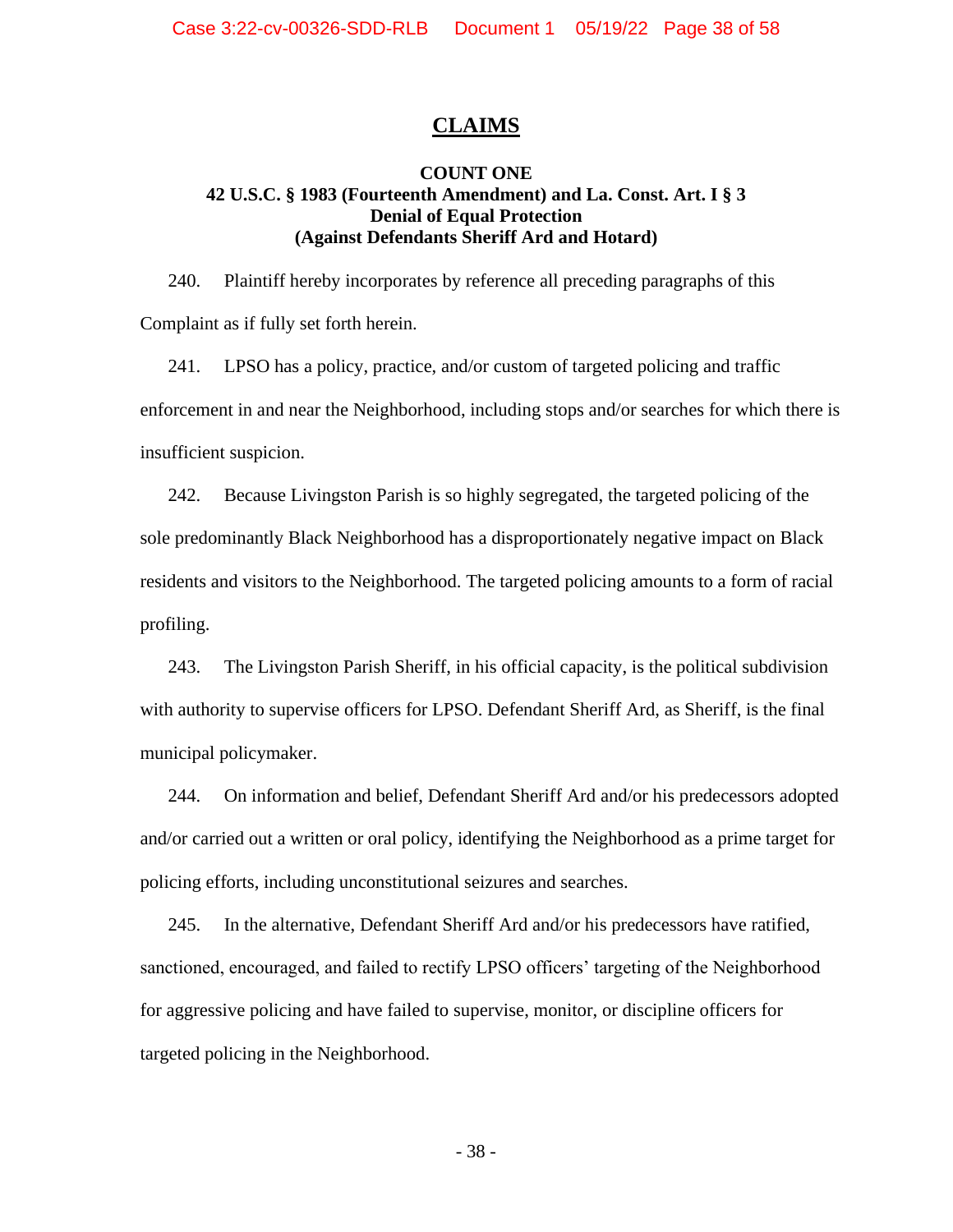### Case 3:22-cv-00326-SDD-RLB Document 1 05/19/22 Page 39 of 58

246. Additionally, Defendant Sheriff Ard and/or his predecessors' policies of failing to respond to complaints and/or requests for information furthered this policy and enabled continued targeted policing in the Neighborhood.

247. The targeted policing stems from an intent to target Black residents of, and visitors to, the Neighborhood based on race. Alternatively, or in addition, the targeted policing stems from an intent to treat the predominantly Black Neighborhood differently from similarly situated neighborhoods that are not predominantly Black, on the basis of race.

248. This targeted policing does not suitably further any appropriate state interest.

249. LPSO's targeted policing of the Neighborhood reflects deliberate indifference on the part of Defendant Sheriff Ard and individual officers toward Black residents' and visitors' Fourteenth Amendment rights to the equal protection of the law.

250. Defendant Hotard perpetuated this policy by pulling over Plaintiff, violating his right to equal protection of the law.

251. Plaintiff has suffered and continues to suffer embarrassment, humiliation, and anxiety due to this constitutional violation.

### **COUNT TWO 42 U.S.C. § 2000d et seq. (Title VI) Intentional Race Discrimination (Against Defendant Sheriff Ard)**

252. Plaintiff hereby incorporates by reference all other paragraphs of this Complaint as if fully set forth herein.

253. Defendant Sheriff Ard, in his official capacity, is an instrumentality of the local government of Livingston Parish, and as such is a "program" for the purposes of Title VI of the Civil Rights Act of 1964. 42 U.S.C. § 2000d-4(a)(1).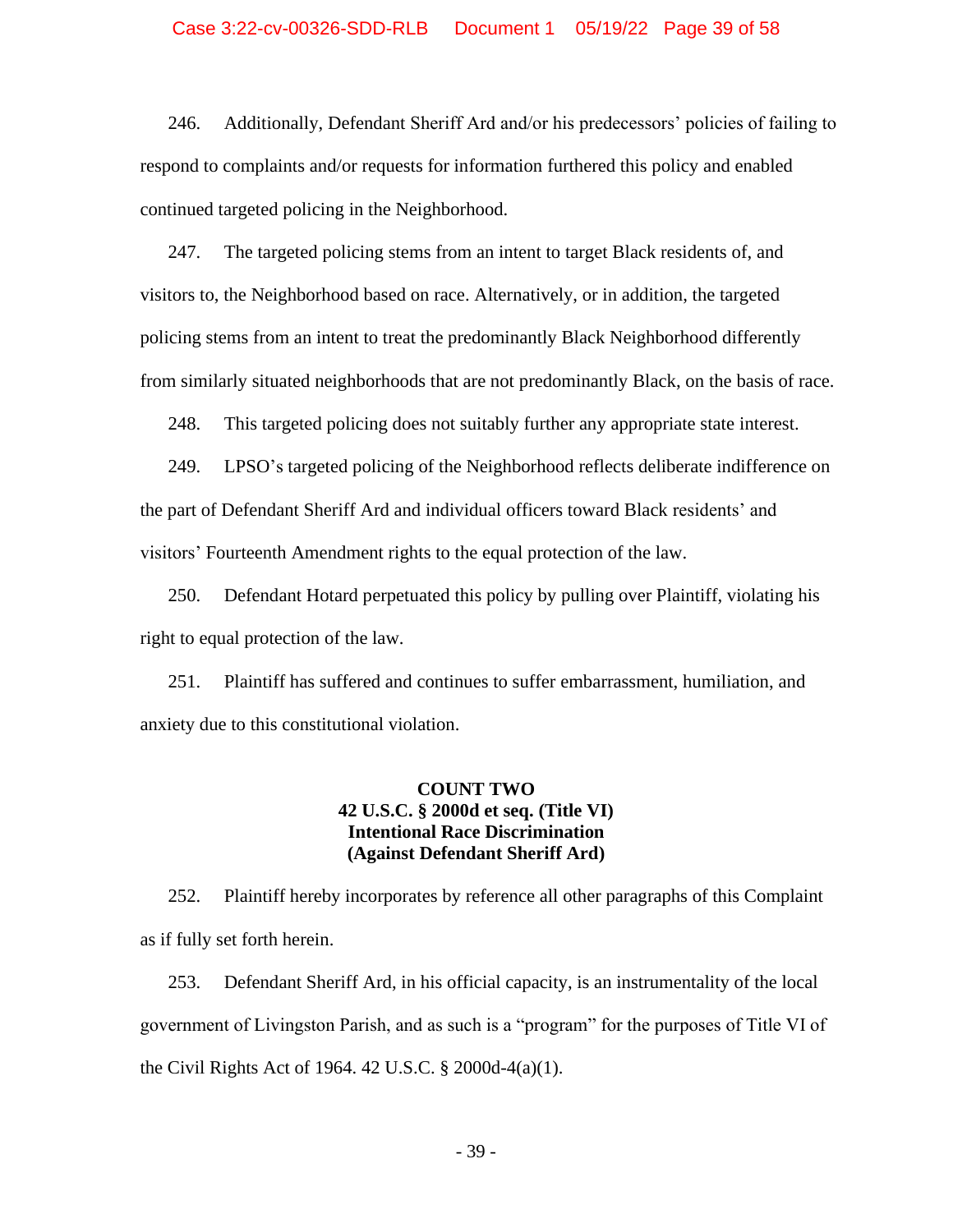### Case 3:22-cv-00326-SDD-RLB Document 1 05/19/22 Page 40 of 58

254. Defendant Sheriff Ard has received federal funds directly and indirectly. Those funds were intended to enhance local law enforcement services.

255. The acts and conduct of the Sheriff, alleged in this Complaint, were intended to discriminate on the basis of race and have a disparate impact on minorities—namely Black residents of, and visitors to, the Neighborhood.

256. The acts and conduct of the Sheriff, alleged in this Complaint, resulted in racial discrimination against Plaintiff, a Black visitor to the Neighborhood.

257. Plaintiff was among the intended beneficiaries of these funds as he is affected by the provision of local law enforcement services when he visits the Neighborhood, drives on its streets, and utilizes its private and public facilities. Plaintiff is among the community members whom the federal funds intended, at least in part, to keep safe.

258. As a direct and proximate cause of the above-mentioned acts, Plaintiff has suffered and continues to suffer embarrassment, humiliation, and anxiety, and has been deprived of his rights under the Civil Rights Act.

### **COUNT THREE 42 U.S.C. § 1985(3) and 42 U.S.C. § 1983 (Fourteenth Amendment) Conspiracy to Violate Equal Protection (Against Defendants Hotard, Sheriff Ard, Chief Womack, and the City)**

259. Plaintiff hereby incorporates by reference all preceding paragraphs of this Complaint as if fully set forth herein.

260. Defendants Sheriff Ard, Hotard, Chief Womack, and the City conspire to target the Neighborhood based on race, purposefully depriving individuals in the predominantly Black Neighborhood—including Plaintiff, who is Black—of their equal protection of the laws as described herein.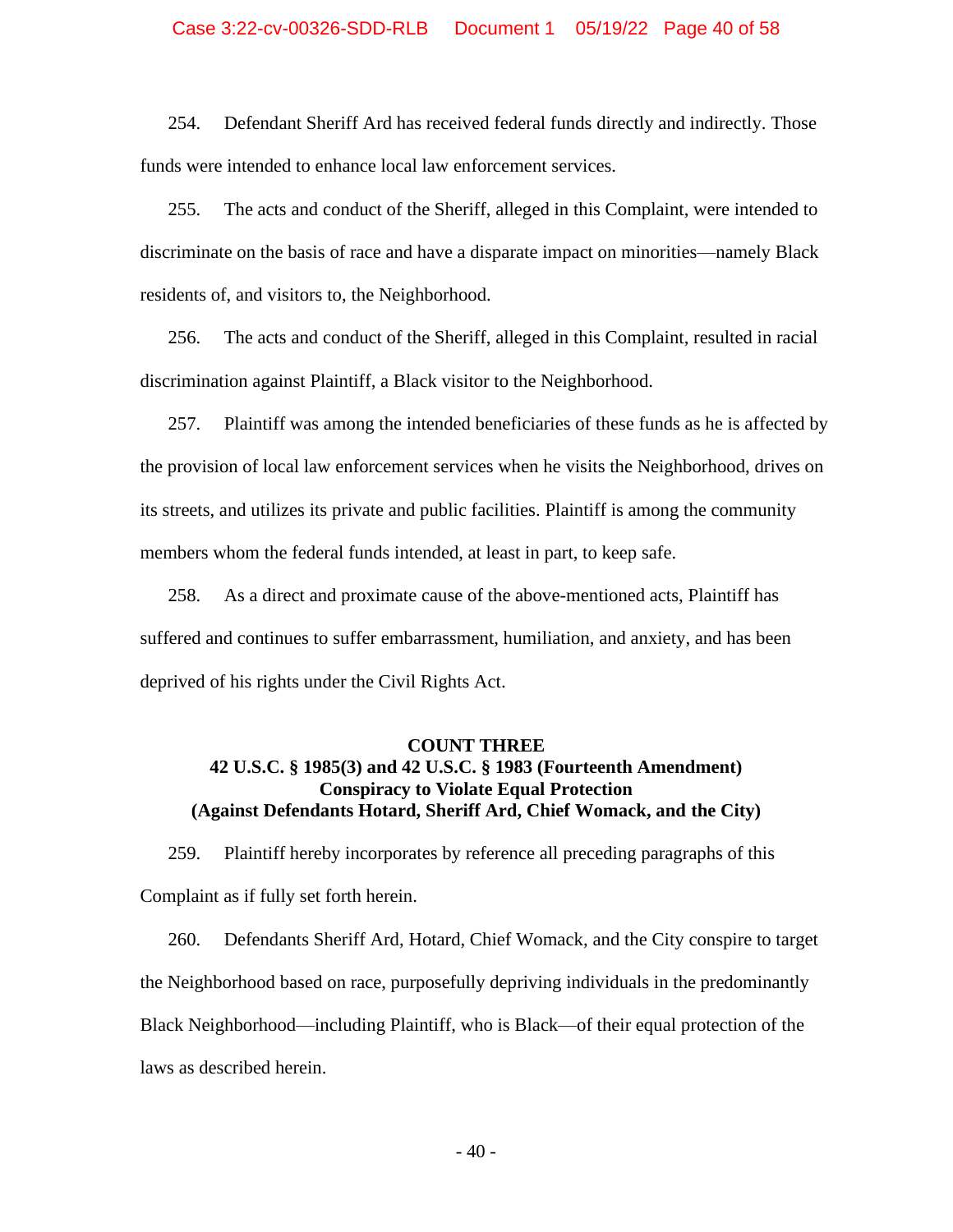### Case 3:22-cv-00326-SDD-RLB Document 1 05/19/22 Page 41 of 58

261. Defendant Sheriff Ard acted overtly in furtherance of the conspiracy when he instituted, ratified, and/or failed to rectify the policy of targeting the predominantly Black Neighborhood for overpolicing based on race.

262. Defendant Hotard acted overtly in furtherance of the conspiracy when he unlawfully stopped and detained Plaintiff in the predominantly Black Neighborhood, based on race.

263. Defendants Chief Womack and the City acted overtly in furtherance of the conspiracy when they instituted, ratified, and/or failed to rectify the policy of targeting the predominantly Black Neighborhood for overpolicing based on race.

264. Alternatively, or in addition, Defendants Chief Womack and the City acted overtly in furtherance of the conspiracy when they supported Defendant Sheriff Ard's policy of targeting the predominantly Black Neighborhood for overpolicing based on race, including by conducting stops, seizures, and searches in the predominantly Black Neighborhood.

265. Defendants Hotard, Sheriff Ard, Chief Womack, and the City took concrete steps to enter into an agreement to violate the Equal Protection Clause as alleged herein, including the overt acts on May 24, 2021 as set forth above.

266. In the implementation of the conspiracy, Defendants employed the customs, usages, and policies of racially discriminatory policing as set forth above.

267. The conspirators—Defendants Sheriff Ard, Hotard, Chief Womack, and the City—acted with racial animus when they carried out the above-described actions.

268. DSPD and LPSO frequently coordinate their policing efforts and work closely together, including on the above-described racially motivated overpolicing of the predominantly Black Neighborhood.

- 41 -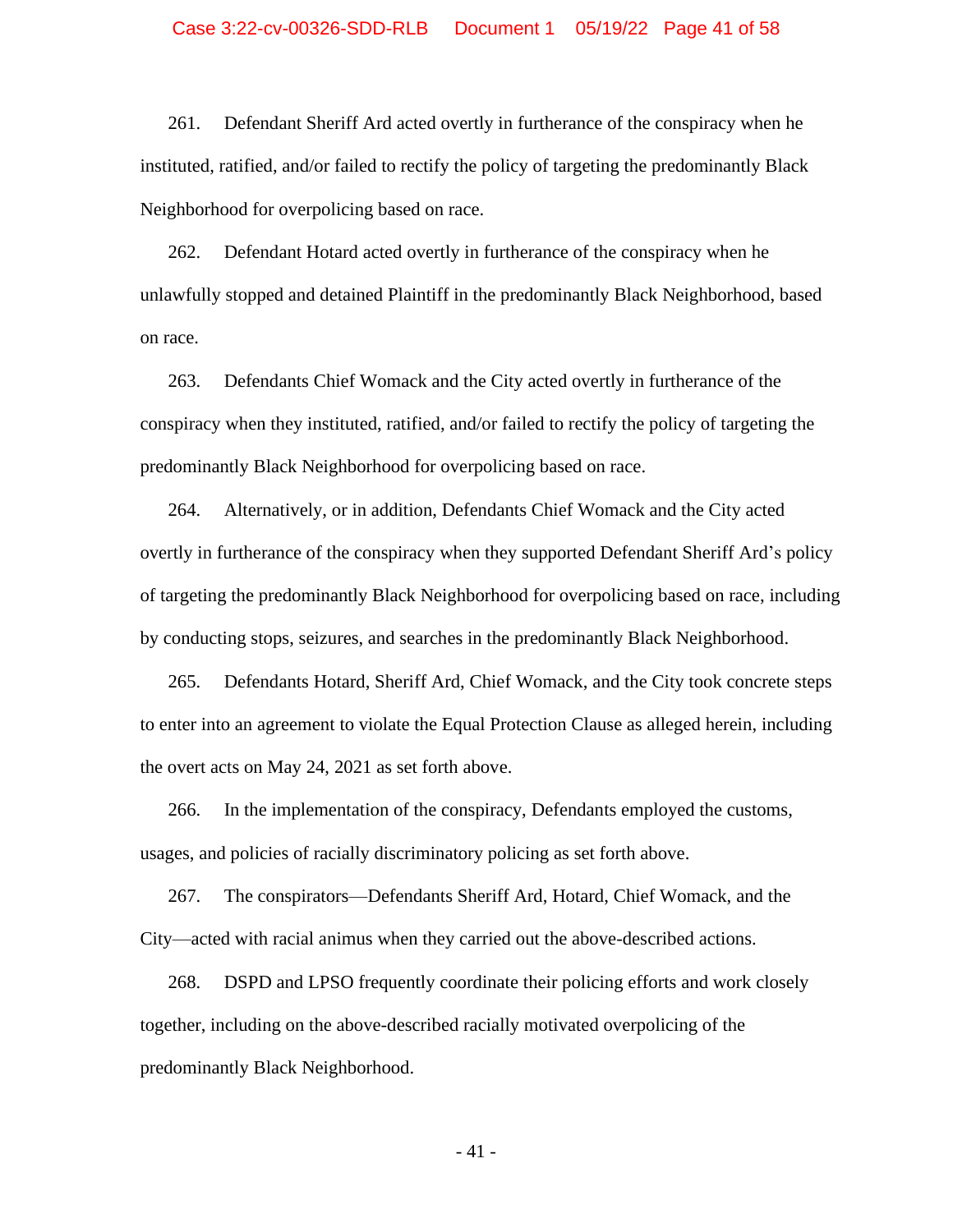269. Each of Defendants Hotard, Sheriff Ard, Chief Womack, and the City are therefore liable for the violation of the Plaintiff's rights by any other party to this conspiracy.

270. This conspiracy, and the overt acts taken to further it, are a direct and proximate cause of the unlawful racial targeting used against Plaintiff who has suffered and continues to suffer embarrassment, humiliation, and anxiety.

### **COUNT FOUR 42 U.S.C. § 1983 (Fourth Amendment) and La. Const. Art. I § 5 Unreasonable Seizure (Against Defendant Hotard)**

271. Plaintiff hereby incorporates by reference all preceding paragraphs of this Complaint as if fully set forth herein.

272. When Defendant Hotard pulled up behind Plaintiff and activated his emergency lights, he had not observed Plaintiff violate any traffic or criminal laws. Defendant Hotard observed no other factors which, together or separately, provided objective reasonable suspicion or probable cause for any criminal activity or traffic violation.

273. By pulling up behind Plaintiff and activating his emergency lights, Defendant Hotard seized and detained Mr. Clark.

274. By detaining Mr. Clark without reasonable suspicion, Defendant Hotard violated his clearly established Fourth Amendment right to be free from unreasonable seizure.

275. At the time Defendant Hotard impermissibly detained Plaintiff, he was operating under color of state law, and his actions were conducted within the scope of his official duties or employment.

276. As a direct and proximate result of Defendant Hotard's detention of Plaintiff, he has suffered and continues to suffer embarrassment, humiliation, and anxiety.

- 42 -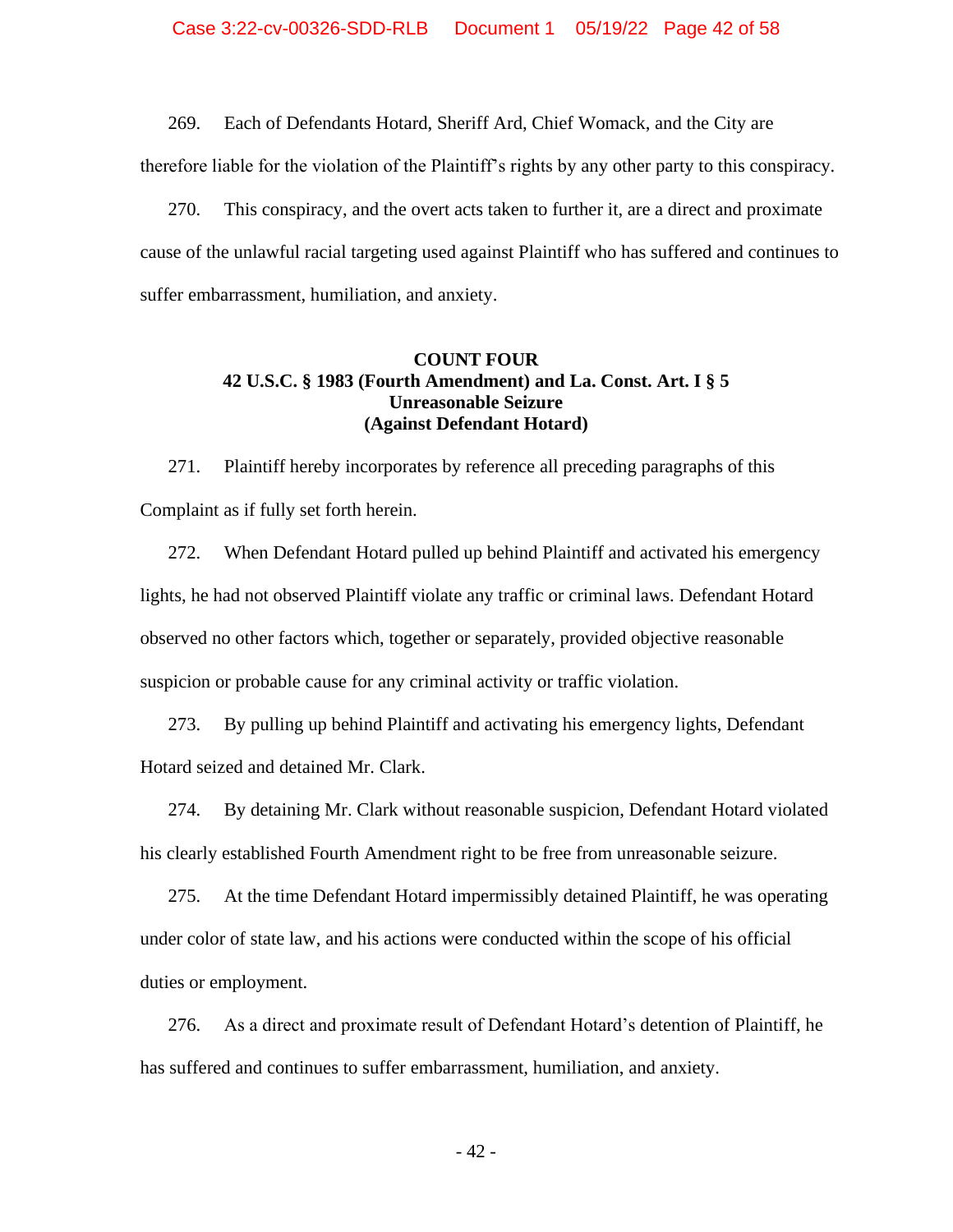### **COUNT FIVE 42 U.S.C. § 1983 (Fourth Amendment) and La. Const. Art. I § 5 Unlawfully Prolonged Detention (Against Defendants Hotard and Bowden)**

277. Plaintiff hereby incorporates by reference all preceding paragraphs of this Complaint as if fully set forth herein.

278. After Defendant Hotard checked and ran Plaintiff's license and registration and declined to issue a ticket or warning for the purported turn-signal violation, he completed the mission for the stop.

279. In the alternative, after Defendant Hotard had a reasonable opportunity to check and run Plaintiff's license and registration, he completed the mission for the stop. At that point, the tasks reasonably tied to the alleged traffic infraction were, or reasonably should have been, completed.

280. At that point, Defendants Hotard and Bowden had no basis for reasonable suspicion of criminal activity, let alone probable cause, to justify prolonging Plaintiff's detention.

281. Defendants Hotard and Bowden nonetheless continued to detain Plaintiff, during which time they conducted numerous unlawful searches.

282. The searches that Defendants Hotard and Bowden conducted on Mr. Clark's person, vehicle, and/or other property during the prolonged detention were not reasonably related in scope to the purported turn-signal violation, nor to any other safety concern related to the purported traffic stop.

283. By prolonging the stop after its mission had concluded, without reasonable suspicion or probable cause, Defendants Hotard and Bowden violated Plaintiff's clearly established Fourth Amendment right to be free from unreasonable seizure.

- 43 -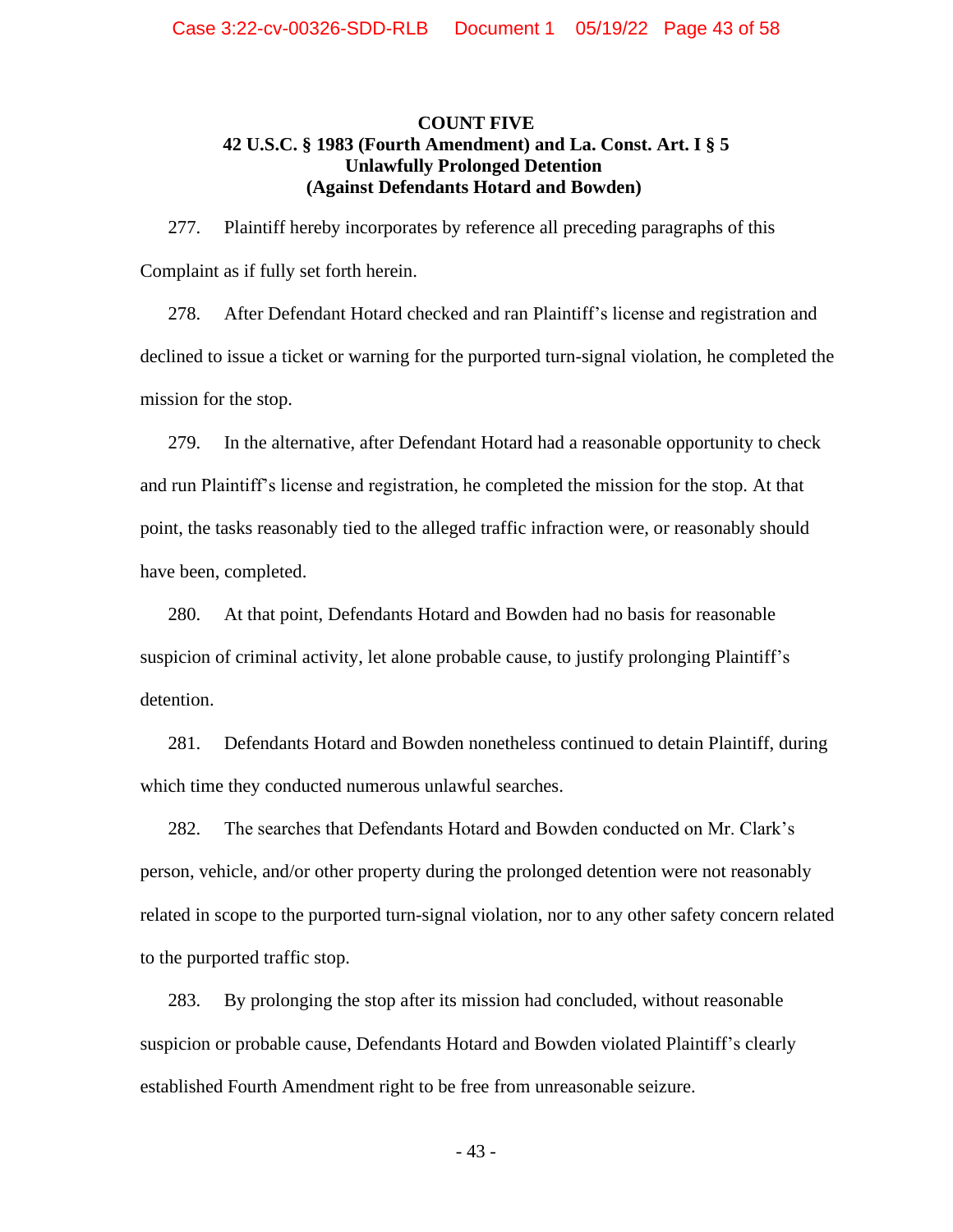284. At the time Defendants Hotard and Bowden impermissibly extended the

detention, they were operating under color of state law, and their actions were conducted within the scope of their official duties or employment.

285. As a direct and proximate result of Defendants Hotard and Bowden's conduct as set forth above, Plaintiff has suffered and continues to suffer embarrassment, humiliation, and anxiety.

### **COUNT SIX 42 U.S.C. § 1983 (Fourth Amendment – Monell) Unreasonable Seizures (Against Defendant Sheriff Ard)**

286. Plaintiff hereby incorporates by reference all preceding paragraphs of this Complaint as if fully set forth herein.

287. Defendants Hotard and/or Bowden, acting through Defendant Sheriff Ard's direction and/or ratification, carried out a policy of conducting unreasonable seizures and/or traffic stops in the predominantly Black Neighborhood when they seized and continually detained Plaintiff.

288. This conduct stems from a policy, pattern, and practice of stopping drivers in the predominantly Black Neighborhood. The behavior of Defendants Hotard and/or Bowden exemplify this practice.

289. Alternatively, and/or in addition, this policy results from the failure of Defendant Sheriff Ard to supervise officers as to their clear constitutional duty to not subject citizens to unreasonable and prolonged seizures around this identified Neighborhood. This failure to screen, monitor, discipline, and supervise amounts to deliberate indifference by Defendant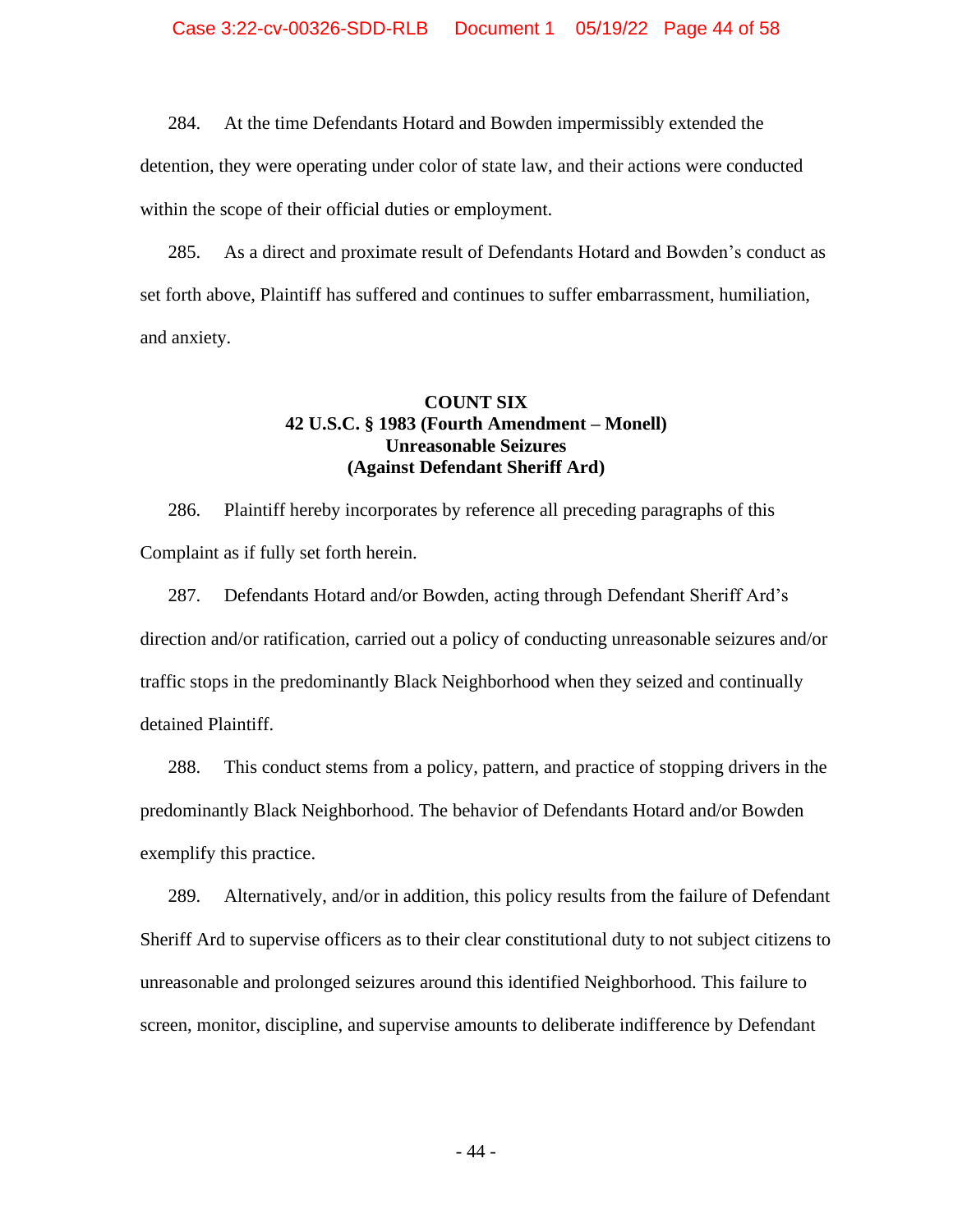### Case 3:22-cv-00326-SDD-RLB Document 1 05/19/22 Page 45 of 58

Sheriff Ard toward the constitutional duties of his officers and the constitutional rights of the people they police.

290. The Livingston Parish Sheriff, in his official capacity, is the political subdivision with authority to supervise officers for LPSO. Defendant Sheriff Ard, as Sheriff, is the final municipal policymaker.

291. Defendant Sheriff Ard's failure to supervise was a proximate cause and/or moving force of the above-described violations of Plaintiff's Fourth Amendment rights to be free from unreasonable and prolonged seizures.

292. As a direct and proximate result, Plaintiff has suffered and continues to suffer embarrassment, humiliation, and anxiety.

### **COUNT SEVEN**

# **42 U.S.C. § 1983 (Fourth Amendment), La. Const. Art. I § 5, and La. Civ. Code Art. 2315 Unreasonable Search of Car & Invasion of Privacy (Against Defendants Hotard, Bowden, and Sheriff Ard)**

293. Plaintiff hereby incorporates by reference all preceding paragraphs of this Complaint as if fully set forth herein.

294. Plaintiff had a reasonable expectation of privacy as to his truck and its contents, including closed containers.

295. Defendants Hotard and Bowden did not possess a lawfully issued warrant to search the truck nor its contents.

296. Defendants Hotard and Bowden did not possess probable cause, arguable probable cause, or reasonable suspicion sufficient to justify a warrantless search of the truck nor its contents.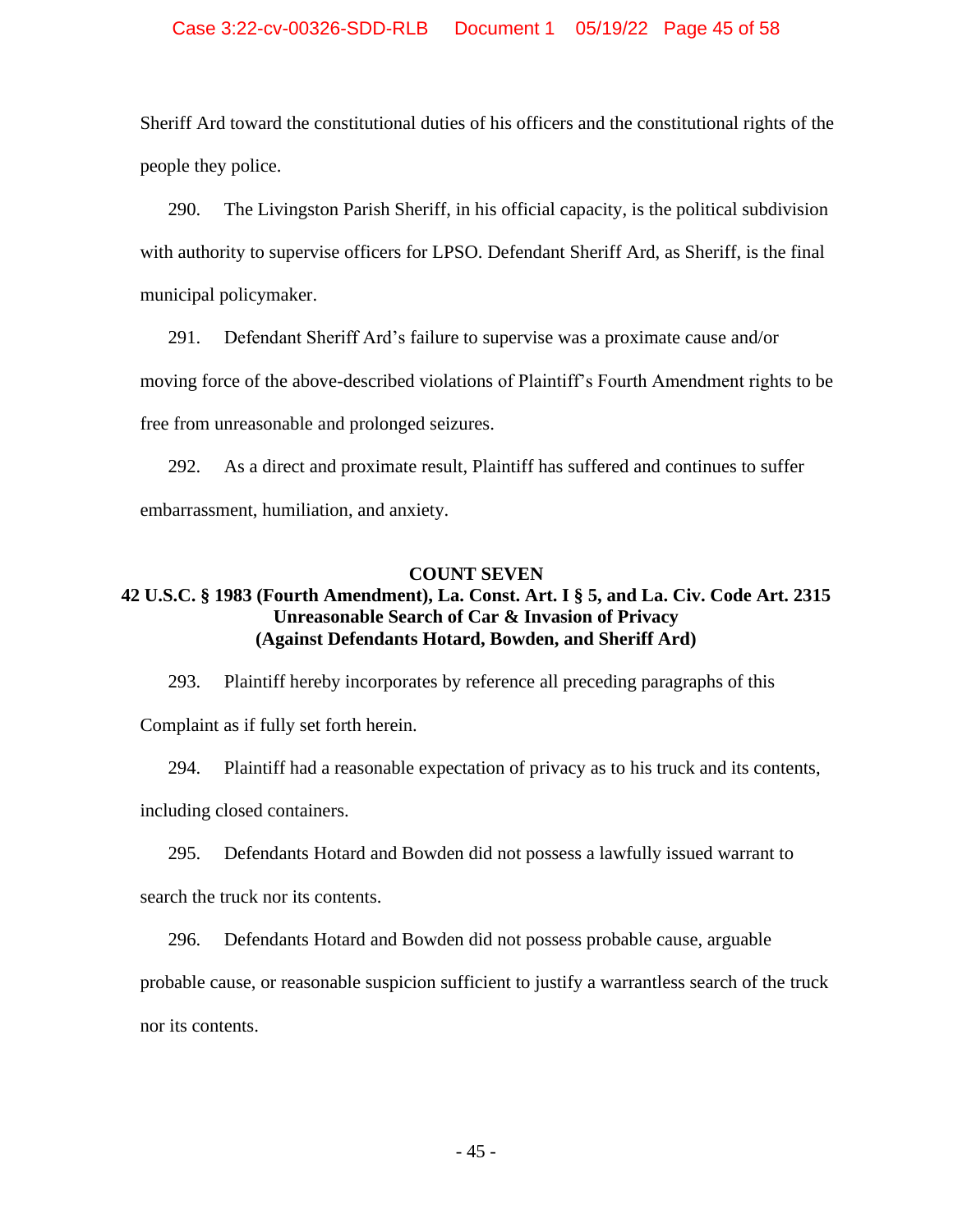### Case 3:22-cv-00326-SDD-RLB Document 1 05/19/22 Page 46 of 58

297. Plaintiff did not give consent to search his truck nor its contents without a warrant.

298. No other exception to the warrant requirement under the Fourth Amendment justified a search of the truck nor its contents.

299. Defendants Hotard and Bowden unreasonably intruded upon Plaintiff's privacy interest by searching his truck and its contents.

300. As described herein, the search was unlawful.

301. Accordingly, Plaintiff's privacy interest outweighed Defendants' interest in pursuing their course of conduct.

302. When they searched the truck and its contents, Defendants Hotard and Bowden were acting under color of state law, and their actions were conducted within the scope of their official duties or employment.

303. Defendant Sheriff Ard is vicariously liable for the invasion of Mr. Clark's privacy by LPSO officers, pursuant to La. Civ. Code Art. 2320.

304. As a direct and proximate result of Defendants Hotard and Bowden's conduct as set forth above, Plaintiff has suffered and continues to suffer interference with his privacy and/or personal property, embarrassment, humiliation, and anxiety.

### **COUNT EIGHT**

## **42 U.S.C. § 1983 (Fourth Amendment), La. Const. Art. I § 5, and La. Civ. Code Art. 2315 Unreasonable Search of Person & Invasion of Privacy (Against Defendants Hotard, Bowden, and Sheriff Ard)**

305. Plaintiff hereby incorporates by reference all preceding paragraphs of this Complaint as if fully set forth herein.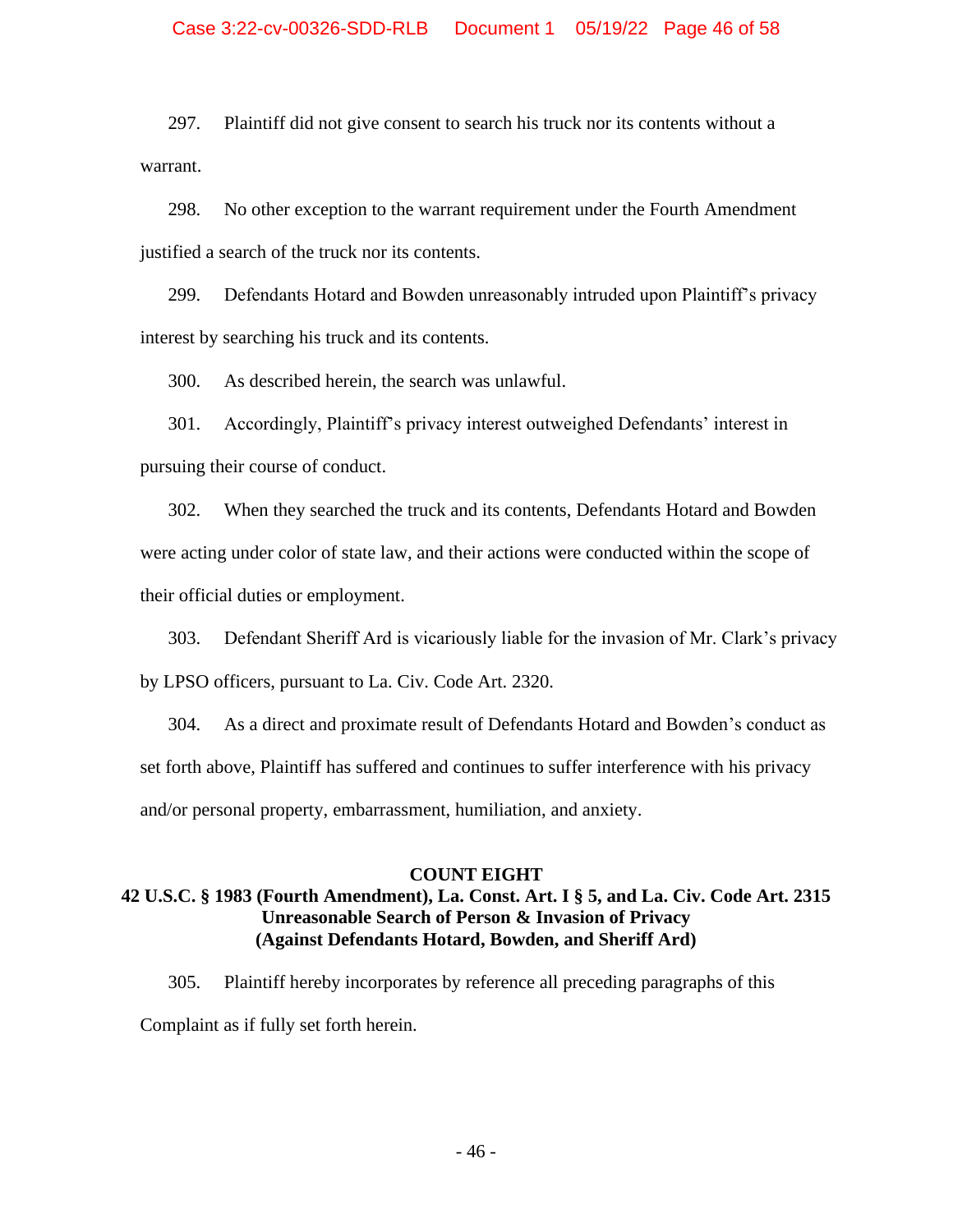### Case 3:22-cv-00326-SDD-RLB Document 1 05/19/22 Page 47 of 58

306. Plaintiff had a reasonable expectation of privacy as to his person, body, and clothing.

307. Defendants Hotard and Bowden did not possess a lawfully issued warrant to search Plaintiff.

308. Defendants Hotard and Bowden did not possess probable cause, arguable probable cause, or reasonable suspicion sufficient to justify a warrantless search of Plaintiff.

309. Plaintiff did not give consent to search his person, body, and clothing.

310. No other exception to the warrant requirement under the Fourth Amendment justified a search of Plaintiff's person, body, and clothing.

311. Defendants Hotard and Bowden unreasonably intruded upon Plaintiff's privacy interest by searching his person, body, and clothing.

312. As described herein, the search was unlawful.

313. Accordingly, Plaintiff's privacy interest outweighed Defendants' interest in pursuing their course of conduct.

314. When they searched Plaintiff, Defendants Hotard and Bowden were acting under color of state law, and their actions were conducted within the scope of their official duties or employment.

315. Defendant Sheriff Ard is vicariously liable for the invasion of Mr. Clark's privacy by LPSO officers, pursuant to La. Civ. Code Art. 2320.

316. As a direct and proximate result of Defendants Hotard and Bowden's conduct as set forth above, Plaintiff has suffered and continues to suffer interference with his privacy and/or personal property, embarrassment, humiliation, and anxiety.

- 47 -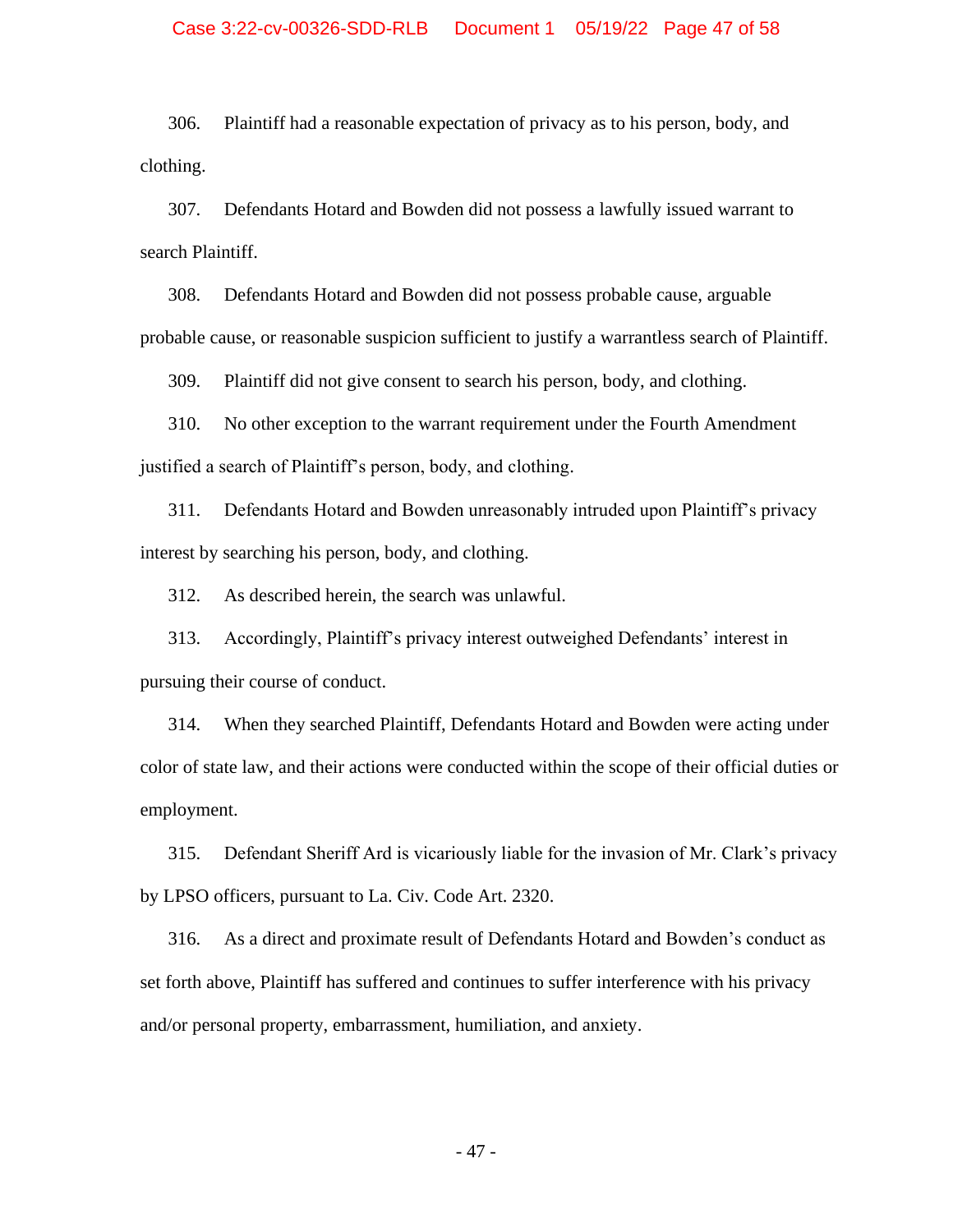### **COUNT NINE La. Civ. Code Art. 2315 Negligence (Failure to Monitor, Supervise, and Discipline Unreasonable Searches and Seizures) (Against Defendant Sheriff Ard)**

317. Plaintiff hereby incorporates by reference all paragraphs in this Complaint as if fully set forth herein.

318. Defendant Sheriff Ard is liable for compensatory damages under the doctrine of respondeat superior for the violations of Plaintiff's right to be free from unlawful searches and seizures under the Louisiana Constitution, which Defendants Hotard and Bowden committed within the scope of their employment.

319. Defendant Sheriff Ard owed Plaintiff a duty to monitor, supervise, investigate, and otherwise control his respective officers in the use of unconstitutional traffic stops, seizures, and searches, as well as other matters incidental to the exercise of police functions, including preventing the violation of civil rights by other police officers.

320. Defendant Sheriff Ard failed to provide adequate monitoring, supervision, and control of Defendants Hotard and Bowden which failure constitutes negligence, including by implementing and/or ratifying a policy of conducting unlawful stops and searches in the predominantly Black Neighborhood, and/or failing to stop his officers from conducting unlawful stops and searches.

321. As a direct and proximate result of Defendant Sheriff Ard's conduct and lack thereof as set forth above, Plaintiff has suffered and continues to suffer damages including embarrassment, humiliation, and anxiety.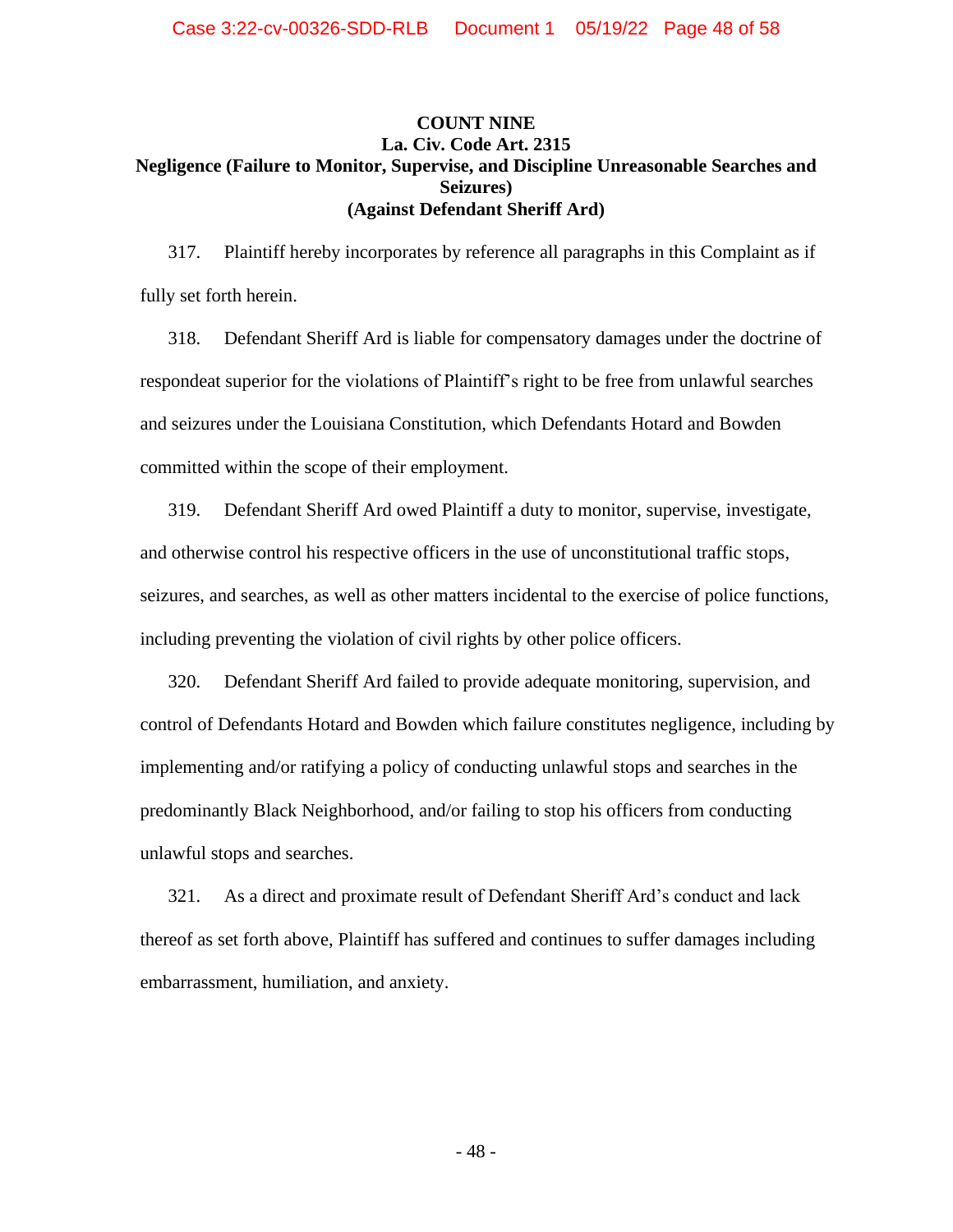### **COUNT TEN 42 U.S.C. § 1983 (Fourth Amendment) Excessive Force (Against Defendants Hotard and Bowden)**

322. Plaintiff hereby incorporates by reference all other paragraphs of this Complaint as if fully set forth herein.

323. Defendants Hotard and Bowden used excessive force when they forcefully pulled Plaintiff's arms behind his body, pushed him against his truck, then pushed him down toward the ground, and tightly constricted his hands and arms.

324. The use of force was clearly excessive and objectively unreasonable, given the facts and circumstances before and during the use of force, including the severity of the infraction at issue; the level of threat to the safety of the officers; and because Plaintiff did not actively resist, evade, nor flee.

325. Plaintiff suffered physical injuries as a result of Defendants Hotard and Bowden's use of force.

326. Defendants Hotard and Bowden, at all relevant times, were acting under color of state law, and thus their actions were conducted within the scope of their official duties or employment.

327. As a direct and proximate result of Defendants Hotard and Bowden's conduct as set forth above, Plaintiff has suffered and continues to suffer embarrassment, humiliation, pain, anxiety, past and future medical expenses, loss of enjoyment, and lost income.

> **COUNT ELEVEN La. Const. Art. 1, § 5 and La. Civ. Code Art. 2315 Excessive Force/Battery (Against Defendants Hotard, Bowden, and Sheriff Ard)**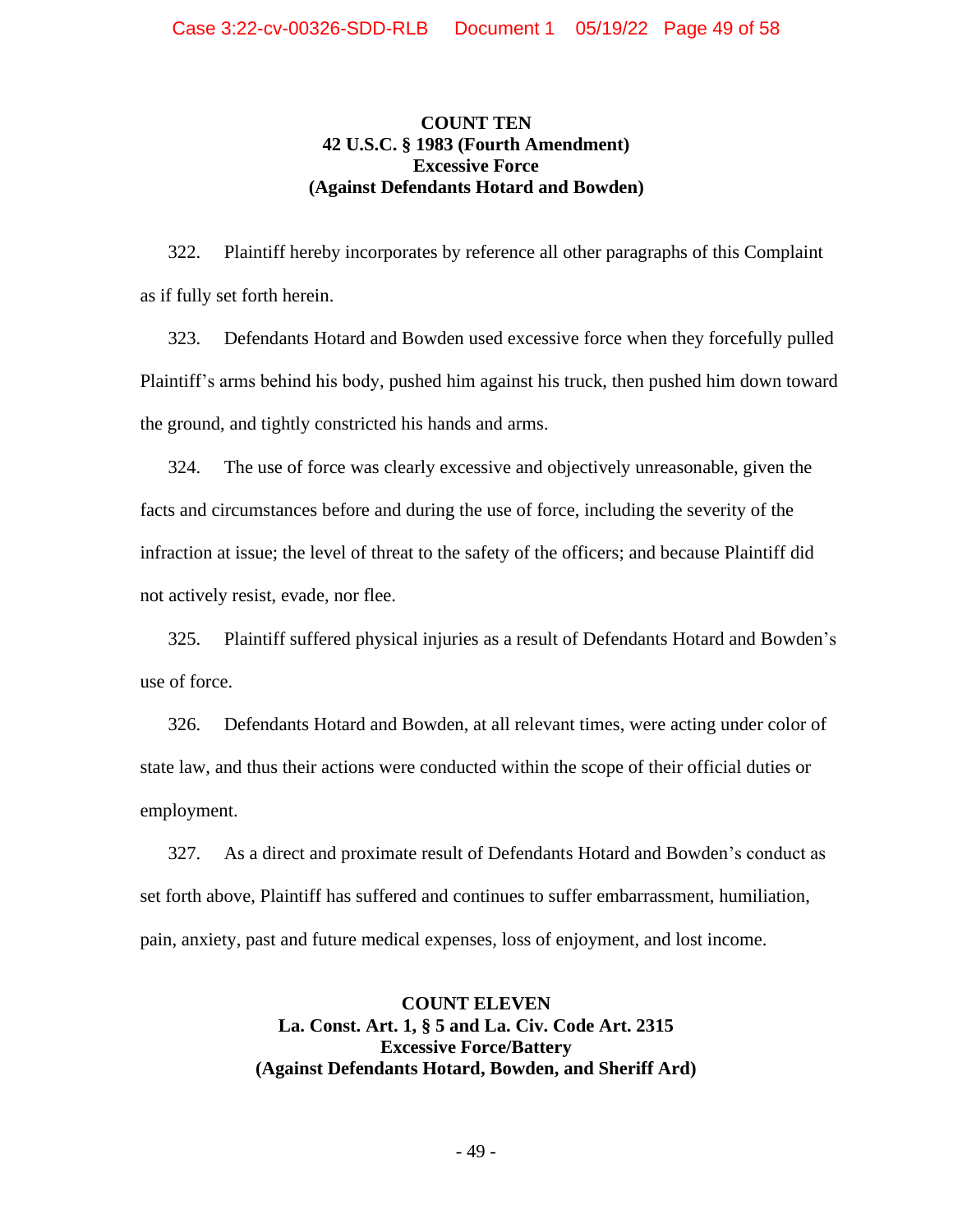### Case 3:22-cv-00326-SDD-RLB Document 1 05/19/22 Page 50 of 58

328. Plaintiff hereby incorporates by reference all other paragraphs of this Complaint as if fully set forth herein.

329. Defendants Hotard and Bowden used excessive force when they forcefully pulled Plaintiff's arms behind his body, pushed him against his truck, then pushed him down toward the ground, and tightly constricted his hands and arms.

330. The use of force was objectively unreasonable, given the facts and circumstances before and during the use of force, including Plaintiff's known character; the lack of risks and dangers faced by Defendants Hotard and Bowden; the absence of an infraction and/or behavior at issue; the absence of a chance or indication of escape or flight; the existence of alternative methods of arrest or subduing; the physical size, strength, age, and weaponry of Defendants Hotard and Bowden as compared to Plaintiff; and/or the lack of exigencies of the moment.

331. Plaintiff suffered physical injuries as a result of Defendants Hotard and Bowden's use of force.

332. Defendants Hotard and Bowden, at all relevant times, were acting under color of state law, and thus their actions were conducted within the scope of their official duties or employment.

333. Defendant Sheriff Ard is vicariously liable for the excessive force/battery of Mr. Clark, pursuant to La. Civ. Code Art. 2320.

334. As a direct and proximate result of Defendants Hotard and Bowden's conduct as set forth above, Plaintiff has suffered and continues to suffer embarrassment, humiliation, pain, anxiety, past and future medical expenses, loss of enjoyment, and lost income.

- 50 -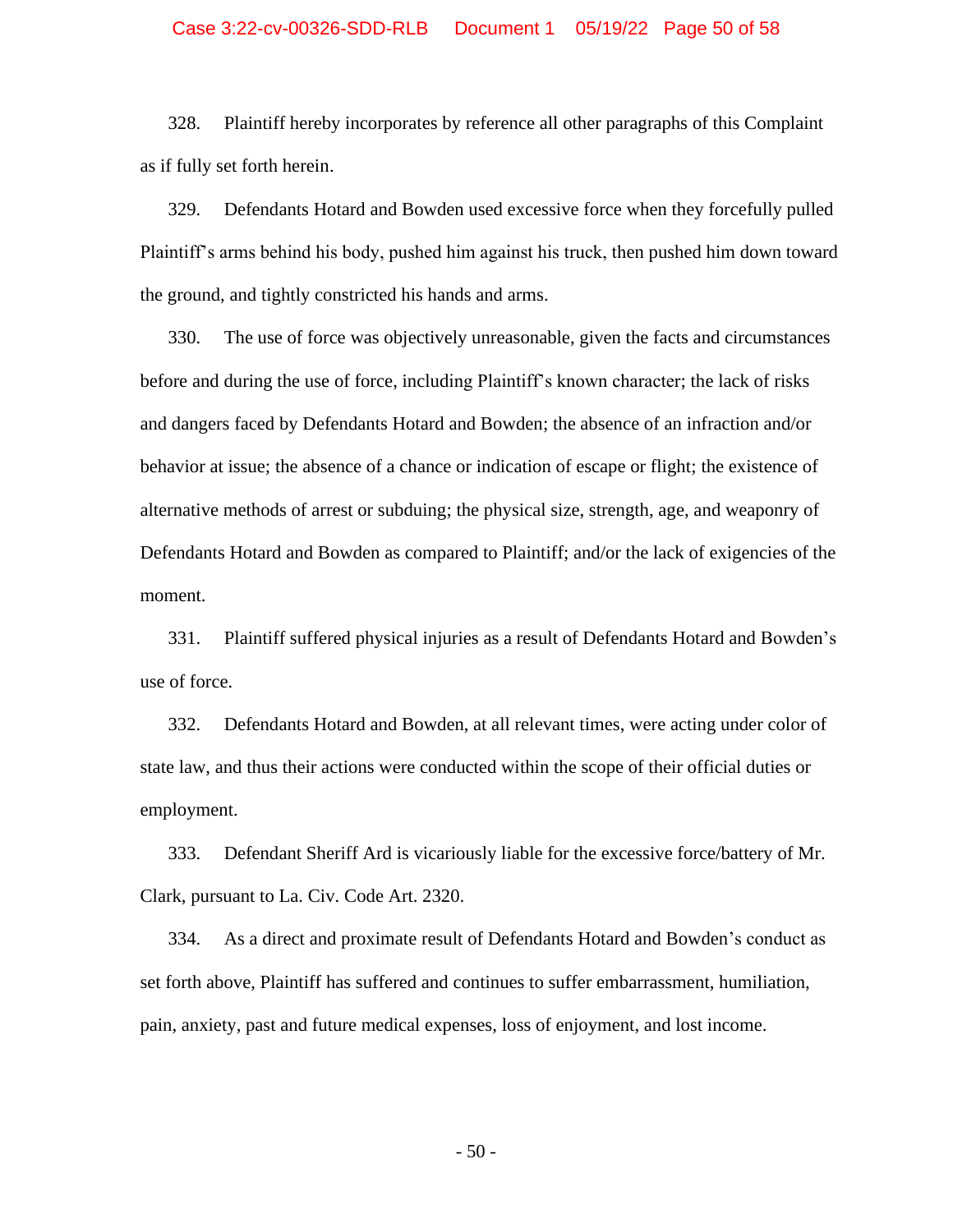### **COUNT TWELVE 42 U.S.C. § 1983 (Fourth Amendment) Bystander Liability (Against Defendants McCullough and Doe 1-2)**

335. Plaintiff hereby incorporates by reference all paragraphs in this Complaint as if fully set forth herein.

336. Defendants McCullough and Doe 1-2 were present at the scene.

337. Defendants McCullough and Doe 1-2 were in direct proximity to, and able to observe, while Defendants Hotard and Bowden questioned, searched, escalated, and used force on Plaintiff.

338. There were no interrupting factors that would have called Defendants McCullough or Doe 1-2's attention away.

339. Defendants McCullough and Doe 1-2 violated the rights of Plaintiff to be free from excessive use of force when, despite knowing about the unconstitutional use of excessive force and having reasonable opportunity to do so, they failed to instruct or order officers to stop, restrain the officers, or intervene to stop the excessive force.

340. Defendants McCullough and Doe 1-2, at all relevant times, were acting under color of state law in their capacity as DSPD officers, and their actions and omissions were conducted within the scope of their official duties or employment.

341. Defendants McCullough and Doe 1-2 conspired together to observe and allow the unconstitutional violations committed by Defendants Hotard and Bowden. Accordingly, they are liable jointly, solidarily, and in solido for the unconstitutional, tortious, and statutory conduct set forth herein.

342. As a direct and proximate result of Defendants McCullough and Doe 1-2's conduct as set forth above, Plaintiff has suffered and continues to suffer embarrassment,

- 51 -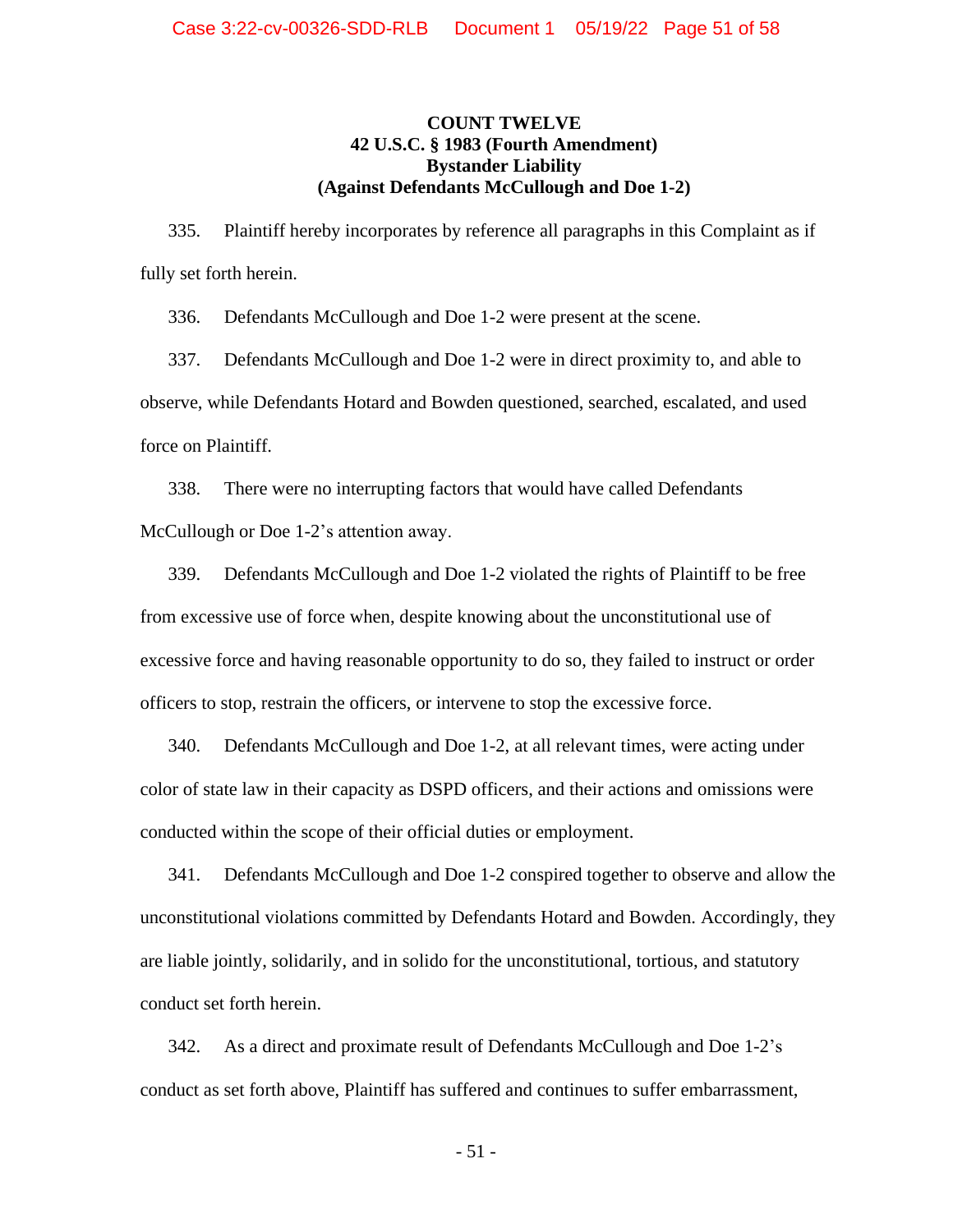humiliation, pain, anxiety, past and future medical expenses, loss of enjoyment, and lost income.

### **COUNT THIRTEEN 42 U.S.C. § 1983 (Fourth Amendment – Monell) Failure to Investigate Excessive Force (Against Defendant Sheriff Ard)**

343. Plaintiff hereby incorporates by reference all paragraphs in this Complaint as if fully set forth herein.

344. Defendants Hotard and Bowden, acting through Defendant Sheriff Ard's direction and/or ratification, carried out a policy of imposing excessive force when they pushed and pulled Plaintiff, causing his injuries as described herein.

345. The Livingston Parish Sheriff, in his official capacity, is the political subdivision with authority to supervise officers for LPSO. Defendant Sheriff Ard, as Sheriff, is the final municipal policymaker.

346. On information and belief, Defendant Sheriff Ard has directly and proximately caused, and/or was the moving force behind, LPSO's policy, practice, and/or custom of excessive force by failing to adequately and properly investigate complaints of unconstitutional conduct by LPSO personnel, including a number of incidents of excessive force.

347. Defendant Sheriff Ard overtly and tacitly encourages and/or sanctions this policy, practice and/or custom by failing to adequately and properly respond to complaints against LPSO personnel and requests for information regarding said personnel and/or their violations.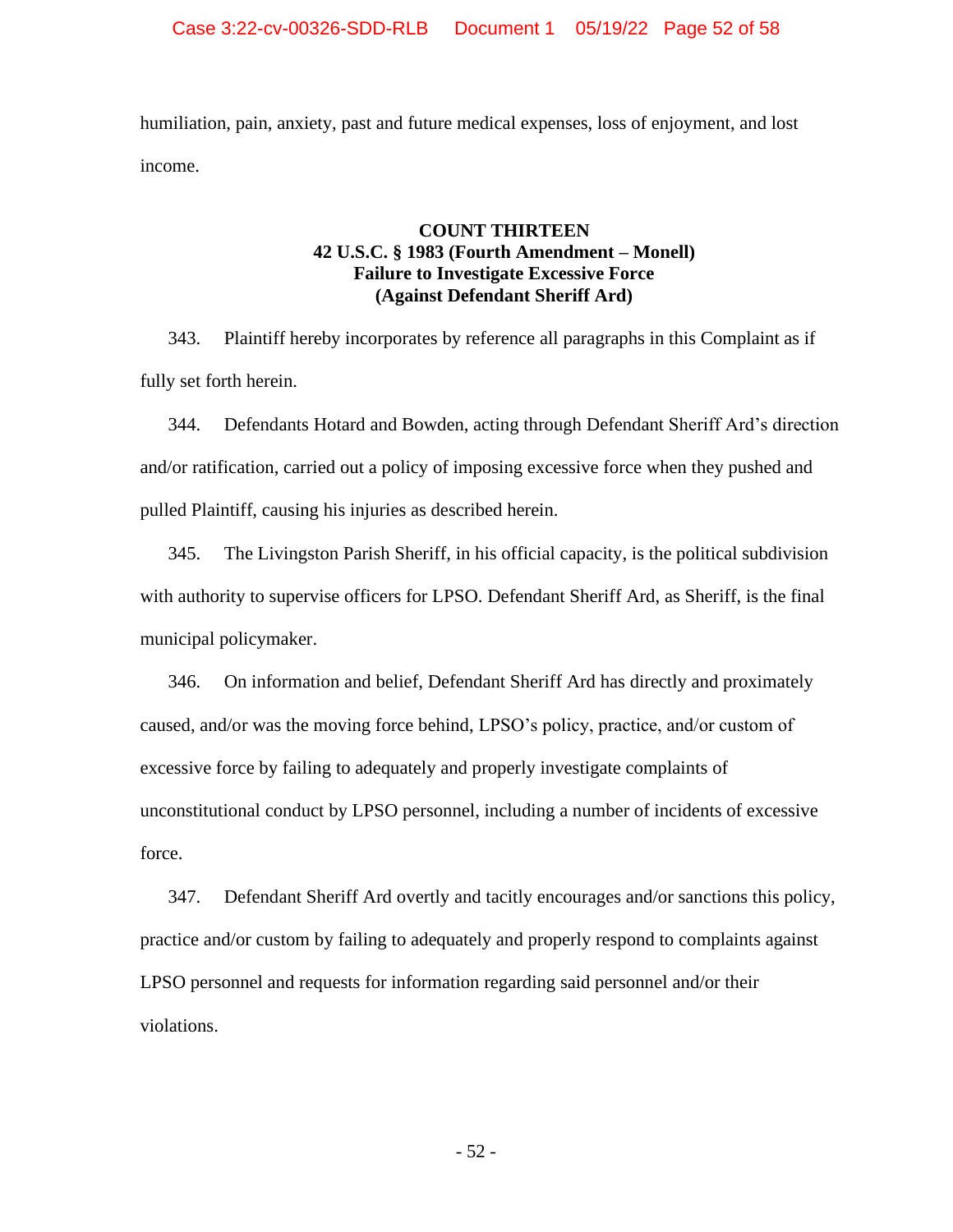### Case 3:22-cv-00326-SDD-RLB Document 1 05/19/22 Page 53 of 58

348. This failure to supervise, investigate, and respond to complaints amounts to deliberate indifference by Defendant Sheriff Ard toward the constitutional duties of his officers and the constitutional rights of the people they police.

349. Defendant Sheriff Ard's failure to investigate perpetuates a culture of silence that permits the use of excessive force without fear of repercussions.

350. This failure to investigate perpetuates a policy and culture of unlawful and unconstitutional police practices, including excessive use of force with impunity, and this culture was a direct and proximate cause of the violation of Plaintiff's Fourth Amendment rights and his resulting embarrassment, humiliation, pain, anxiety, past and future medical expenses, loss of enjoyment, and lost income.

## **COUNT FOURTEEN La. Civ. Code Art. 2315 Negligence in Handcuffing (Against Defendants Hotard and Sheriff Ard)**

351. Plaintiff hereby incorporates by reference all other paragraphs of this Complaint as if fully set forth herein.

352. Defendant Hotard owed a duty of care to Plaintiff. Namely, he was obligated not to injure Plaintiff while handcuffing him.

353. Defendant Hotard breached his duty to Plaintiff when he negligently applied the handcuffs too tight, knowing that they were too tight, and failed to remedy the harm, thus failing to protect him from injury.

354. As a result of this breach of the duty of care, Plaintiff experienced physical injuries.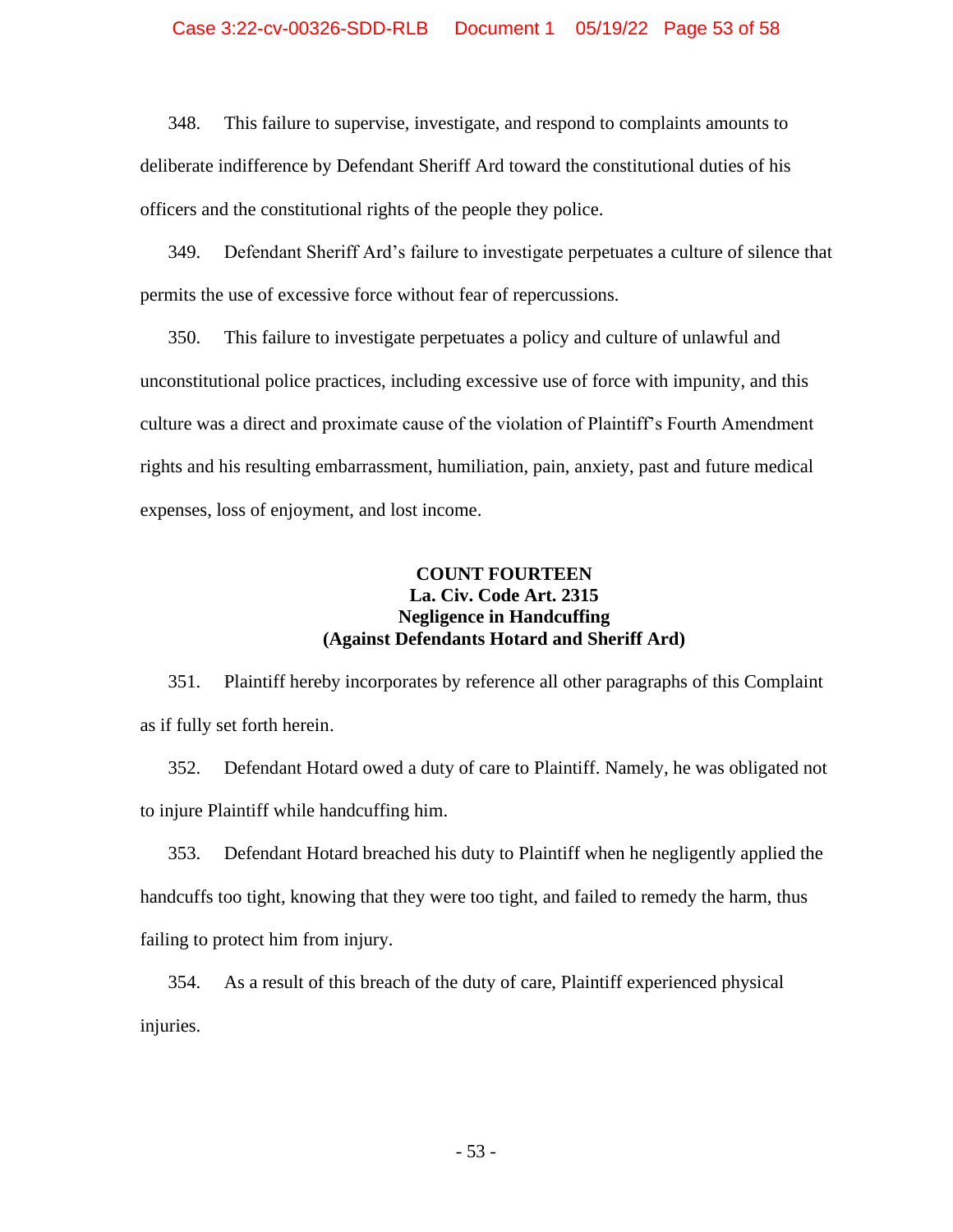### Case 3:22-cv-00326-SDD-RLB Document 1 05/19/22 Page 54 of 58

355. Defendant Hotard, at all relevant times, was acting under color of state law, and thus his actions were conducted within the scope of his official duties or employment.

356. Defendant Sheriff Ard is vicariously liable for the negligent treatment of Plaintiff, pursuant to La. Civ. Code Art. 2320.

357. As a direct and proximate result of Defendant Hotard's conduct as set forth above, Plaintiff has suffered and continues to suffer embarrassment, humiliation, pain, anxiety, past and future medical expenses, loss of enjoyment, and lost income.

## **COUNT FIFTEEN 42 U.S.C. § 1983 (Fourth Amendment) False Arrest (Against Defendants Hotard and Bowden)**

358. Plaintiff hereby incorporates by reference all preceding paragraphs of this Complaint as if fully set forth herein.

359. Defendants Hotard and Bowden arrested Plaintiff and placed him in the police cruiser.

360. Plaintiff's arrest was unlawful because Defendants Hotard and Bowden arrested him without probable cause.

361. The lack of probable cause to arrest Plaintiff would have been evident to any reasonable officer based on the facts and circumstances within Defendants Hotard and Bowden's knowledge at the time.

362. Neither Defendant Hotard nor Defendant Bowden witnessed Plaintiff break any law, nor did they have any reason to believe that Plaintiff had broken or was about to break any law.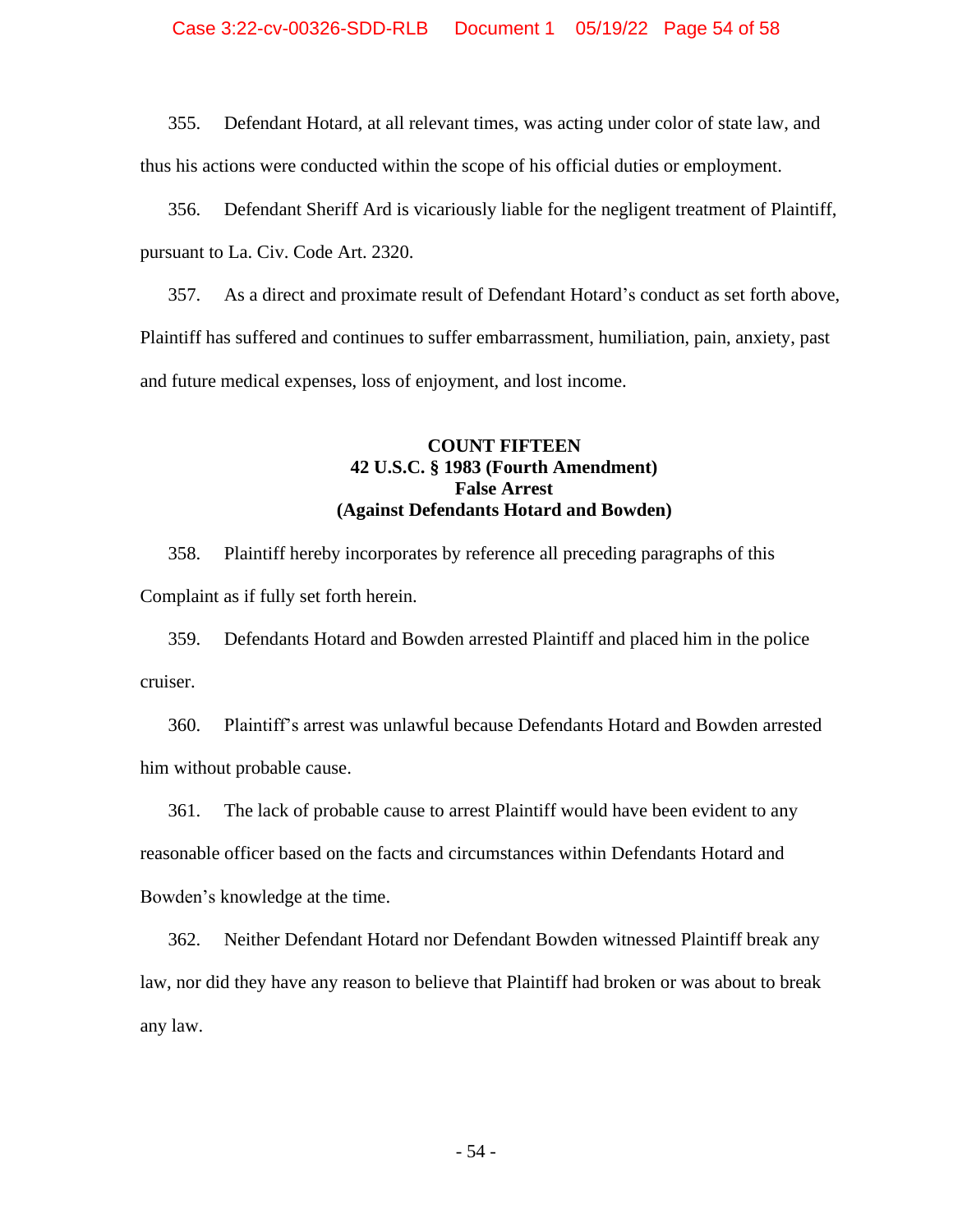363. By arresting Plaintiff without probable cause, Defendants Hotard and Bowden violated Plaintiff's Fourth Amendment rights.

364. Defendants Hotard and Bowden, at all relevant times, were acting under color of state law in his capacity as an LPSO officer, and their actions were conducted within the scope of their official duties or employment.

365. As a direct and proximate result of this false arrest, Plaintiff has suffered and continues to suffer embarrassment, humiliation, and anxiety.

## **COUNT SIXTEEN La. Civ. Code Art. 2315 False Imprisonment (Against Defendants Hotard and Sheriff Ard)**

366. Plaintiff hereby incorporates by reference all other paragraphs of this Complaint as if fully set forth herein.

367. Defendant Hotard imprisoned Plaintiff when he handcuffed him, placed him in his police cruiser, and detained him in the Livingston Parish Sheriff's Office Detention Center.

368. Plaintiff's imprisonment was unlawful because Defendant Hotard arrested him without probable cause.

369. The lack of probable cause to arrest Plaintiff would have been evident to any reasonable officer based on the facts and circumstances within Defendant Hotard's knowledge at the time.

370. Defendant Hotard did not witness Plaintiff break any law, nor did he have any reason to believe that Plaintiff had broken or was about to break any law.

371. By arresting Plaintiff without probable cause and imprisoning him, Defendant Hotard violated Plaintiff's Fourth Amendment rights and violated the state laws of Louisiana.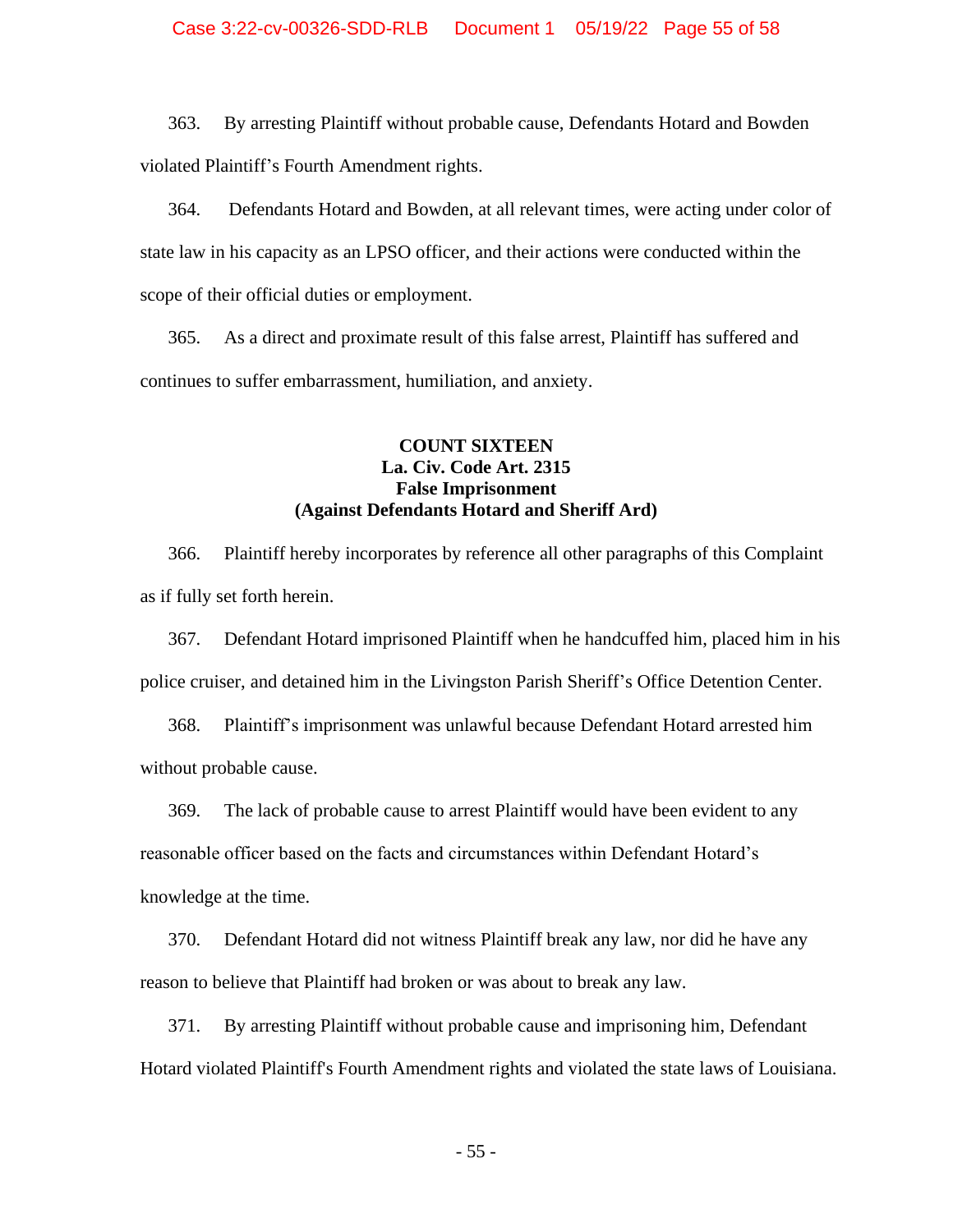372. Defendant Hotard, at all relevant times, was acting under color of state law in his capacity as an LPSO officer, and his actions were conducted within the scope of his official duties or employment.

373. Defendant Sheriff Ard is vicariously liable for the intentional tortious conduct of Defendant Hotard, committed within the scope of his employment pursuant to La. Civ. Code Art. 2320.

374. As a direct and proximate result of Defendant Hotard's conduct as set forth above, Plaintiff has suffered and continues to suffer embarrassment, humiliation, and anxiety.

## **PRAYER FOR RELIEF**

WHEREFORE, Plaintiff Alexander Clark respectfully requests that the Court enter judgment in his favor against Defendants Jean Hotard, Calvin Taylor Bowden, Sheriff Jason Ard, Sydney McCullough, Johns Doe 1-2, Chief J. Shannon Womack, and the City of Denham Springs, and award the following relief:

- A. Declaratory relief:
	- 1. A declaration that Defendants' conduct violated the U.S. and Louisiana Constitutions, the laws of Louisiana, and Title VI of the Civil Rights Act;
	- 2. A declaration that the implementation, enforcement, and sanctioning of targeting the Neighborhood is a direct and proximate result of the following policies, practices and/or customs of Defendant Sheriff Ard:
		- a. failing to adequately screen, supervise, investigate, and discipline officers;
		- b. failing to adequately monitor LPSO and its officers and discipline those LPSO officers who violate the constitutional and statutory rights of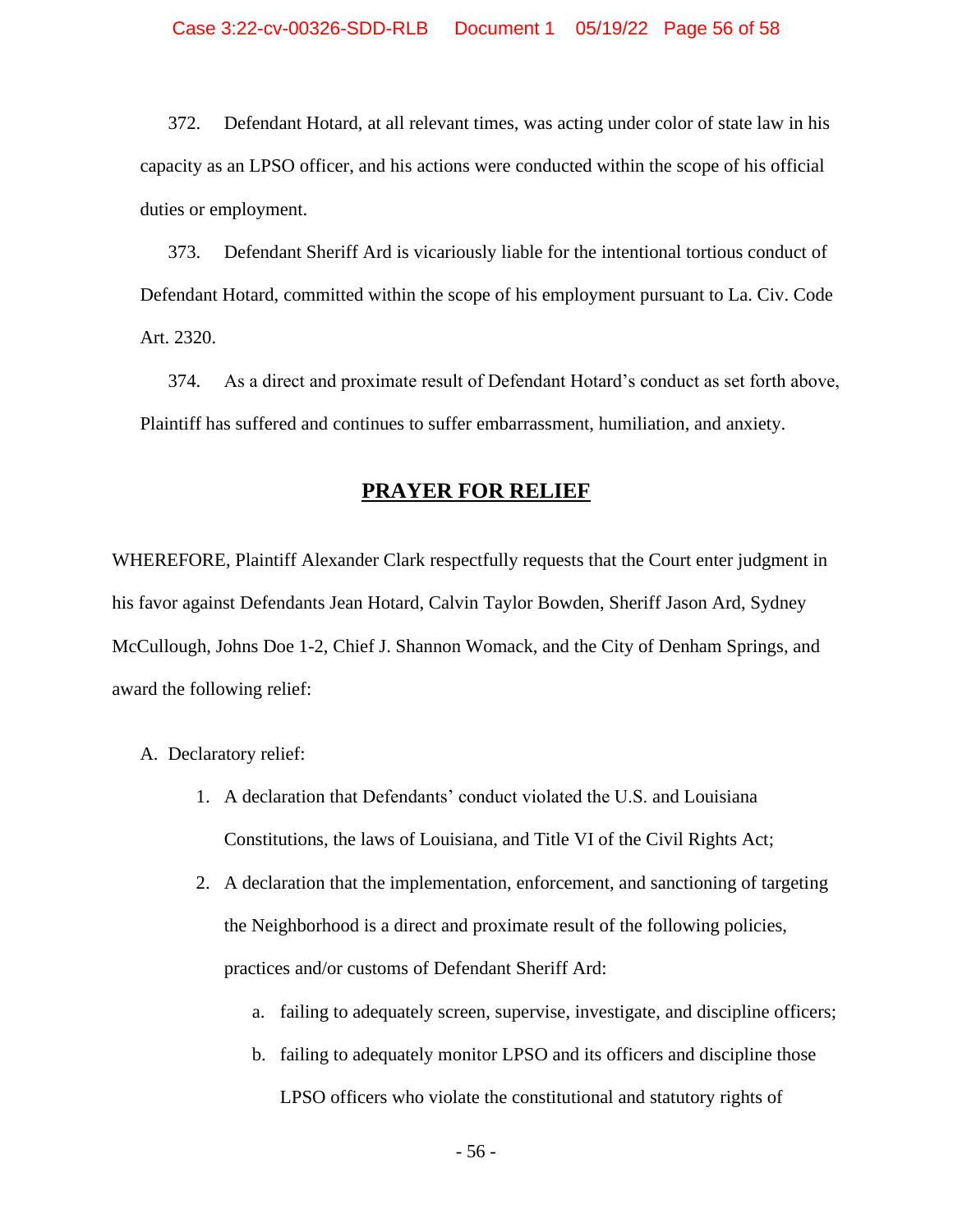residents of and visitors to the Neighborhood;

- c. encouraging LPSO officers and employees to ignore complaints and requests for information; and
- d. encouraging records custodians to violate the Louisiana Public Records Law;
- 3. A declaration that Defendants conspired to violate the equal protection of residents of and visitors to the Neighborhood, in violation of federal law;
- B. Injunctive relief requiring LPSO and DSPD officers to:
	- 1. cease the policy, practice, and/or custom of conducting traffic stops and seizures on the basis of race and specifically targeting this Neighborhood for overpolicing;
	- 2. institute and implement policies and programs with respect to monitoring, supervision, and discipline that will eliminate the policy, pattern, practice, and/or custom of targeting residents of and visitors to the Neighborhood on the basis of race;
	- 3. implement appropriate measures to ensure that officers and personnel document all seizures and searches in sufficient detail as to permit supervisory review for compliance with the Fourth and Fourteenth Amendments and Title VI of the Civil Rights Act;
- C. Compensatory damages including past and future medical expenses for physical injuries and mental health, loss of enjoyment, and loss of income;
- D. Punitive damages;
- E. Attorney's fees and costs as provided by law;
- F. Further appropriate equitable relief; and